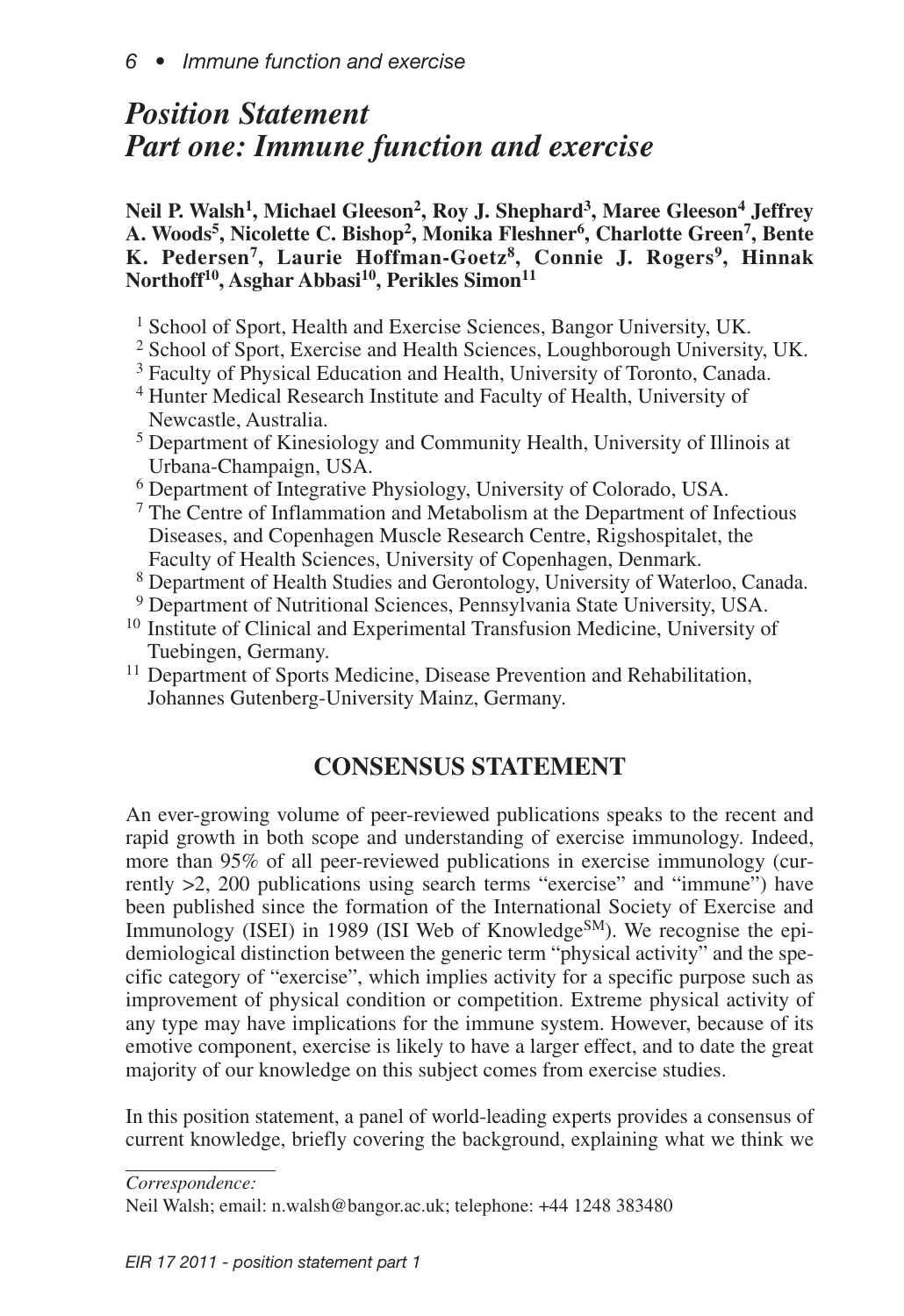know with some degree of certainty, exploring continued controversies, and pointing to likely directions for future research. Part one of this position statement focuses on 'immune function and exercise' and part two on 'maintaining immune health'. Part one provides a brief introduction and history (Roy Shephard) followed by sections on: respiratory infections and exercise (Maree Gleeson); cellular innate immune function and exercise (Jeffrey Woods); acquired immunity and exercise (Nicolette Bishop); mucosal immunity and exercise (Michael Gleeson and Nicolette Bishop); immunological methods in exercise immunology (Monika Fleshner); anti-inflammatory effects of physical activity (Charlotte Green and Bente Pedersen); exercise and cancer (Laurie Hoffman-Goetz and Connie Rogers) and finally, "omics" in exercise (Hinnak Northoff, Asghar Abbasi and Perikles Simon).

The focus on respiratory infections in exercise has been stimulated by the commonly held beliefs that the frequency of upper respiratory tract infections (URTI) is increased in elite endurance athletes after single bouts of ultra-endurance exercise and during periods of intensive training. The evidence to support these concepts is inconclusive, but supports the idea that exercised-induced immune suppression increases susceptibility to symptoms of infection, particularly around the time of competition, and that upper respiratory symptoms are associated with performance decrements. Conclusions from the debate on whether sore throats are actually caused by infections or are a reflection of other inflammatory stimuli associated with exercise remains unclear.

It is widely accepted that acute and chronic exercise alter the number and function of circulating cells of the innate immune system (e.g. neutrophils, monocytes and natural killer (NK) cells). A limited number of animal studies has helped us determine the extent to which these changes alter susceptibility to herpes simplex and influenza virus infection. Unfortunately, we have only 'scratched the surface' regarding whether exercise-induced changes in innate immune function alter infectious disease susceptibility or outcome and whether the purported anti-inflammatory effect of regular exercise is mediated through exercise-induced effects on innate immune cells. We need to know whether exercise alters migration of innate cells and whether this alters disease susceptibility. Although studies in humans have shed light on monocytes, these cells are relatively immature and may not reflect the effects of exercise on fully differentiated tissue macrophages. Currently, there is very little information on the effects of exercise on dendritic cells, which is unfortunate given the powerful influence of these cells in the initiation of immune responses.

It is agreed that a lymphocytosis is observed during and immediately after exercise, proportional to exercise intensity and duration, with numbers of cells (T cells and to a lesser extent B cells) falling below pre-exercise levels during the early stages of recovery, before returning to resting values normally within 24 h. Mobilization of T and B cell subsets in this way is largely influenced by the actions of catecholamines. Evidence indicates that acute exercise stimulates T cell subset activation *in vivo* and in response to mitogen- and antigen-stimulation. Although numerous studies report decreased mitogen- and antigen-stimulated T cell proliferation following acute exercise, the interpretation of these findings may be confounded by alterations in the relative proportion of cells (e.g. T, B and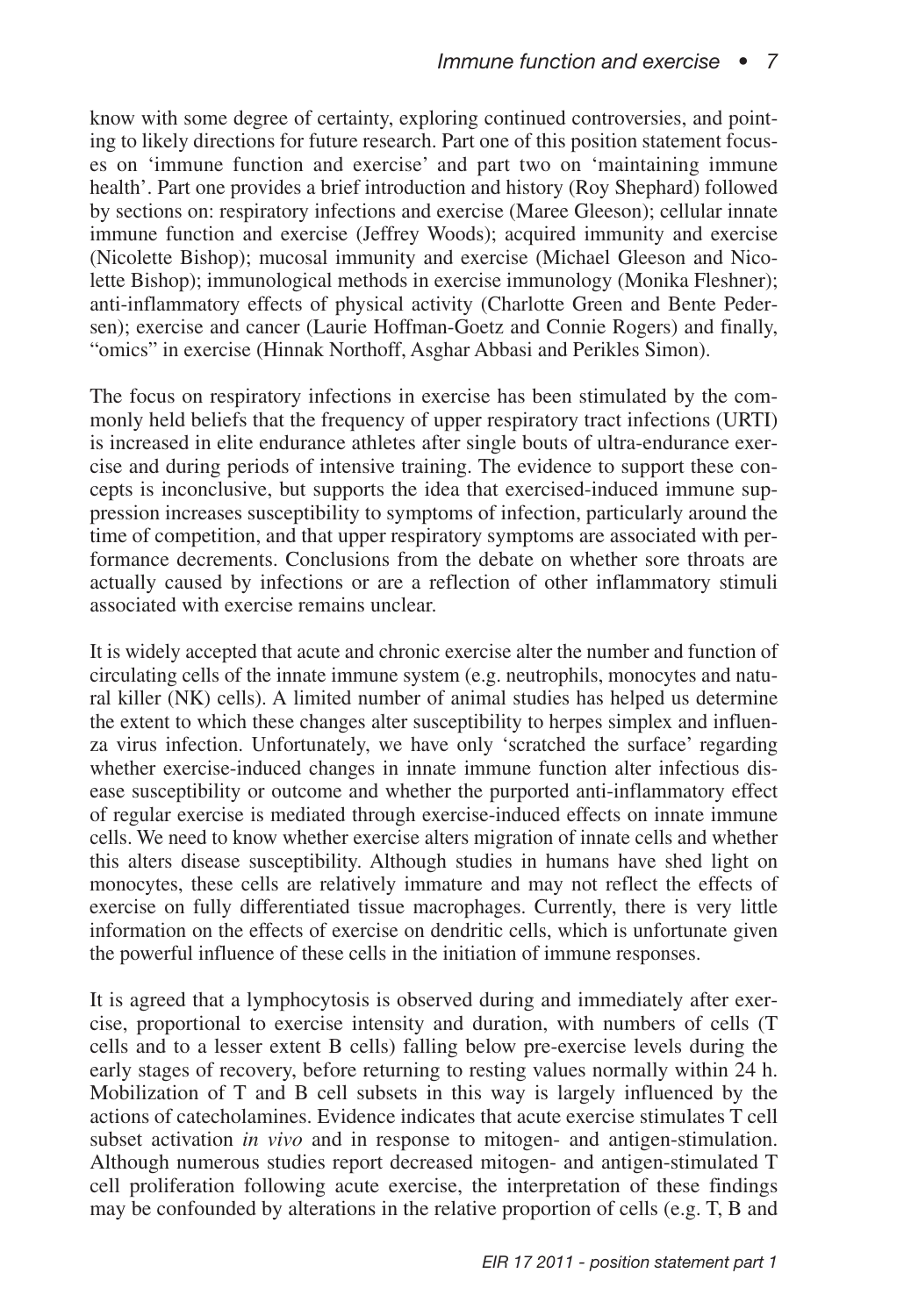## *8 • Immune function and exercise*

NK cells) in the circulation that can respond to stimulation. Longitudinal training studies in previously sedentary people have failed to show marked changes in T and B cell functions provided that blood samples were taken at least 24 h after the last exercise bout. In contrast, T and B cell functions appear to be sensitive to increases in training load in well-trained athletes, with decreases in circulating numbers of Type 1 T cells, reduced T cell proliferative responses and falls in stimulated B cell Ig synthesis. The cause of this apparent depression in acquired immunity appears to be related to elevated circulating stress hormones, and alterations in the pro/anti-inflammatory cytokine balance in response to exercise. The clinical significance of these changes in acquired immunity with acute exercise and training remains unknown.

The production of secretory immunoglobulin A (SIgA) is the major effector function of the mucosal immune system providing the 'first line of defence' against pathogens. To date, the majority of exercise studies have assessed saliva SIgA as a marker of mucosal immunity, but more recently the importance of other antimicrobial proteins in saliva (e.g.  $\alpha$ -amylase, lactoferrin and lysozyme) has gained greater recognition. Acute bouts of moderate exercise have little impact on mucosal immunity but prolonged exercise and intensified training can evoke decreases in saliva secretion of SIgA. Mechanisms underlying the alterations in mucosal immunity with acute exercise are probably largely related to the activation of the sympathetic nervous system and its associated effects on salivary protein exocytosis and IgA transcytosis. Depressed secretion of SIgA into saliva during periods of intensified training and chronic stress are likely linked to altered activity of the hypothalamic-pituitary-adrenal axis, with inhibitory effects on IgA synthesis and/or transcytosis. Consensus exists that reduced levels of saliva SIgA are associated with increased risk of URTI during heavy training.

An important question for exercise immunologists remains: how does one measure immune function in a meaningful way? One approach to assessing immune function that extends beyond blood or salivary measures involves challenging study participants with antigenic stimuli and assessing relevant antigen-driven responses including antigen specific cell-mediated delayed type hypersensitivity responses, or circulating antibody responses. Investigators can inject novel antigens such as keyhole limpet haemocyanin (KLH) to assess development of a primary antibody response (albeit only once) or previously seen antigens such as influenza, where the subsequent antibody response reflects a somewhat more variable mixture of primary, secondary and tertiary responses. Using a novel antigen has the advantage that the investigator can identify the effects of exercise stress on the unique cellular events required for a primary response that using a previously seen antigen (e.g. influenza) does not permit. The results of exercise studies using these approaches indicate that an acute bout of intense exercise suppresses antibody production (e.g. anti-KLH Ig) whereas moderate exercise training can restore optimal antibody responses in the face of stressors and ageing. Because immune function is critical to host survival, the system has evolved a large safety net and redundancy such that it is difficult to determine how much immune function must be lost or gained to reveal changes in host disease susceptibility. There are numerous examples where exercise alters measures of immunity by 15-25%. Whether changes of this magnitude are sufficient to alter host defence, disease susceptibility or severity remains debatable.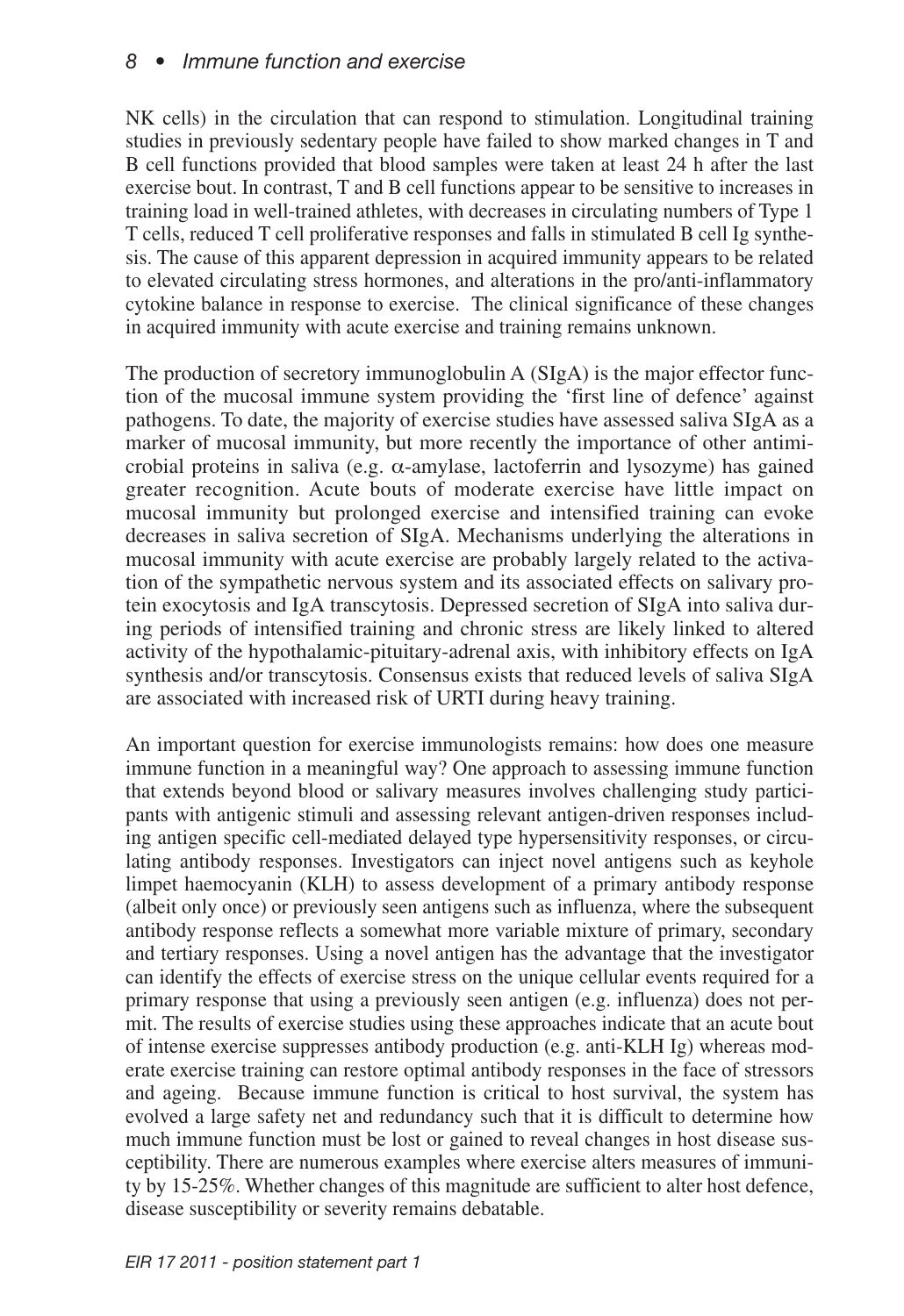Chronic inflammation is involved in the pathogenesis of insulin resistance, atherosclerosis, neurodegeneration, and tumour growth. Evidence suggests that the prophylactic effect of exercise may, to some extent, be ascribed to the anti-inflammatory effect of regular exercise mediated via a reduction in visceral fat mass and/or by induction of an anti-inflammatory environment with each bout of exercise (e.g. via increases in circulating anti-inflammatory cytokines including interleukin (IL)-1 receptor antagonist and IL-10). To understand the mechanism(s) of the protective, anti-inflammatory effect of exercise fully, we need to focus on the nature of exercise that is most efficient at allieviating the effects of chronic inflammation in disease. The beneficial effects of endurance exercise are well known; however, the antiinflammatory role of strength training exercises are poorly defined. In addition, the independent contribution of an exercise-induced reduction in visceral fat versus other exercise-induced anti-inflammatory mechanisms needs to be understood better. There is consensus that exercise training protects against some types of cancers. Training also enhances aspects of anti-tumour immunity and reduces inflammatory mediators. However, the evidence linking immunological and inflammatory mechanisms, physical activity, and cancer risk reduction remains tentative.

In the very near future, genomics, proteomics, and metabolomics may help exercise immunologists to better understand mechanisms related to exercise-induced modulation of the immune system and prevention (or reduced risk) of diseases by exercise training. In addition, these technologies might be used as a tool for optimizing individual training programmes. However, more rigorous standardization of procedures and further technological advances are required before practical application of these technologies becomes possible.

**Key Words:** exercise; sport; training; immune; pathogen; infection; innate; acquired; mucosal; saliva; leukocyte; monocyte; neutrophil; granulocyte; lymphocyte; immunoglobulin; method; cytokine; interleukin; inflammation; cancer; genomics; proteomics; metabolomics

## **INTRODUCTION AND HISTORY**

Two recent papers have summarized the scientific history of exercise immunology (263) and its development as a specific discipline (264) with its own international society and a dedicated journal. Exercise immunology has quite a short history relative to many branches of the exercise sciences, the modern era of careful epidemiological investigations and precise laboratory studies beginning in the mid 1980s. However, an ever-growing volume of peer-reviewed publications speaks to a rapid growth in both scope and understanding of the topic since that date. In addition to enquiries into many areas of intrinsic scientific interest, exercise immunologists have found diverse applications for their talents in augmenting population health and maintaining high performance athletes in peak physical condition.

From early during the  $20<sup>th</sup>$  century, clinicians had pointed to what seemed adverse effects of prolonged heavy exercise upon both resistance to and the course of various viral and bacterial diseases (25, 261). These concerns were seemingly sub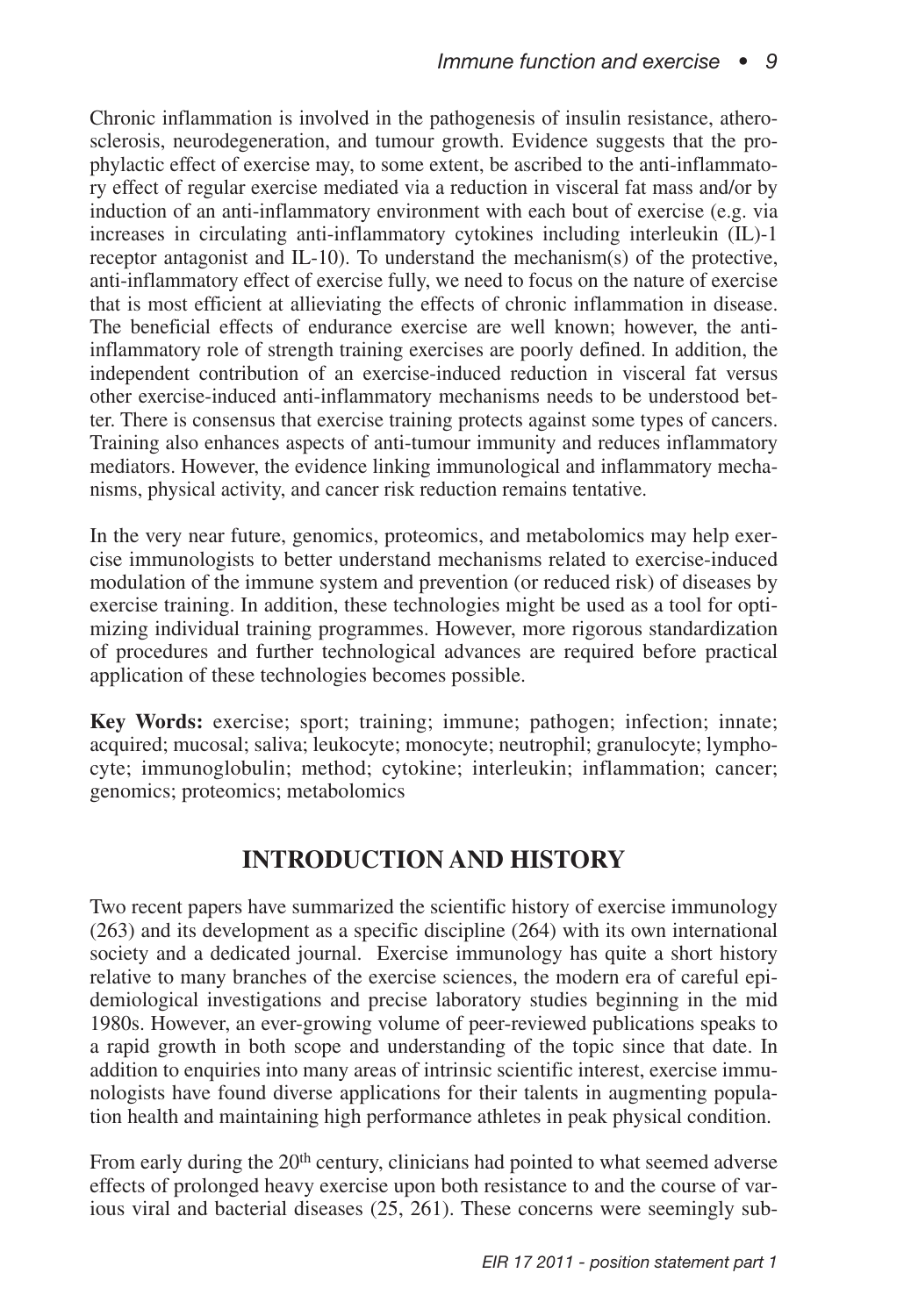stantiated by a 2-6 fold increase in the reported symptoms of upper respiratory infection (URTI) for several weeks following participation in marathon or ultramarathon events (200, 224). The influence of exercise on the risks of URTI is discussed in the following section. A transient fall in the circulating natural killer (NK) cell count following a sustained bout of vigorous exercise (270) seemed to offer a mechanism explaining the increase in risk; the temporary lack of NK cells and killer cell activity offered an "open window," a period when a reduced resistance to viral infections allowed easier access to infecting micro-organisms. Innate immunity is discussed in detail later in this part of the position statement. In one report, the reduction in NK cell count persisted for seven days following exercise (259), but in most studies, circulating NK cell numbers and activity have been described as being depressed for only a few hours, raising doubts as to whether the "window" was open long enough to account for the increased vulnerability to infection. Moreover, technical advances (particularly in automated cell counting and identification) (85) have underlined that exercise does not destroy NK cells; rather, they are temporarily relocated to reservoir sites such as the walls of peripheral veins in response to the exercise-induced secretion of catecholamines and activation of adhesion molecules (266). A more plausible explanation for the reported increase in URTI during heavy training and following participation in long-distance events appeared as attention shifted to immunoglobulins in general, and in particular to a depression of front-line defences through a decrease in the mucosal secretory functions of the nose and salivary glands (152, 298). The influence of exercise on mucosal immunity is discussed in more detail later in this part of the position statement.

The hypothesis of a U-shaped relationship between physical activity and resistance to disease, although based on a relatively limited amount of laboratory and epidemiological data (202, 267), has made intuitive sense, jibing with the more general belief that although regular moderate doses of physical activity have beneficial effects on health, excessive amounts or intensities of physical activity have negative consequences. In the case of the immune system, one suggestion has been that an excess of physical activity provokes something analogous to clinical sepsis, with tissue destruction from an excessive inflammatory reaction (260). Although initially conceived simply in the context of URTI (201), the concept of a U-shaped response has now been extended to cover the effects of physical activity upon a variety of clinical disturbances of immune function. In terms of cancer prevention and therapy (268), regular moderate physical activity has been shown to reduce the risk of developing certain forms of the disease (265); it also limits the risk of metastasis, at least in experimental animals (156). Exercise and cancer is discussed in more detail in this part of the position statement. On the other hand, excessive exercise has been shown to cause DNA damage and apoptosis (176, 186). Ageing is increasingly considered in part as an expression of disturbed immune function; high concentrations of pro-inflammatory cytokines are seen in the elderly, and seemingly contribute to such problems of ageing as sarcopenia, neural degeneration and Alzheimer's Disease. Moreover, appropriate amounts of physical activity can control levels of pro-inflammatory cytokines, and appear to have a beneficial effect on these manifestations of ageing (188). Certain autoimmune conditions also respond to carefully regulated physical activity programmes, although it has yet to be established clearly whether benefit occurs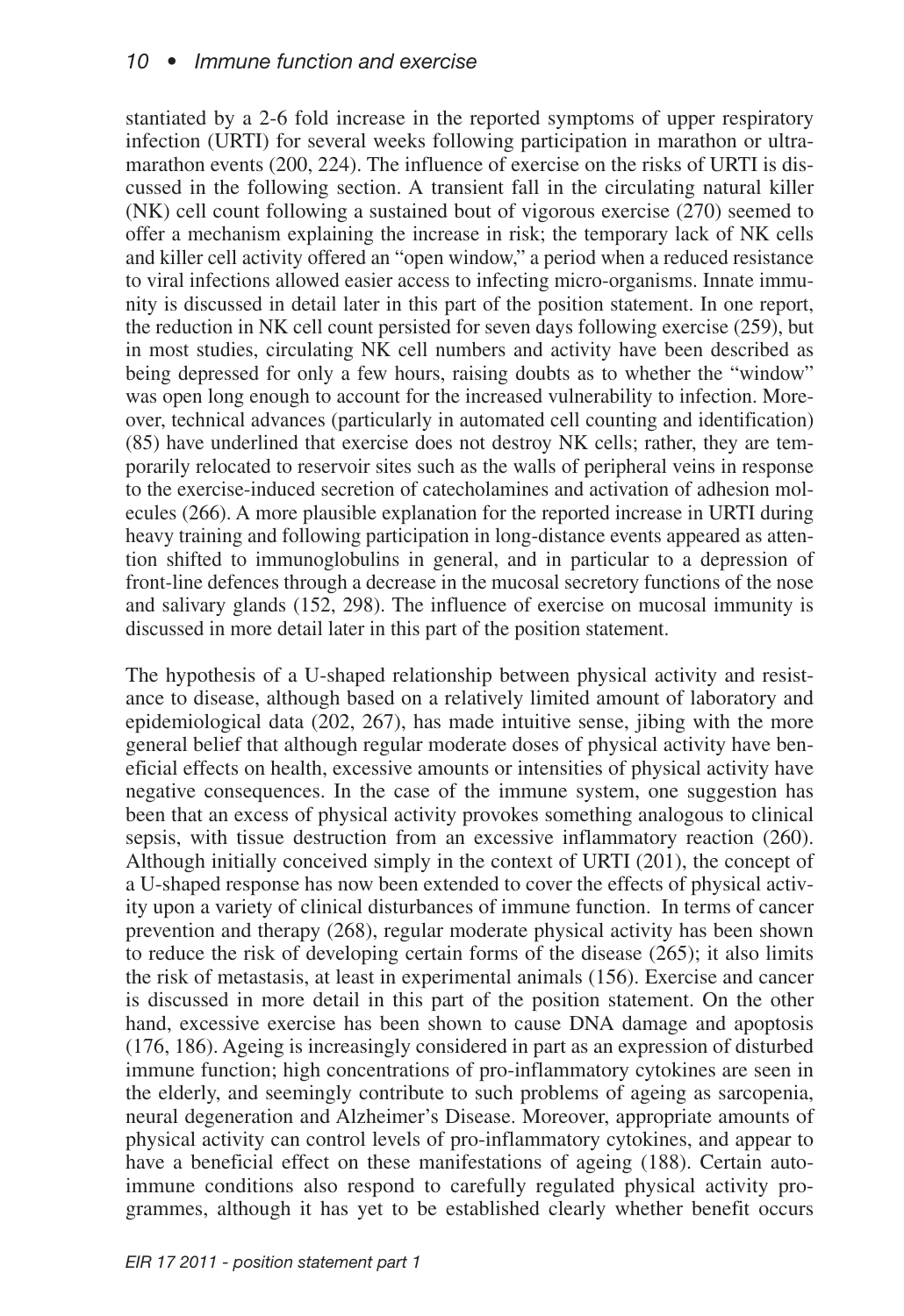through some direct modulation of cell counts and cytokines, or through changes in the activity of transcription factors for pro-inflammatory cytokines (9).

Developments in fluorescent antibodies have allowed exercise immunologists to identify an ever-growing number of cell sub-types and receptors. At the same time, new cytokine identification kits and methods in molecular technology (173) have allowed the examination of humoral factors that are present in the body for very short periods and in extremely low concentrations; an increasingly complex range of pro- and anti-inflammatory cytokines has been revealed. The exercise immunologist seems drawn into the main streams of sports medicine, physiology and even psychology. A fascinating cascade of cytokines is now thought to have an important role not only in controlling exercise-induced inflammation, but also in regulating the release and necessary flow of metabolites (221). Development of the sub-discipline of psycho-neuroimmunology (141) has emphasized that vigorous exercise should be considered as but one example of the body's reaction to a variety of stressors (221), with an important two-way communication between peripheral immunocytes and hypophyseal centres, involving a wide variety of hormones and autonomic pathways (157). A section in the second part of the position statement deals with stress and immune function.

On the sports field, exercise immunologists are increasingly asked to develop procedures to detect such abuses as blood doping (185) and gene transfer (11) (see "Omics" section in this part of the position statement). However, attempts to pinpoint immunological markers of over-training have as yet proved inferior to traditional indices such as mood state and physical performance (as discussed in the second part of this position statement). A variety of nutritional supplements to date seem to have had only limited success in blunting the immune impairment associated with heavy exercise (as discussed in the second part of this position statement).

These are a few of the important topics on which a panel of world experts provide a succinct consensus of current knowledge, briefly covering the relevant background, exploring continued controversies, and pointing to likely directions of future research.

## **RESPIRATORY INFECTIONS AND EXERCISE**

### **Background**

There are more uncertainties than evidence based facts on the nature of upper respiratory tract infections (URTI) associated with exercise, particularly in high performance athletes. Although URTI or 'sore throats' are the most common reason for presentation of elite athletes to a sports medicine clinic (62, 77, 80), the debate on whether sore throats are actually caused by infections, or are a reflection of other inflammatory stimuli associated with exercise remains unclear (48, 106, 242).

The costs associated with identification of the underlying causes of upper respiratory symptoms (URS) and the delay in obtaining results of investigative tests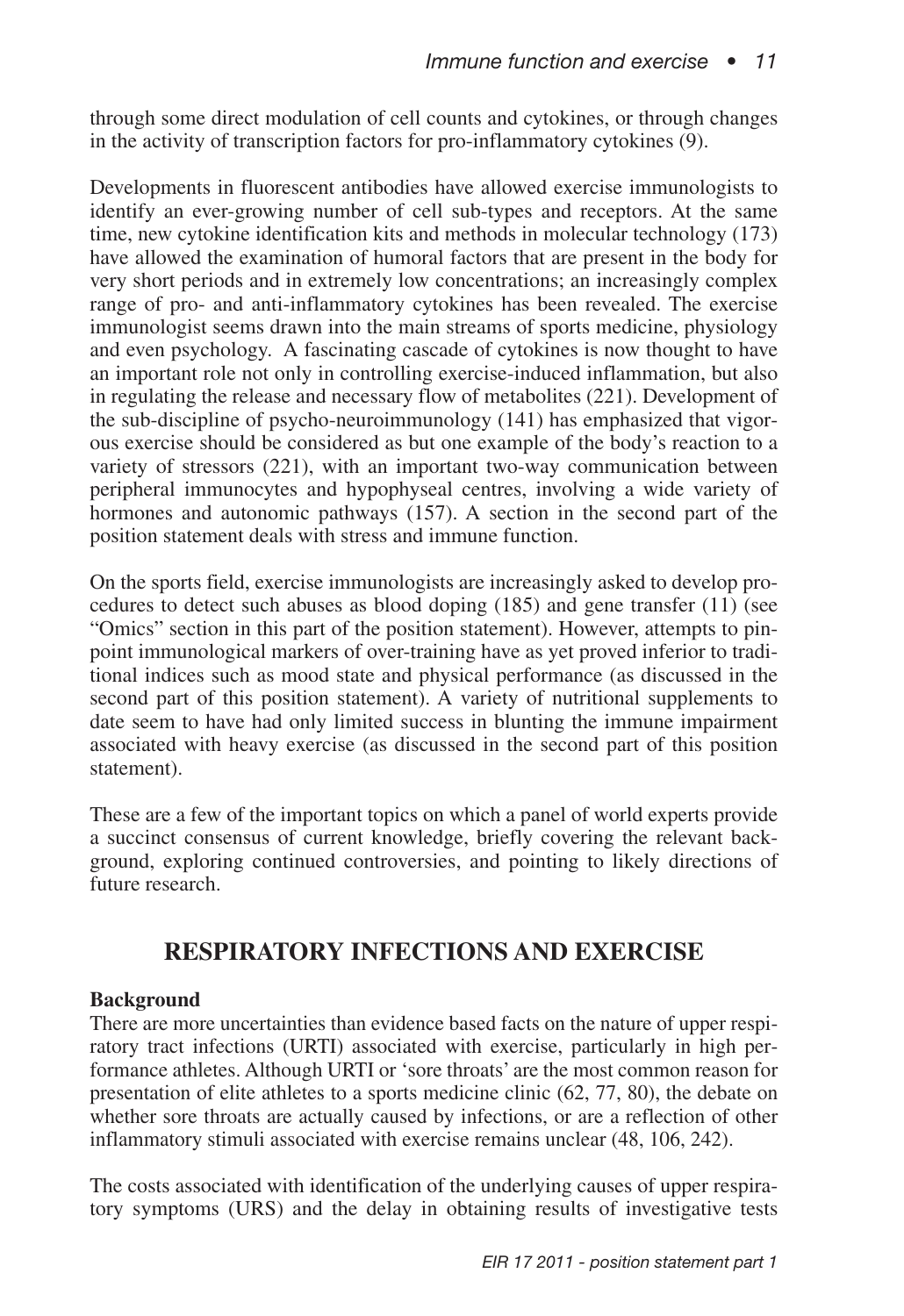means that infections are not usually verified by pathology examinations. Physician confirmation of an infective cause of the symptoms, based on clinical signs and symptoms, has until recently been considered the 'gold standard' for exercise studies, but the involvement of physicians in assessments and diagnosis is not common in research settings. Recently, the 'gold standard' of physician verified diagnosis of URTI has also come under scrutiny, and been found less than ideal (48). Very few studies have examined the underlying causes of URS and extensive clinical investigations of athletes are rare (48, 242).

The focus on respiratory infections in exercise has been stimulated by the commonly held beliefs that the frequency of URTI is increased in elite endurance athletes and that their incidence is associated with more intensive training (201). The evidence to support these concepts is inconclusive, but does, support the idea that exercised-induced immune suppression increases susceptibility to symptoms of infection and that URS are associated with performance decrements.

### **Evidence based consensus and uncertainties**

Over the past thirty years, there have been numerous investigations examining the association between changes in immune parameters and the risk of URTI in athletic and non-exercising populations. The only immune measures to date to show consistent relationships with URS in exercising populations have been changes in salivary IgA concentrations and secretion rates (19, 89, 263). A section focusing on exercise and mucosal immunity appears later in this part of the position statement.

## *Altered mucosal immunity and risk of symptoms of URTI*

The inverse relationship between salivary IgA concentrations and risk of URTI in exercising and non-exercising populations has demonstrated differences between these two populations (76, 89, 98, 232). The different population risk profiles are predominantly due to differences in the levels of intensity and quantum of exercise undertaken by very fit elite athletes and non-elite exercising or sedentary populations. The impact of exercise intensity on salivary IgA concentrations and secretion rates has demonstrated greater decreases in salivary IgA associated with prolonged high intensity exercise, whereas moderate increases in salivary IgA occur in response to short duration moderate intensity exercise (6, 19, 23, 98, 129, 148, 163, 232).

Although study populations vary, the association of an increased risk of URS and/or URTI with lower concentrations of salivary IgA and secretion rates has been consistent for high-performance endurance athletes undertaking intensive training (64, 91, 92, 95, 97, 148, 187, 195-198, 201, 320). Similarly, the increases in salivary IgA observed after moderate exercise training may contribute to the reduced susceptibility to URTI associated with regular moderate exercise (3, 129).

## *Symptoms and frequency*

Although there are many anecdotal reports that URTIs are more common in elite athletes, there is very little reported evidence to support this commonly held belief. This uncertainty is compounded by the current uncertainty around whether the URS are due to infections or other inflammatory stimuli mimicking URTI (48, 242).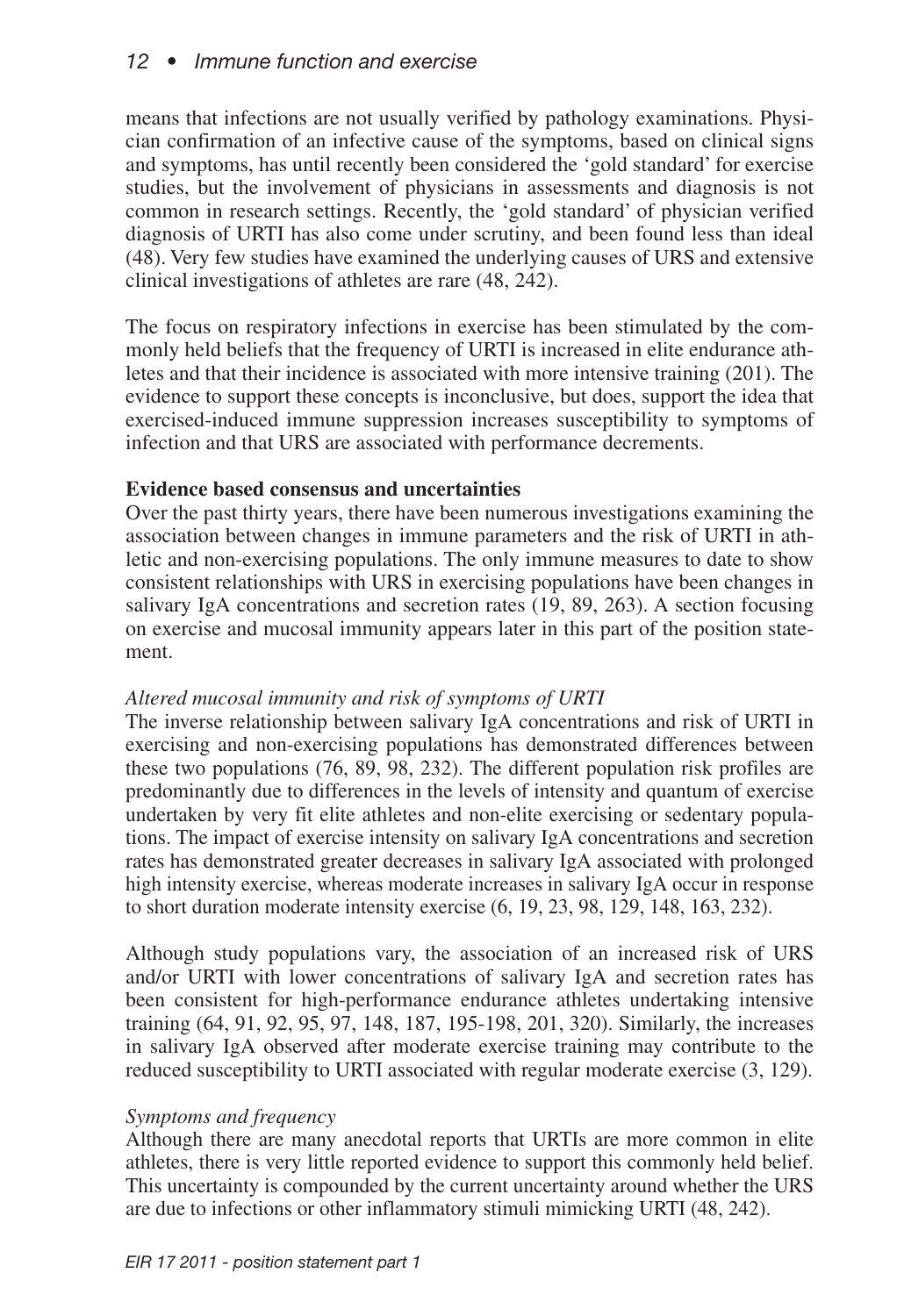Retrospective and prospective longitudinal studies have identified that the majority of elite athletes experience symptoms of URTI at a rate similar to the general population (48, 78, 234). However, the episodes of URS in elite athletes do not follow the usual seasonal patterns of URTI observed in the general population, but rather occur during or around competitions (97, 160, 198, 224). Symptoms occur more frequently during the high intensity training and taper period prior to competitions in some sports, such as swimming (79, 89, 91), but in other endurance sports, such as long distance running, URS appear more frequently after a competition (49, 198, 224). Illness-prone athletes may also be susceptible to URS during regular training periods or following increases in training load (80). The commonly reported short-term duration of URS (1-3 days) in most studies suggests that in most instances a primary infection is unlikely and the symptoms may be due to viral reactivation (97, 242) or other causes of exercise-induced inflamma-

Table 1. Pathogens identified and the number of cases in comprehensive prospective studies of athletes presenting with symptoms of upper respiratory infections in 1) a cohort of high performance triathletes during training and competitions (282); 2) a study of elite athletes from a variety of sports undertaking routine training presenting to a sports clinic with URS (48); and 3) a cohort of elite athletes experiencing recurrent episodes of URS associated with fatigue and performance decrements (242). Where investigations were not performed this is recorded as (-).

| Pathogen identified by<br>microbial and viral investigation | Triathletes (n=63)<br>undertaking routine<br>training and<br>competitions | Elite athletes (n=70)<br>clinic | Elite athletes (n=41)<br>presenting to a sports with persistent fatigue<br>and poor performance |
|-------------------------------------------------------------|---------------------------------------------------------------------------|---------------------------------|-------------------------------------------------------------------------------------------------|
|                                                             | Spence et al. (282)                                                       | Cox et al. (48)                 | Reid et al. (242)                                                                               |
| Rhinovirus                                                  | 7                                                                         | 6                               |                                                                                                 |
| Influenzae (A & B)                                          | 7                                                                         | 1                               |                                                                                                 |
| Parainfluenzae (1, 2 & 3)                                   | 4                                                                         | 3                               |                                                                                                 |
| Adenovirus                                                  | 0                                                                         | 2                               |                                                                                                 |
| Coronavirus                                                 | 2                                                                         | 0                               |                                                                                                 |
| Metapneumovirus                                             | 1                                                                         | 0                               |                                                                                                 |
| Epstein Barr virus<br>(primary infection)                   | 1                                                                         | 1                               | 3                                                                                               |
| EBV reactivation                                            |                                                                           | 1                               | 8                                                                                               |
| Cytomegalovirus                                             | 0                                                                         | O                               | 5                                                                                               |
| Herpes simplex virus (types 1 & 2)                          | 0                                                                         |                                 |                                                                                                 |
| Ross River virus                                            |                                                                           |                                 | 1                                                                                               |
| Toxoplasmosis                                               |                                                                           |                                 | 1                                                                                               |
| Mycoplasma pneumoniae                                       | 0                                                                         | 1                               | 1                                                                                               |
| Streptococcus pneumonia                                     | 2                                                                         | 1                               |                                                                                                 |
| Staphylococcus pyogenes                                     | 0                                                                         | 1                               |                                                                                                 |
| Haemophilus influenzae                                      | 0                                                                         | 0                               |                                                                                                 |
| Moraxella catarrhalis                                       | 0                                                                         | 0                               |                                                                                                 |
| Enterococcus spp                                            | 0                                                                         | 0                               |                                                                                                 |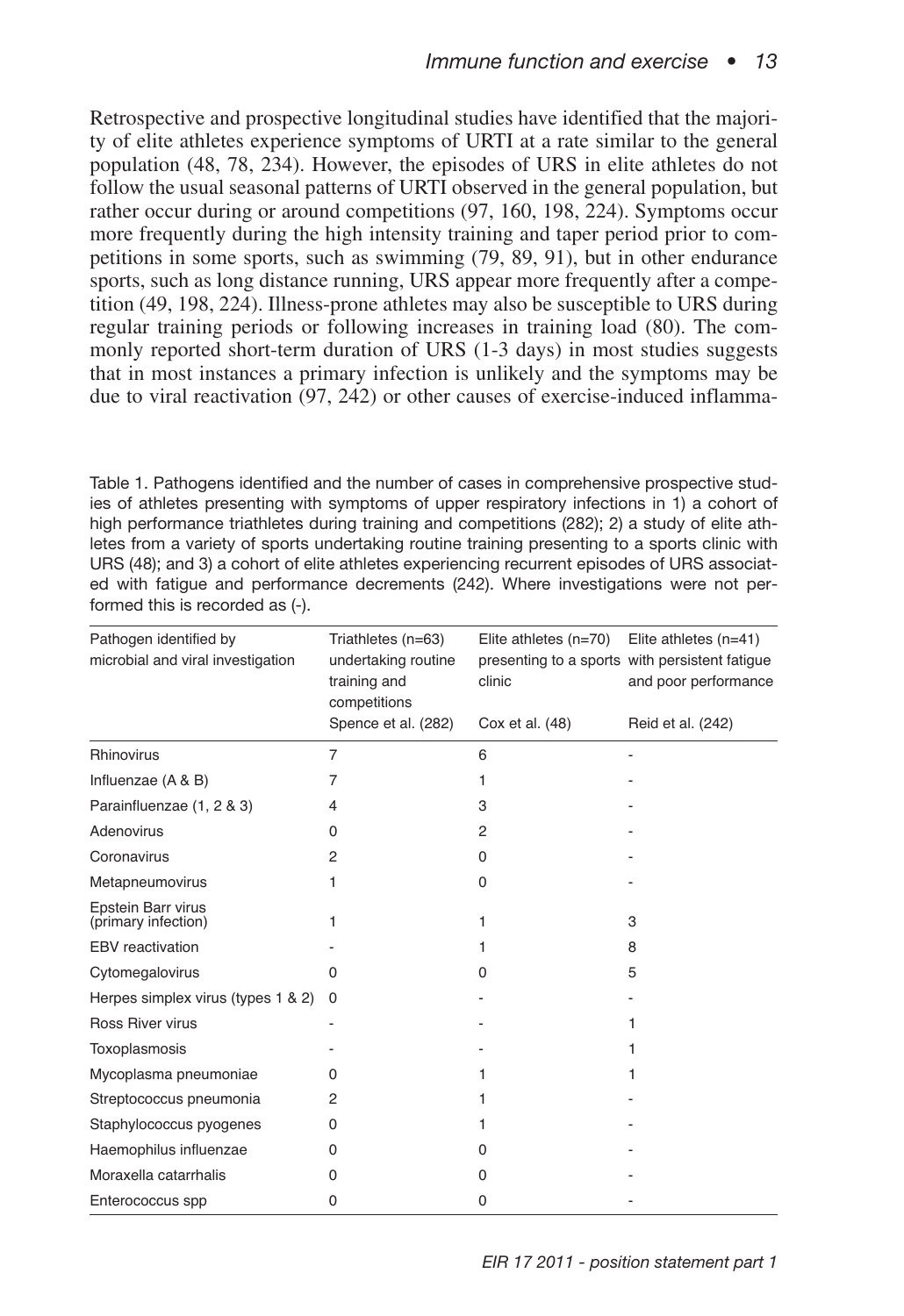tion. The evidence that URS are associated with poor performance is also limited. In the month prior to an international competition URS have been associated with decrements in performance in elite swimmers (235), suggesting that regardless of whether the URS are due to infections or other inflammatory stimuli, they can impact on performance at an elite level. However, a small proportion of high-performance endurance athletes experience recurrent episodes of URS at significantly higher rates than the incidence in the general population (92, 234), and in these athletes the URS are associated with significant persisting fatigue and poor performance (79, 91, 93, 242).

### *Infections versus inflammation*

The few studies that have undertaken pathology testing to identify infectious from non-infectious causes of the episodes of URS in high-performance athletes have revealed that bacterial infections account for about 5% of the episodes (48, 94, 242, 282). Most episodes of URS with an identified infectious cause are of viral origin, but these account for only about 30-40% of the episodes in each study (48, 282). The bacterial and viral pathogens identified in these comprehensive studies indicate that the infections are caused by the usual respiratory pathogens associated with URTI (246) in the general population (Table 1).

However, the profile of infections in a study of elite athletes experiencing recurrent URS associated with long-term fatigue and poor performance identified a high percentage as having herpes group viruses (e.g. cytomegalovirus) or evidence of Epstein Barr Virus (EBV) reactivation (242) (Table 1). Epstein Barr viral reactivation has also been demonstrated in association with URS in some endurance sports (97, 242), which may account for the short duration of the symptoms reported in most studies, resulting from viral reactivation rather than primary infection. However, in a study examining the prophylactic use of an antiviral treatment in elite runners, it was shown that not all episodes of URS were associated with EBV expression (50) and that the frequency of EBV expression differed between sports (50, 97). Although an anti-herpes virus treatment was effective in reducing EBV expression in elite long-distance runners, it was not effective in reducing the frequency of episodes of URS, once again suggesting other non-infective causes for the URS in elite athletes (50).

Physician diagnosis of infections as the cause of the URS has recently come under scrutiny (48) and in conjunction with a previous study by Reid et al. (242) has identified that elite athletes suffering recurrent episodes of URS need more exhaustive clinical assessments to exclude non-infectious yet treatable causes of the symptoms, such as asthma, allergy, autoimmune disorders, vocal cord dysfunction and unresolved non-respiratory infections. In these studies, other diseases with an inflammatory basis accounted for 30-40% of episodes of URS in elite athletes. These studies identified that URS were divided into approximately one-third proportions as having an infectious cause, non- infectious medical cause and an unknown aetiology. The speculative causes of the 'unknown-aetiology' group could include physical or mechanical damage such as drying of the airways (16); asthma and allergic airway inflammation (106); psychological impacts of exercise on membrane integrity and immunity (22); and the migration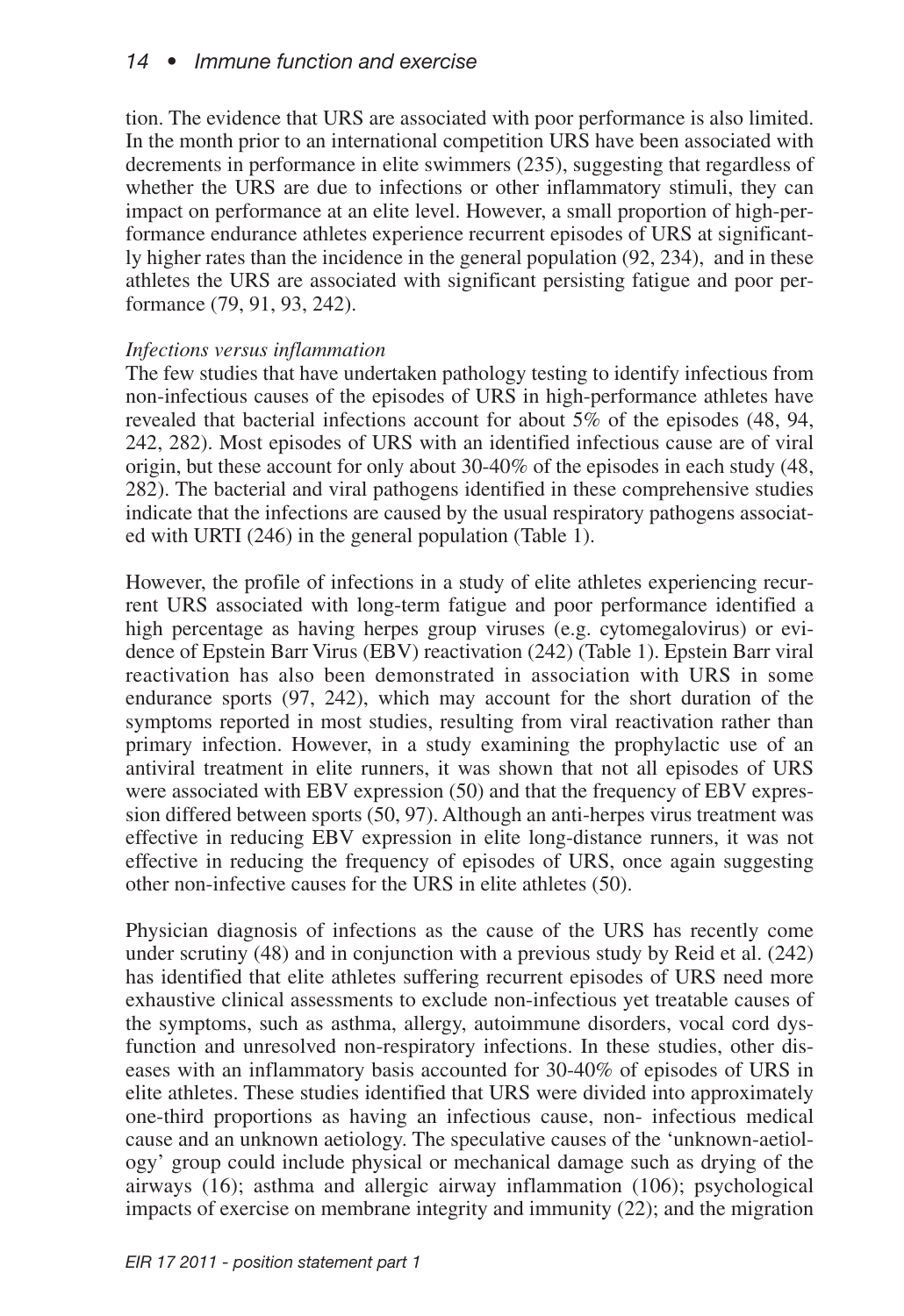to the airways of inflammatory cytokines generated during damage to muscles susained in eccentric exercise (214, 222). Multiple stressors experienced by athletes, biological, physical and psychological, are likely to induce neurological and endocrine responses in addition to alterations in immune parameters; these share common exercise-induced pathways (207) that may result in URS. However, there is currently little direct evidence to support any of these mechanisms being associated with URS, respiratory infections or susceptibility to infections in athletes.

### *Cytokine regulation*

Cytokine responses to exercise (particularly those associated with micro-trauma and or glycogen depletion of muscle tissue (27, 214, 222, 294)) are reasonably well characterised (as discussed in the section on anti-inflammatory effects of physical activity later in this part of the position statement). They are likely to play an important role in modulating post-exercise changes in immune function that increase the risk of infection or the appearance of inflammatory symptoms (294). The pro-inflammatory responses to exercise have the potential to be involved in expression of URS that mimic URTI. A study comparing cytokine responses to exercise in illness-prone distance runners demonstrated impaired anti-inflammatory cytokine regulation compared to runners who did not suffer frequent episodes of URS (51). A recent cytokine gene polymorphism study by Cox et al. (47) identified an underlying genetic predisposition to high expression of the pro-inflammatory interleukin-6 in athletes prone to frequent URS. These studies add further weight to the evidence that suggests infections are not the only cause of the symptoms of 'sore throat'. They are supported by studies examining the prophylactic use of topical anti-inflammatory sprays to prevent URS in longdistance runners which demonstrate a reduction in the severity of the symptoms but not the frequency of episodes following marathon races (49, 257).

### **Conclusions and future directions**

Interpreting the findings of studies on the role of respiratory infections in exercise is often limited by the lack of pathogen identification. Regardless of the underlying stimulus for the inflammatory symptoms the implications of the upper airway symptoms for athletes may be the same. However, unless the symptoms are confirmed as infections, reference to symptoms as URS rather than as infections or URTI should become the accepted reporting standard, particularly when there is no physician assessment.

The current consensus is that the cause of URS in athletic populations is uncertain. Physician identification can no longer be considered the gold standard and symptoms should only be referred to as infection if a pathogen has been identified. Although diagnostic pathology is rarely performed, in the few studies that have examined pathology, the infections identified in most athletes have been the common respiratory pathogens observed in the general population.

Inflammation from non-infective causes is common among athletes and many will have underlying treatable conditions. As differentiation between the inflammatory causes of URS is currently not feasible in most research settings, appro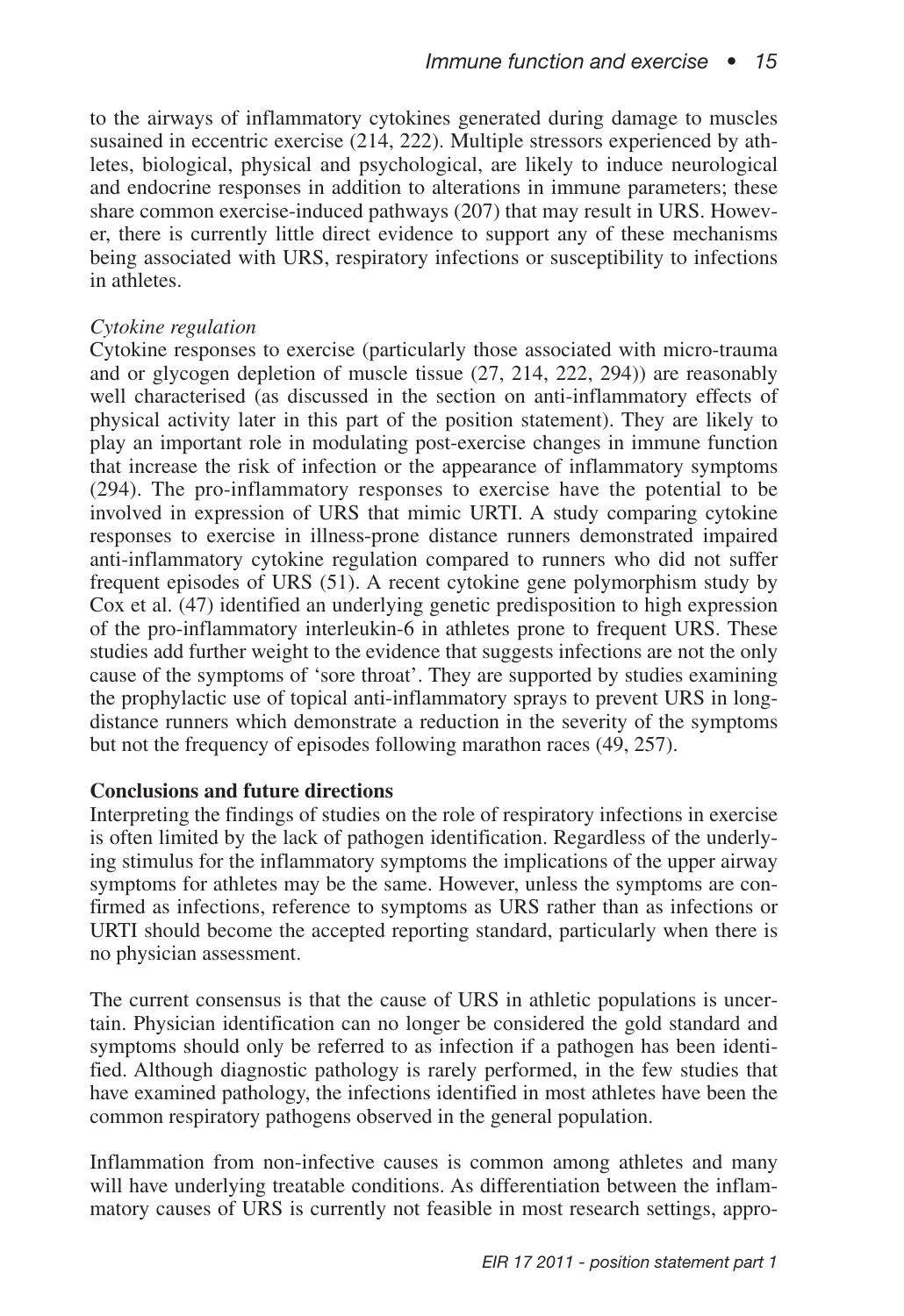priate treatments are difficult to prescribe universally. Athletes with recurrent URS associated with long-term fatigue and poor performance do, however, warrant more exhaustive clinical investigations, including assessment for possible involvement of the herpes group viruses. Identifying athletes with an underlying genetic predisposition to pro-inflammatory responses to exercise may be useful in managing the training regimens of elite athletes, particularly those who suffer recurrent episodes of URS associated with fatigue and poor performance.

The two main questions to be resolved about the relationship between respiratory infections and exercise are: 1) whether the upper respiratory tract symptoms are actually infections and if so whether they can be prevented or treated; and 2) if the symptoms are not due to infections can the different causes of the inflammation be segregated in the complex paradigm of elite training to optimise the illnessprone athlete's training and performance.

## **CELLULAR INNATE IMMUNE FUNCTION AND EXERCISE**

## **Background**

Innate immunity is our first line of defence against infectious pathogens and is intimately involved in tissue damage, repair and remodeling. The major difference between innate immune responses and adaptive responses is that innate responses do not strengthen upon repeated exposure (there is no memory function). In addition, innate responses are less specific in terms of pathogen recognition. So, whereas innate responses recognize classes of pathogens (e.g. gram-negative bacteria) through toll-like receptors (TLRs), lymphocytes exhibit exquisite specificity for epitopes of individual pathogens (e.g. influenza virus). The innate branch of the immune system includes both soluble factors and cells. Soluble factors include complement proteins which mediate phagocytosis, control inflammation and interact with antibodies, interferon  $\alpha/\beta$  which limits viral infection, and anti-microbial peptides like defensins which limit bacterial growth. Major cells of the innate immune system include neutrophils which are first line defenders against bacterial infection, dendritic cells (DCs) which serve to orchestrate immune responses, macrophages (Mφ's) that perform important phagocytic, regulatory and antigen presentation functions, and natural killer (NK) cells which recognize altered host cells (e.g. virally infected or transformed). However, many host cells, not just those classified as innate immune cells, can initiate responses to pathogenic infection. Although partitioning the immune system into innate and adaptive systems makes the system easier to understand, in fact, these branches are inextricably linked with each other. For example, the innate immune system helps to develop specific immune responses through antigen presentation, whereas cells of the adaptive system secrete cytokines that regulate innate immune cell function. This section will focus on the influence of acute and chronic exercise on cellular components of innate immunity (Figure 1). A later section in this part of the position statement will focus on exercise and inflammatory cytokines which constitute the products of innate immune and other cells.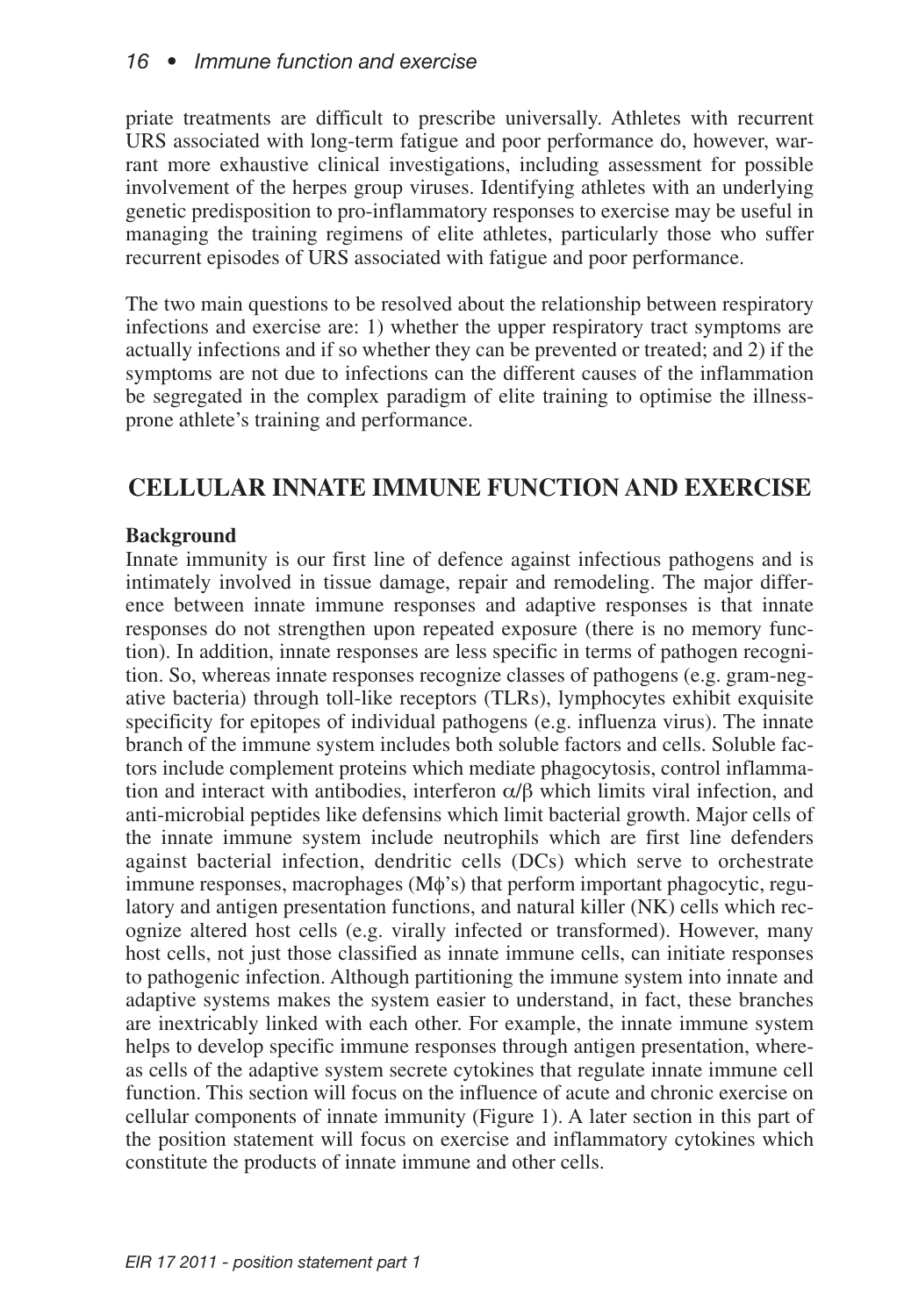

Figure 1. Potential mechanisms whereby acute/chronic exercise affects innate immunity. Exercise-induced factors such as oxidative stress, increased metabolic rate, heat shock proteins, catecholamines, cortisol and insulin-like growth factor can influence: pathogen recognition by altering expression of recognition molecules such as toll-like or scavenger receptors; cell trafficking by altering haematopoieisis, cell death and adhesion molecule expression; and effector functions like oxidative burst, cytokine expression and antigen processing and presentation. This list of potential mechanisms is not all-inclusive and very few have been definitively tested.

#### **Consensus**

### **Acute exercise and cellular innate immune function**

#### *Neutrophils*

Acute exercise results in a first, rapid and profound neutrophilia (increase in blood neutrophil number) followed by a second, delayed increase in blood neutrophil count a few hours later, the magnitude of which is related to both the intensity and duration of exercise (216, 247). The initial increase is likely due to demargination caused by shear stress and catecholamines, whereas the later increase may be due to cortisol-induced release of neutrophils from the bone marrow (162). Unstimulated neutrophil degranulation, phagocytosis and oxidative burst activity are increased by an acute bout of exercise but there is a reduced degranulation and oxidative burst in response to bacterial stimulation that can last for many hours (215, 216, 247). This indicates that although exercise may mobilize highly functional neutrophils into the circulation, in recovery, their ability to respond to exogenous stimuli may be diminished. Marginated neutrophils are more mature than recently released neutrophils and this likely has implications for the study of exercise on neutrophil function, although this does not appear to influence respiratory burst activity (276).

#### *Monocytes/Macrophages*

Many studies have examined the influence of acute exercise on human CD14+ blood monocytes (Mo's) which are relatively immature cells destined to become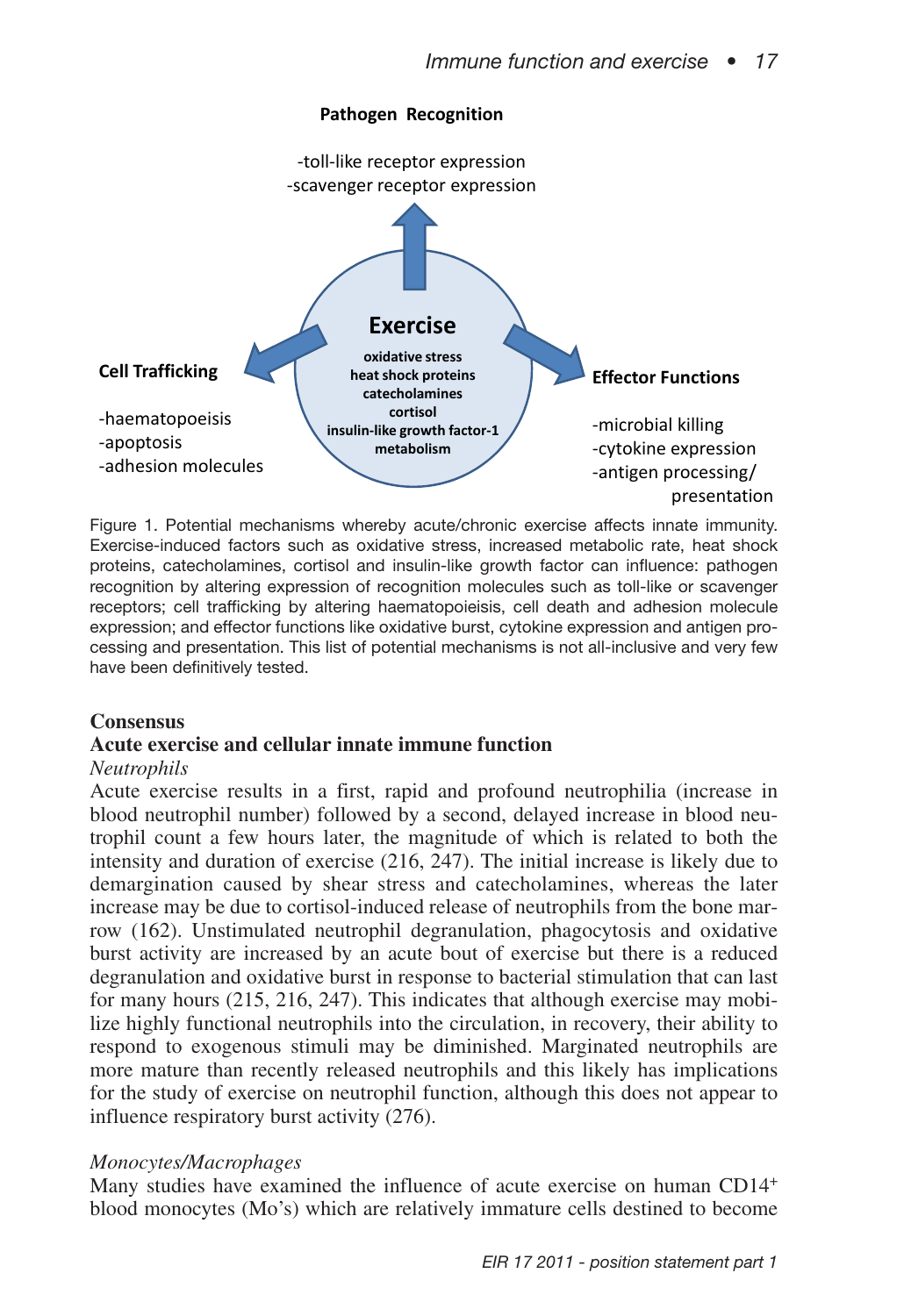tissue M $\phi$ 's. Acute exercise results in a transient  $(\sim 2 \text{ h})$  monocytosis and most likely represents a shifting of Mo's from the marginated to the circulating pool (206). This could occur as a result of haemodynamic and/or cortisol or catecholamine-induced release from the vascular endothelium (136). Indeed, administration of the betablocker propranolol can reduce exercise-induced monocytosis (2) and adrenaline (epinephrine) administration causes monocytosis (307). There are also reports that exercise can affect Mo phenotype, cell surface protein, and cytokine expression. For example, in response to acute exercise, there is a preferential mobilization of CD14+/CD16+ expressing Mo's (115, 289) that exhibit a pro-inflammatory phenotype relative to CD14+/CD16– classical Mo's. It may be that these marginated cells have a more mature inflammatory function for entry into tissues and are knocked off the endothelium in response to exercise. Interestingly, the percentage of these CD14+/CD16+ cells is reduced in recovery, perhaps indicating remarginalization or tissue recruitment (272). Acute exercise also reduces expression of TLRs 1, 2 and 4 on CD14+ Mo's (140). However, the extent to which these changes reflect a true decrease versus Mo population shifts is unclear. In an attempt to reconcile this, Simpson et al. (272) examined cell surface proteins on Mo subpopulations in response to acute exercise. They found that TLR4 and HLA.DR (major histocompatibility molecule II important in antigen presentation) expression were altered on total CD14+ Mo's but also on individual Mo populations, indicating that changes in cell surface expression are not influenced solely by exercise-induced changes in Mo subpopulations in blood. Several studies have examined Mo cytokine production after acute exercise, finding that, although spontaneous cytokine levels in CD14+ cells change little (245, 285), acute exercise reduces TLR ligand-stimulated interleukin (IL)-6, IL1-α, and tumour necrosis factor-alpha (TNF-α production (140, 286), perhaps as a consequence of reduced TLR expression. Further studies regarding the effects of acute exercise on Mo TLR signaling may clarify these observations.

Because Mo's are relatively immature, exercise-induced changes in their function may not reflect actual tissue Mφ function which is central to inflammation and immune responses. For this reason, animal studies have examined the influence of exercise on tissue Mφ number and function. Both moderate and intense acute exercise have potent stimulatory effects on phagocytosis (210), anti-tumour activity (52, 327, 328), reactive oxygen and nitrogen metabolism (327, 328), and chemotaxis (206, 209). However, not all functions are enhanced by exercise. We have documented prolonged exercise-induced reductions in Mφ MHC II expression (325) and antigen presentation capacity (35, 36). Some effects may be dosedependent as exhaustive exercise was shown to decrease alveolar Mφ anti-viral function; this effect was correlated with increased susceptibility to Herpes simplex virus (HSV)-1 infection (133, 134) and related to increased release of adrenal catecholamines, but not corticosterone (133). Thus, it appears that exercise, perhaps dependent on dose with respect to some functions, can affect tissue Mφ's and, in some studies, disease outcomes in animals. Whether these same effects can be generalized to humans is unknown.

### *Dendritic cells*

The effect of acute exercise on DCs has received little attention despite the important emergent role of these cells in the initiation of immune responses. There are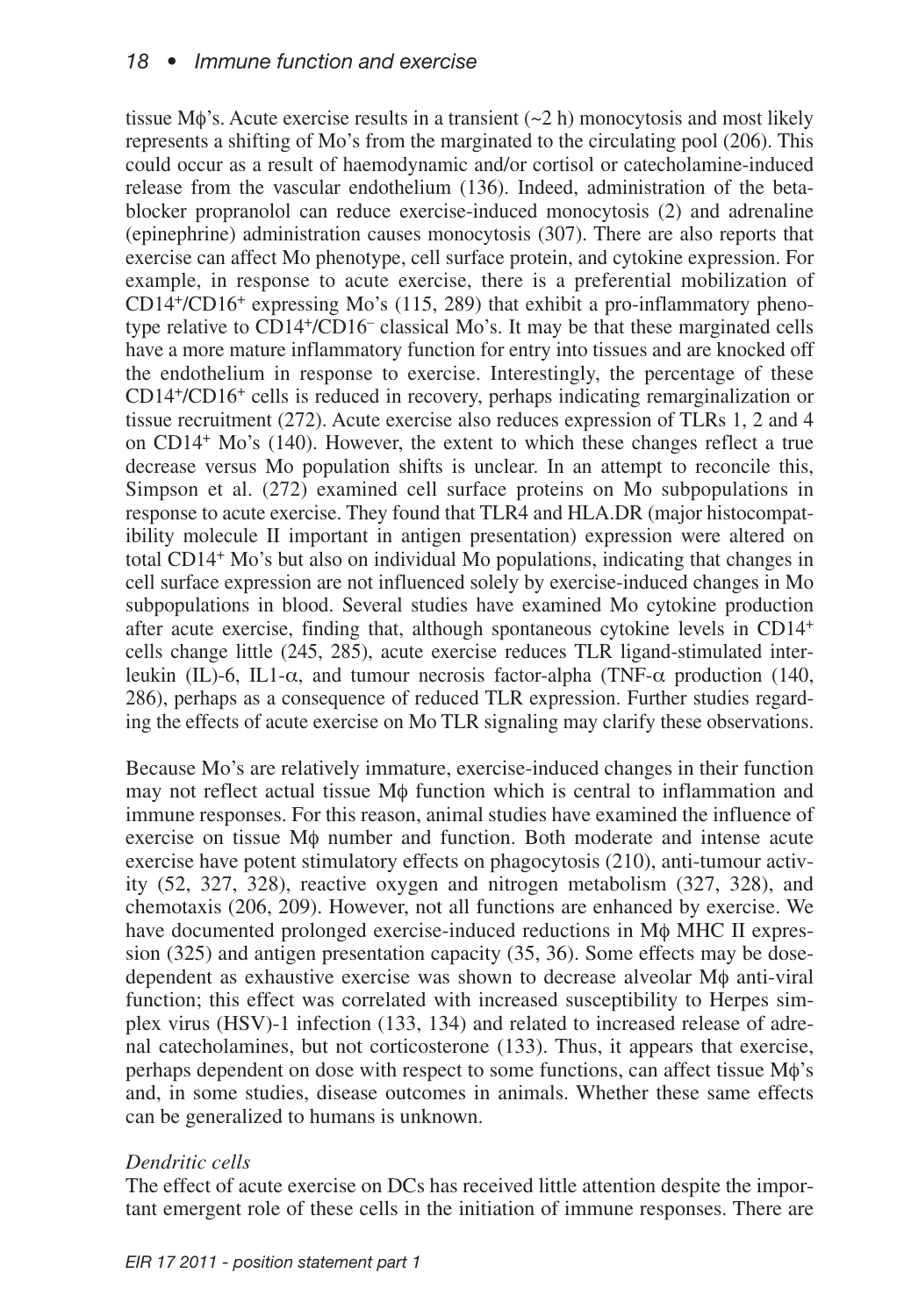only two studies reporting that exercise can increase circulating numbers of DCs (59, 109) and, to our knowledge, nothing is known about acute effects of exercise on DC function.

#### *Natural killer (NK) cells*

There is a vast literature on the acute effects of exercise on circulating NK (CD3–CD16+CD56+) cells, perhaps because of their ease of study and large magnitude change in response to exercise. Like other blood leukocytes, NK cells are rapidly mobilized into the circulation in response to acute exercise, most likely by increased shear stress and catecholamine-induced down-regulation of adhesion molecule expression (15, 122, 301). There appears to be a differential mobilization such that CD56<sup>bright</sup> NK cells are less responsive than CD56 $\rm{d}$ <sup>im</sup>. Perhaps this indicates a reduced ability to defend against pathogens during acute exercise, as CD56bright cells are more cytotoxic. However, the health significance of exerciseinduced changes in circulating NK cells, like other leukocytes, remains unknown. After prolonged exercise, the numbers of circulating NK cells are reduced in blood (87), perhaps as a consequence of remarginalization or tissue migration, but there is a relative increase in the  $CD56<sup>bright</sup>$  subset (302).

NK cell cytotoxicity (NKCC) is a major functional measure of NK activity. Early studies demonstrated that unstimulated NKCC was dependent upon the intensity and duration of the exercise bout (87). Immediately after a single bout of moderate or exhaustive exercise there is a 50-100% increase in human peripheral blood NKCC (87, 329). The exercise-induced increase in NKCC is largely due to an increase in the absolute number and percentage of blood NK cells (87). NKCC expressed on a per cell basis does not appear to change much after acute exercise unless the bout is intense and prolonged, in which case NKCC can be depressed for several hours, possibly indicating an enhanced period of susceptibility to infection (90). Only a few studies have examined whether NK cells mobilized into the circulation in response to exercise have altered sensitivity to stimulating agents like interferon- $\alpha$  or IL-2 (68, 329); however, like unstimulated NKCC, these effects are likely mediated by distributional shifts in NK cell subsets and should not necessarily be interpreted as altered NK cell function on a per cell basis.

### **Exercise training and cellular innate immune function**

#### *Neutrophils*

Regular exercise training does not appear to alter blood leukocyte counts, including neutrophils appreciably (90). However, there are a few reports that exercise training reduces blood neutrophil counts in those with chronic inflammatory conditions or neutrophils in sites of chronic inflammation (171) raising the possibility that such exercise acts in an anti-inflammatory fashion in those with inflammation. This effect could be beneficial or deleterious, dependent upon the context. Although there is little known about the influence of exercise training on neutrophil function, regular exercise, especially heavy, intense training, may attenuate neutrophil respiratory burst (103, 233). This could reflect a sustained effect of previous acute exercise, as attenuation of respiratory burst has been documented to last several days post-exercise (295).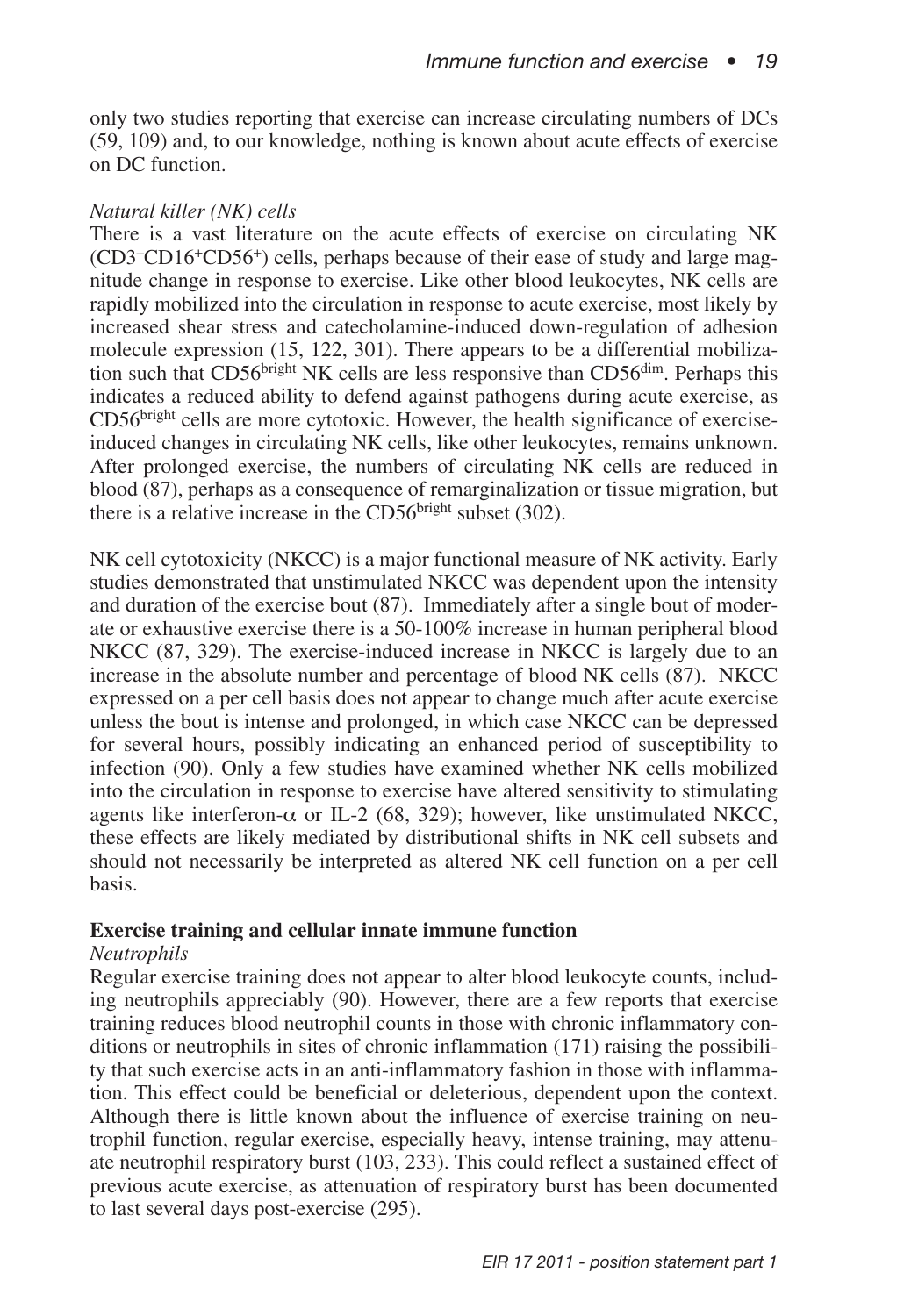## *20 • Immune function and exercise*

#### *Monocytes/Macrophages*

Both longitudinal exercise training and cross-sectional studies have shown that physically active people exhibit reduced blood Mo inflammatory responses to lipopolysaccharide, lower TLR4 expression, and a lower percentage of CD14+/CD16+ 'inflammatory' Mo's (73, 165, 166, 273, 290, 300). The extent to which these effects on the relatively small blood Mo pool contribute to the antiinflammatory effect of exercise training is unknown. In contrast, animal studies have demonstrated that exercise training can increase induced inflammatory responses of peritoneal Mφ's (128, 151, 292), indicating a possible difference between the effects of training on blood Mo's when compared with differentiated tissue Mφ's. Animal studies have the potential to shed additional light on the source of the anti-inflammatory effect of regular exercise, especially in populations that exhibit inflammation. Indeed, in two recent studies, we have shown that exercise training, with or without a low fat diet, reduces visceral adipose tissue (e.g. Mφ infiltration and pro-inflammatory cytokine gene expression) and systemic inflammation in high fat diet-fed mice (309, 310). Regular exercise may also reduce Mφ infiltration into other sites of chronic inflammation, including growing tumours (336), and this could be interpreted as a benefit given the tumour supporting role of these cells. In contrast, reduced infiltration of Mφ's into sites of chronic infection could lead to morbidity, although this has not been demonstrated. In fact, Mφ's appear to play a definitive role in mediating the beneficial effects of regular moderate exercise as it relates to intranasal infection with HSV-1 in mice (181).

#### *Dendritic cells*

There are two reports from the same group demonstrating an effect of exercise training on rat dendritic cells. Liao et al. (147) reported that dendritic cell number increased after training, with no difference in costimulatory molecule (CD80 or CD86) expression, while Chiang et al. (40) found that MHC II expression, mixed leukocyte reaction and IL-12 production were increased in DCs from exercise trained rats. Clearly, given the importance of DCs in early immune regulation, this is an area ripe for investigation.

#### *Natural killer (NK) cells*

Despite much research regarding the effects of exercise training on NK cell number and function, there appears to be much controversy regarding its effect. Early cross-sectional or intervention studies with limited subject numbers reported modest increases in NKCC after moderate exercise training in previously sedentary subjects (167, 194, 202, 223, 269, 326). In larger trials, one study (65) found that 15 weeks of moderate exercise training increased NKCC compared with sedentary controls, while another 12-month trial found no change in NKCC in 115 post-menopausal women (31). However, intense training has been shown to alter NK cell subsets and reduce NKCC (93, 293). Studies in animals have demonstrated that regular exercise can increase *in vivo* cytotoxicity (119, 120, 155); however, the specific contribution of NK cells in mediating this exercise effect is unclear (119).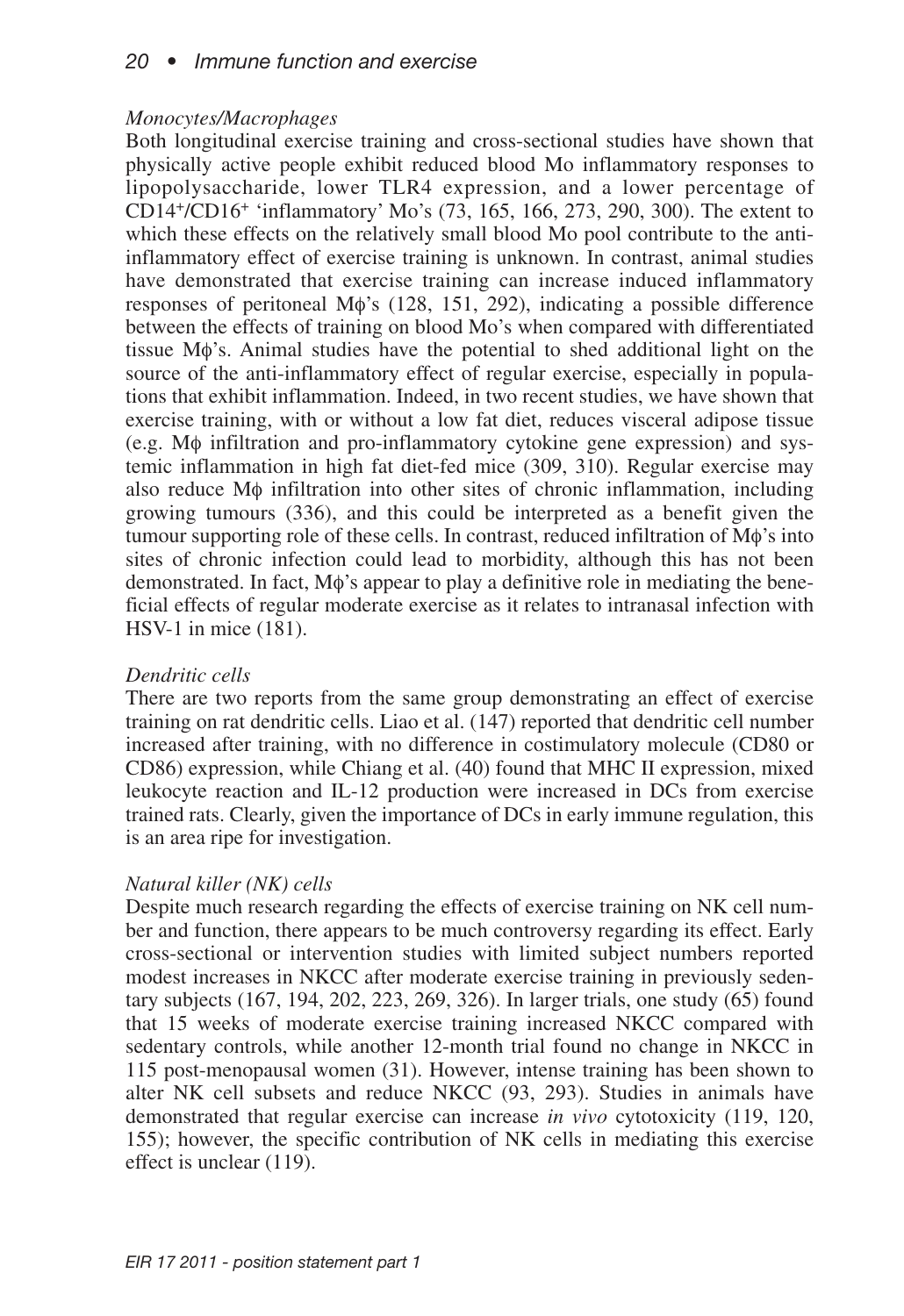#### **Controversies**

Based upon the body of literature, it appears that both acute and chronic exercise have the potential to alter both the number and function of cells of the innate immune system (Figure 1). A limited number of animal studies have helped us determine the extent to which these changes alter susceptibility to herpes simplex (181) and influenza virus (149, 150, 271) infection. Unfortunately, we have only 'scratched the surface' regarding whether exercise-induced changes in immune function alter infectious disease susceptibility or outcome. In addition, although some progress has been made, we know relatively little about how acute and chronic exercise affect innate immune cell trafficking. We need to determine whether exercise alters migration of these cells and whether this alters disease susceptibility. Given the important role of innate immune cells in inflammatory states and the relationship between inflammation and chronic disease, we need to clarify whether the purported anti-inflammatory effect of regular exercise is mediated through exercise-induced effects on innate immune cells. In this regard, it is of interest to know whether exercise affects Mφ phenotype (e.g. classical versus alternative). Although studies in humans shed light on Mo's, these cells are relatively immature and may not reflect the effects of exercise on fully differentiated tissue Mφ's. Lastly, there is very little information on the effects of exercise on DCs, which is unfortunate given the powerful influence of these cells early in immune responses.

## **ACQUIRED IMMUNITY AND EXERCISE**

#### **Background**

Acquired immunity (also known as adaptive or specific immunity) is designed to combat infections by preventing colonisation of pathogens and destroying invading micro-organisms. With only a few exceptions, it is initiated by the presentation of antigen to T helper  $(CD4<sup>+</sup>)$  lymphocytes within the peptide binding groove of major histocompatibility complex class II molecules on antigen presenting cells CD4<sup>+</sup> T cells form a key part of the cell-mediated immune response, since they orchestrate and direct the subsequent response. Helper T cell clones can be divided into two main phenotypes, type 1 (Th1) and type 2 (Th2) cells, according to the cytokines that they produce and release. Th1 cells play an important role in defence against intracellular pathogens, e.g. viruses, the release of the cytokines interferon-γ (IFN- γ) and interleukin-2 (IL-2) stimulating T cell activation and proliferation of clones of effector cells. Memory T cells are also generated, allowing a rapid secondary response upon subsequent exposure to the same antigen. Th2 cells release IL-4, IL-5, IL-6 and IL-13 and appear to be involved in protection against extracellular parasites and stimulation of humoral immunity (production of antibody and other soluble factors that circulate in the blood and other body fluids). Therefore, cytokines released from Th2 cells can activate B lymphocytes, leading to proliferation and differentiation into memory cells and plasma cells (although some antigens can activate B cells independently of  $CD4^+$  cells). Plasma cells are capable of secreting vast amounts of immunoglobulin (Ig) or antibody specific to the antigen that initiated the response. The binding of Ig to its target antigen forms an antibody-antigen complex and both free Igs and anti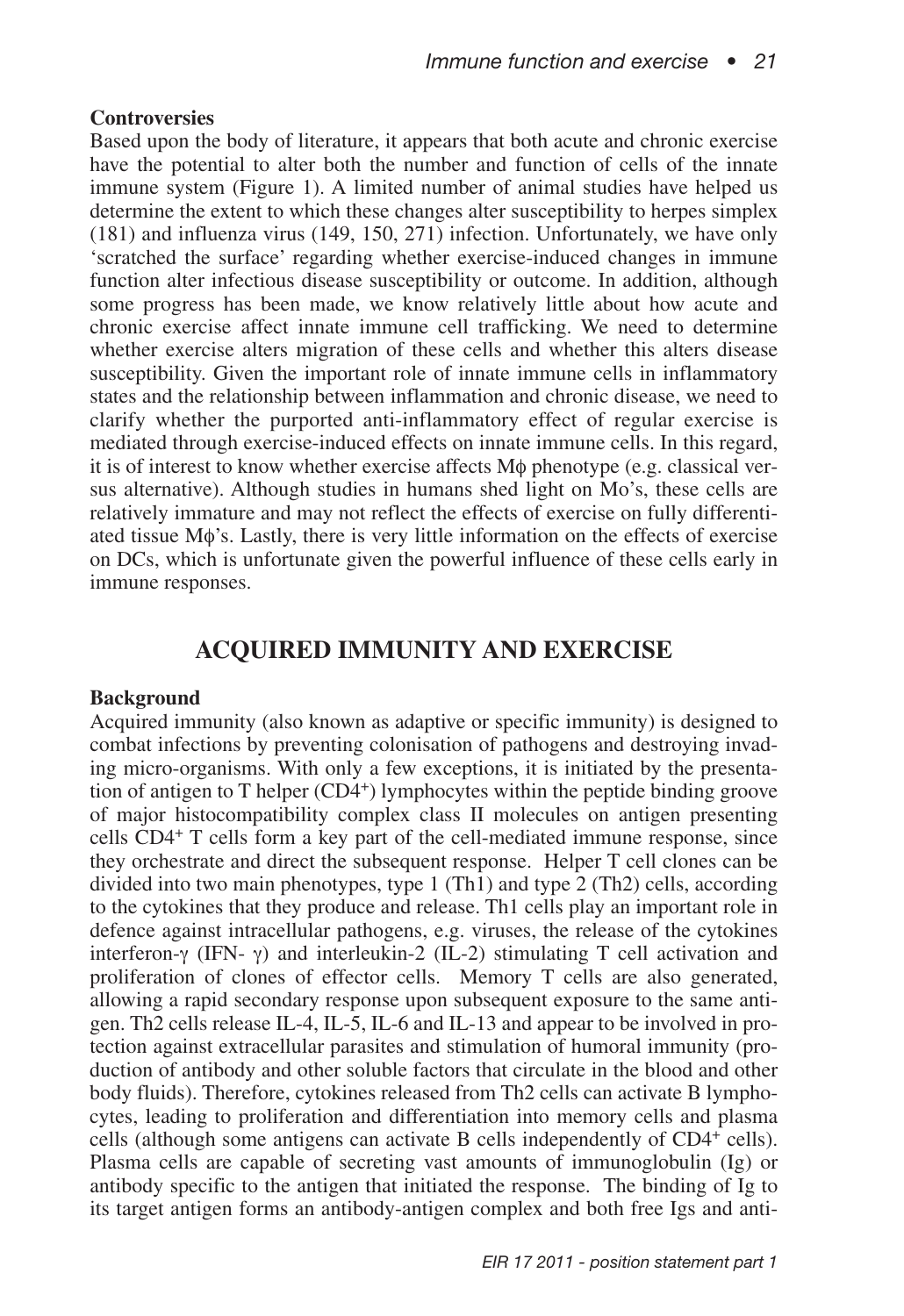body-complexes circulate in the body fluids. CD8+ cells can also be classified into type 1 (Tc1) and type 2 (Tc2) cells according to their cytokine profiles, as described above, but the functional significance of these cells is at yet unclear. A further set of T-cells, the naturally-occurring regulatory T-cells (Tregs) express the phenotype CD4+CD25+ and can suppress the functional activity of lymphocytes by mechanisms that most likely involve secretion of cytokines including IL-10 and TGF-β1.

### **Consensus: acute exercise and acquired immune function**

### *T and B cell number*

Acute exercise elicits characteristic transient biphasic changes in the numbers of circulating lymphocytes. Typically, a lymphocytosis is observed during and immediately after exercise, with numbers of cells falling below pre-exercise levels during the early stages of recovery, before steadily returning to resting values. This pattern of mobilisation is observed for T cells (and T cell subpopulations) and to a lesser extent, B cells. Changes are proportional to exercise intensity and duration, although the effect of intensity is more marked (161, 258). Insufficient recovery between prolonged exercise bouts appears to exaggerate the biphasic response (251). Mobilization of T and B cell subsets in this way is largely influenced by the actions of adrenaline (epinephrine) both directly on the expression of cell adhesion molecules particularly those of the integrin and selectin families, and indirectly via sympathetically mediated influences on cardiac output and the



Figure 2. Potential mechanisms by which acute and chronic exercise affects acquired/adaptive immunity.  $HPA =$  hypothalamic pituitary adrenal;  $ACTH =$  adrenocorticotropic hormone.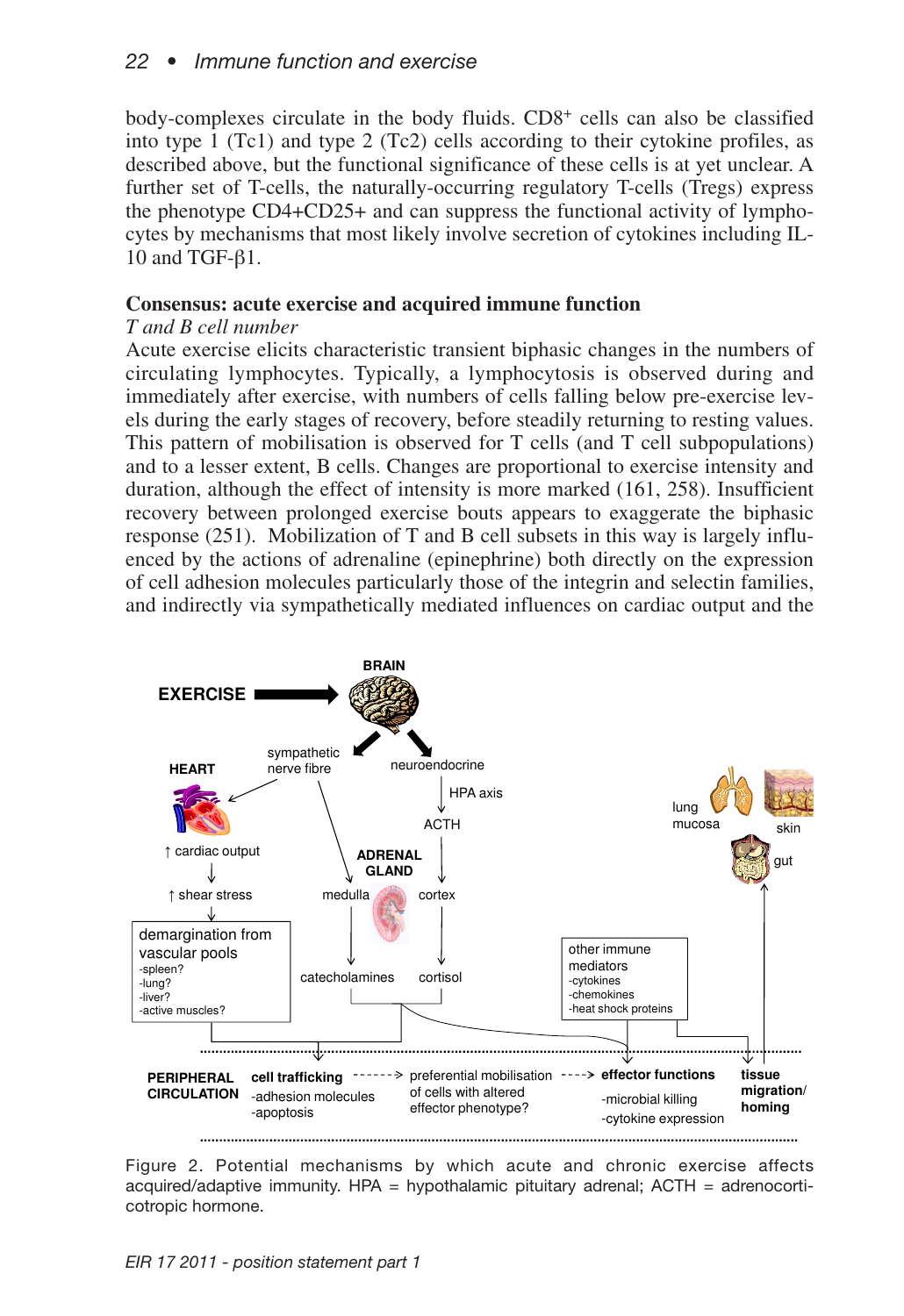subsequent increase in shear stress associated with enhanced blood flow (262) (Figure 2). Lymphocytes express a high density of  $\beta_2$ -adrenergic receptors and the density of these receptors increases with both exercise and exposure to catecholamines (262). The greatest expression of these receptors is found on the surface of NK cells, with fewer on CD8<sup>+</sup> and B cells and least of all on CD4<sup>+</sup> cells; the differing effects of intense exercise on the relative magnitude of mobilization of the lymphocyte subsets reflects this differential density of adrenergic receptor expression. The decrease in T cell number following exercise is largely due to a decrease in type 1 T cells, since intensive physical activity decreases the percentage of circulating Type 1 T cells but has little effect on the percentage of circulating Type 2 T cells (118, 287). It is unclear whether these changes are due to apoptosis or, as seems more likely, a redistribution of cells to other compartments. A decrease in the percentage of type  $1 \text{ CD4}^+$  and  $\text{CD8}^+$  T cells alone does not necessarily indicate that defence against intracellular pathogens such as viruses is suppressed; cytokine production is just one step of the multi-stage process that ultimately leads to lymphocyte proliferation or cytotoxicity. It is possible that any increase or decrease in cell number is countered by a diminished or enhanced response of other aspects of immune cell function. Moreover, the addition of a subpopulation of cells from the marginated pool into the circulation in response to exercise may influence lymphocyte function simply because the mobilized cells may have different functional abilities to those already in the circulation (Figure 2).

### *T and B cell function*

T cells play a fundamental role in the orchestration and regulation of the cellmediated immune response to pathogens. One important consequence of a defect in T cell function is an increased incidence of viral infections (63). With this in mind, it has been speculated that the apparent increased susceptibility of sportsmen and women to upper respiratory tract infections may be due to exerciseinduced decreases in T cell function.

There is evidence that acute exercise stimulates T cell subset activation *in vivo* and in response to mitogen- and antigen-stimulation, as assessed by expression of cell surface markers of T cell activation, including CD69, CD25, the HLA-DR antigen, CD45RO and CD45RA (84, 86, 100). It is not clear whether such increases in activation are due to the recruitment of activated cells into the circulation, or are an effect on the state of activation of individual cells themselves. Most likely it is a combination of both. Numerous studies report decreased mitogen- and antigen-stimulated T cell proliferation following acute exercise, but interpretation of these findings may be confounded by the presence of NK cells and B cells within the cell cultures; alterations in relative numbers of T, B and NK cells in blood samples obtained before and after exercise may affect the proportion of cells that can respond to stimulation in a given volume of blood or number of peripheral blood mononuclear cells (102). Furthermore, *in vitro* stimulation with mitogen does not necessarily reflect the more subtle responses of cells following a specific antigen encounter within the body (20). Moreover, exercise may alter T cell function *in vitro* through an increase in the rate of apoptosis in cell culture rather than a decrease in T cell proliferation rate (101).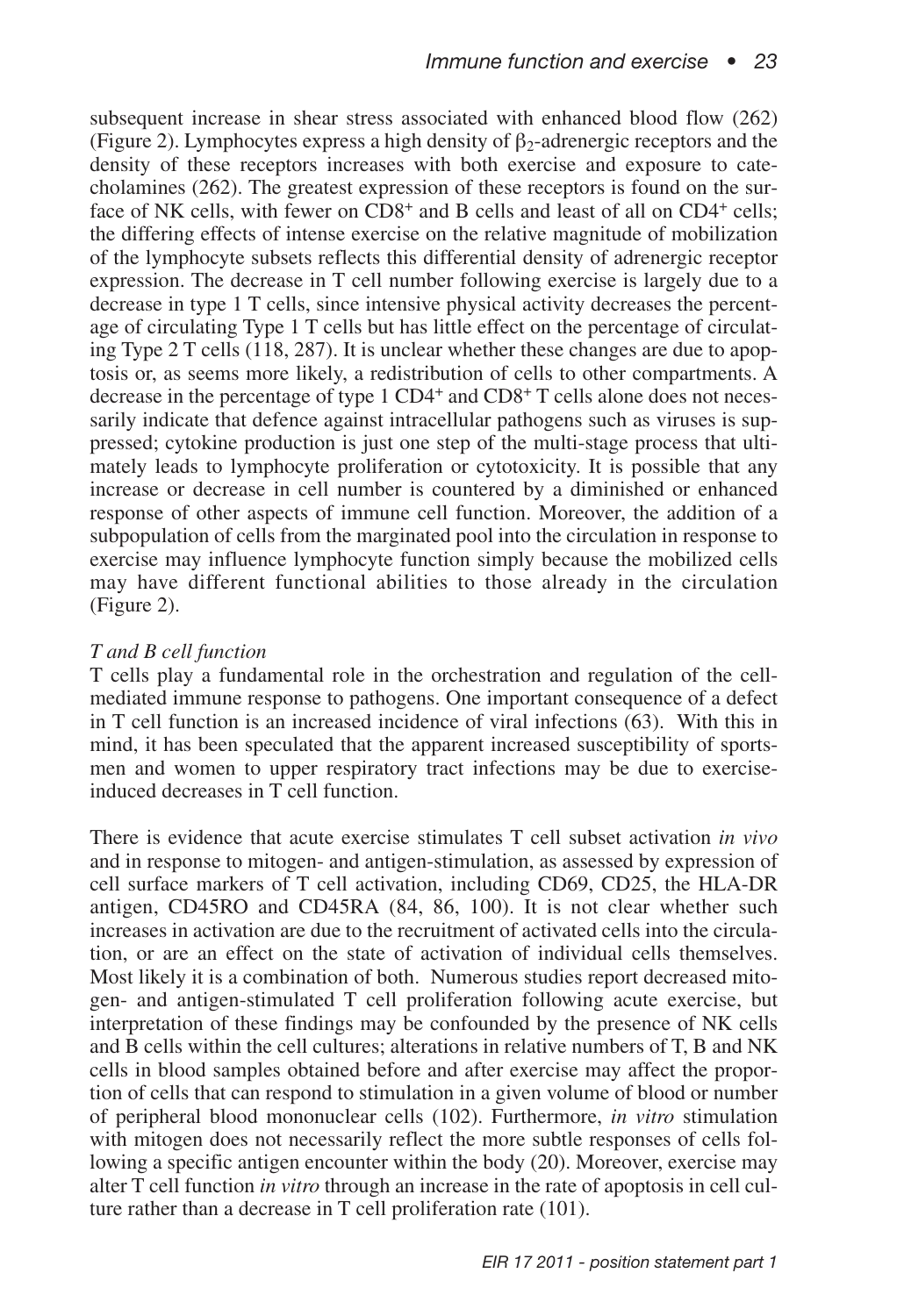Upon stimulation, B cells proliferate and differentiate into memory cells and plasma cells, with plasma cells localised primarily in lymphoid or mucosal tissue and able to produce and secrete vast amounts of Ig (or antibody) specific to the antigen that initiated the response. The binding of Ig to its target antigen forms antibody-antigen complexes; Ig and antibody-antigen complexes circulate in the body fluids. The effect of exercise on humoral immune function has been assessed through measurements of serum and mucosal Ig concentration *in vivo* and serum Ig synthesis following *in vitro* mitogen-stimulation. Serum Ig concentration appears to remain either unchanged, or slightly increased, in response to either brief or prolonged exercise (184, 203, 229). Mitogen-stimulated IgM concentration appears to increase in response to exercise independently of changes in T or B cell number, although there are contrasting findings concerning IgA and IgG (258, 306).

### **Consensus: exercise training and acquired immune function**

In the true resting state (i.e. more than 24 h after their last training session) circulating lymphocyte numbers and functions of athletes appear to be broadly similar to those of non-athletes (192). Longitudinal studies in which previously sedentary people undertake weeks or months of exercise training fail to show any marked changes in T and B cell functions, provided that blood samples are taken at least 24 h after their last exercise bout. In contrast, T and B cell functions appear to be sensitive to increases in training load in well-trained athletes undertaking a period of intensified training, with decreases in circulating numbers of Type 1 T cells, reduced T cell proliferative responses and falls in stimulated B cell Ig synthesis reported (7, 139, 308). This suggests that athletes engaging in longer periods of intensified training can exhibit decreases in T cell functionality. The cause of this depression in acquired immunity appears to be related to elevated circulating stress hormones, particularly cortisol, and alterations in the pro/anti-inflammatory cytokine balance in response to exercise (Figure 2). This appears to result in a temporary inhibition of Type 1 T cell cytokine production, with a relative dampening of the Type 1 (cell-mediated) response.

## **Conclusions**

Acute intensive exercise elicits a depression of several aspects of acquired immune function. This depression is transient and cell numbers and functions usually return to pre-exercise values within 24 h. If recovery between exercise sessions is insufficient, as during prolonged periods of intensified training in elite athletes, this temporary decrease in cell function can become a chronic depression of acquired immunity. Although not clinically immune deficient, it is possible that the combined effects of small changes in several aspects of host defence may compromise resistance to minor illnesses, such as respiratory infections. The clinical significance of these alterations requires more detailed investigation.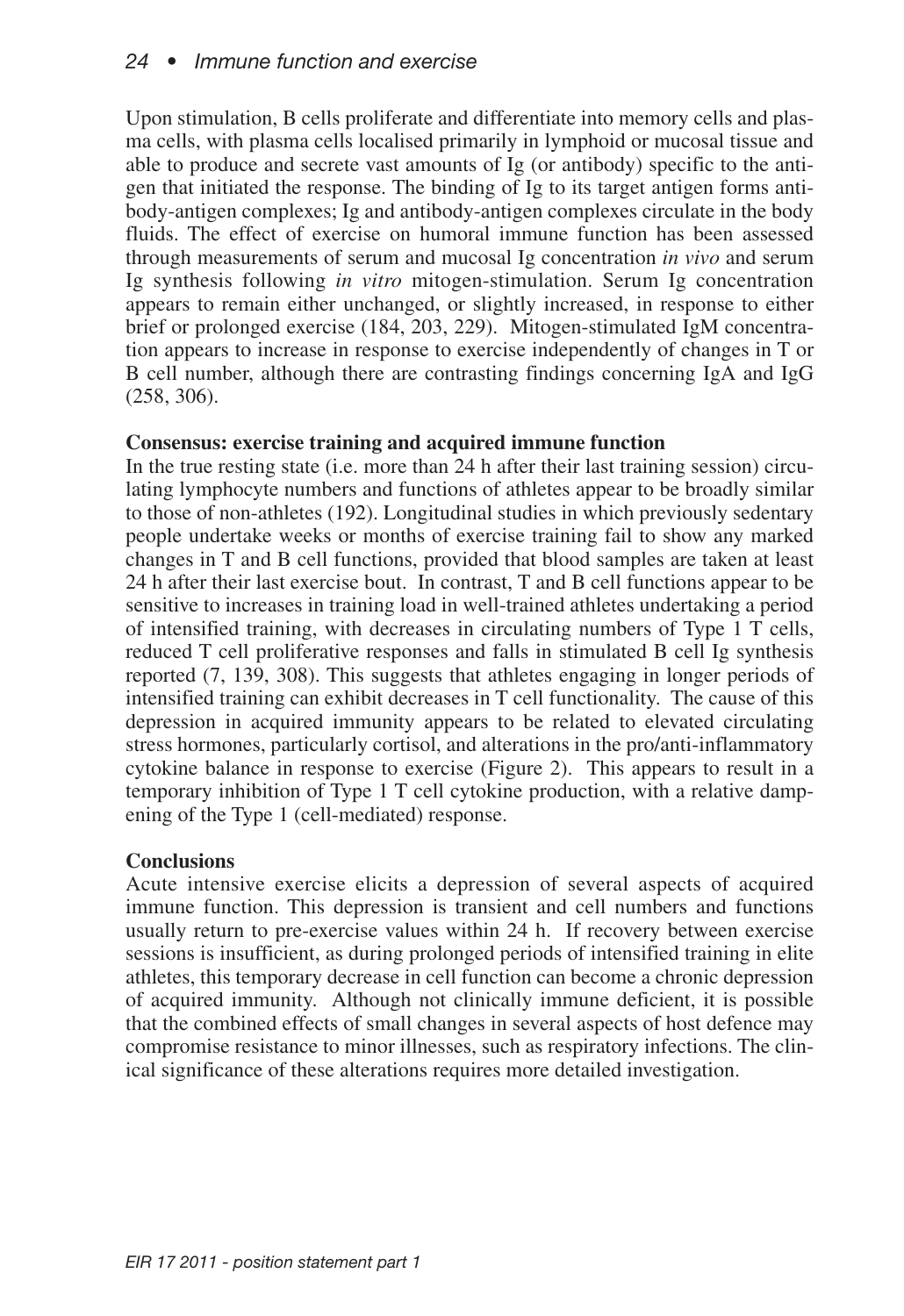## **MUCOSAL IMMUNITY AND EXERCISE**

### **Background**

Mucosal surfaces such as those in the gut, urogenital tract, oral cavity and respiratory system are protected by a network of organised structures known as the Common Mucosal Immune System (96). These structures include Peyer's patches and isolated lymphoid follicles in gut-associated, nasal-associated, and bronchial/tracheal-associated lymphoid tissues and salivary glands. The production of immunoglobulin A (IgA), specifically secretory IgA (SIgA), is the major effector function of the mucosal immune system, SIgA together with innate mucosal defences such as αamylase, lactoferrin and lysozyme, provides the 'first line of defence' against pathogens present at mucosal surfaces. In addition, secretory IgM and locally produced IgG play a less significant role in protection of mucosal surfaces (96). The transepithelial transport of the polymeric Ig receptor (pIgR)-IgA complex into secretions such as saliva affords three potential ways in which IgA provides an effective defence against microbial pathogens: through prevention of pathogen adherence and penetration of the mucosal epithelium, by neutralising viruses within the epithelial cells during transcytosis and by excretion of locally formed immune complexes across mucosal epithelial cells to the luminal surface (138).

### **Consensus**

A high incidence of infections is reported in individuals with selective deficiency of SIgA (105) or very low saliva flow rates (75). Moreover, high levels of saliva SIgA are associated with low incidence of URTI (252) and low levels of saliva SIgA in athletes (64, 95) or substantial transient falls in saliva SIgA (187) are associated with increased risk of URTI.

Levels of saliva SIgA vary widely between individuals. Although some early studies indicated that saliva SIgA concentrations are lower in endurance athletes compared with sedentary individuals (304), the majority of studies indicate that there are no differences between athletes compared with non-athletes except when athletes are engaged in heavy training (19, 96).

Falls in saliva SIgA concentration can occur during intensive periods of training (4, 32, 64, 93, 95, 97, 187, 303, 304) and some studies (32, 64, 93, 95, 187), though not all (4, 303, 320) have observed a negative relationship between saliva SIgA concentration and occurrence of URTI. Several of the above cited studies examined changes in saliva SIgA during intensive periods of military training (32, 303, 320). However, this often involves not only strenuous physical activity, but also dietary energy deficiency (see section on nutritional countermeasures in part two of the position statement), sleep deprivation (see section on sleep disruption in part two of the position statement) and psychological challenges (see section on the effects of stress on immune function in part two of the position statement). These multiple stressors are likely to induce a pattern of immunoendocrine responses that amplifies the exercise-induced alterations (207).

Increases in saliva SIgA have been observed after a period of regular moderate exercise training in previously sedentary individuals and may, at least in part, con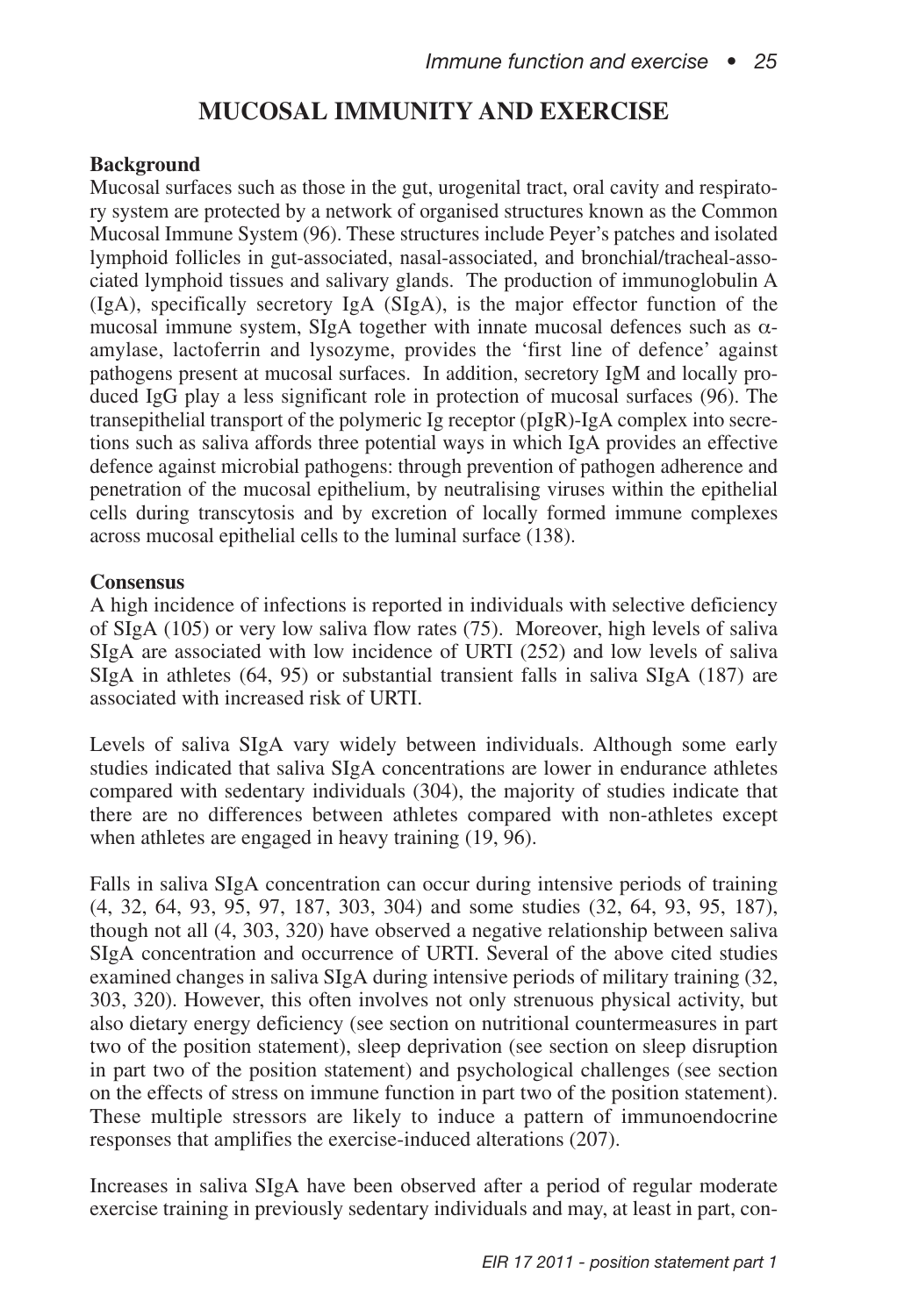tribute to the apparent reduced susceptibility to URTI associated with regular moderate exercise (3, 129).

The saliva SIgA response to acute exercise is variable and may be influenced by exercise mode, intensity and duration as well as the fitness of the subjects, unstimulated versus stimulated saliva collection methods, how saliva SIgA is expressed (e.g. absolute concentration, as a secretion rate or as a ratio to total protein or osmolality) and other factors that may be present such as reduced food intake, dehydration, sleep deprivation, altitude, and psychological stress (19). Levels of saliva SIgA are generally unchanged with resistance exercise sessions (130) and moderate aerobic exercise lasting less than 1 h (19).

The saliva SIgA response to exercise is generally not affected by environmental temperature (116, 137, 312), short periods  $(\leq 24 \text{ h})$  of fasting (5) or food restriction (207), carbohydrate intake during exercise (18, 146, 199), up to 30 h of sleep deprivation  $(243)$ , or by time of day  $(4, 57, 145)$ .

Salivary  $\alpha$ -amylase is another antimicrobial protein (317) and its secretion is stimulated by increased activity of the sympathetic nervous system (37), with the majority of this protein produced by the parotid gland (281). In accordance with this, several studies have found that exercise increases the  $\alpha$ -amylase activity of saliva in a manner that is dependent on exercise intensity (6, 18, 145, 317).

## **Controversies**

Secretion of saliva and its constituent proteins is regulated by the autonomic nervous system. The secretion of SIgA in rats can be increased by both parasympathetic and sympathetic nerve stimulation and adrenaline has recently been shown to increase the transport of human IgA into saliva by rat salivary cells via increased mobilisation of the pIgR (33, 34). Since intensive exercise is associated with enhanced sympathetic nervous system activation, it seems surprising that some studies report a decrease in saliva SIgA concentration following a bout of high intensity exercise (>80% $\rm \ddot{V}O_2max$ ) that recovers to resting levels within 1 h of exercise completion (154, 164). Other studies have reported either no change (163, 243, 299) or increases (6, 23, 313) in saliva SIgA concentration after single or repeated bouts of high intensity exercise.

Saliva SIgA concentration (or secretion rate) in response to prolonged  $(>1.5 \text{ h})$ moderate intensity exercise  $(50-75\% \text{VO}_2 \text{max})$  is more consistently reported to decrease (153, 199, 213, 288, 304) or remain unchanged (23, 116, 163, 195, 255). Different methods of saliva collection and differences in hydration status of subjects may contribute to the discrepancies in the literature (19, 144, 207, 291).

A few small-scale studies have reported that female athletes have lower saliva SIgA concentration (95) and secretion rate (4, 5) compared with their male counterparts, but confirmation of this possible gender difference is required in a larger subject population.

There is little data available regarding changes in salivary lysozyme and lactoferrin concentrations with acute or chronic exercise, although intense and exhaustive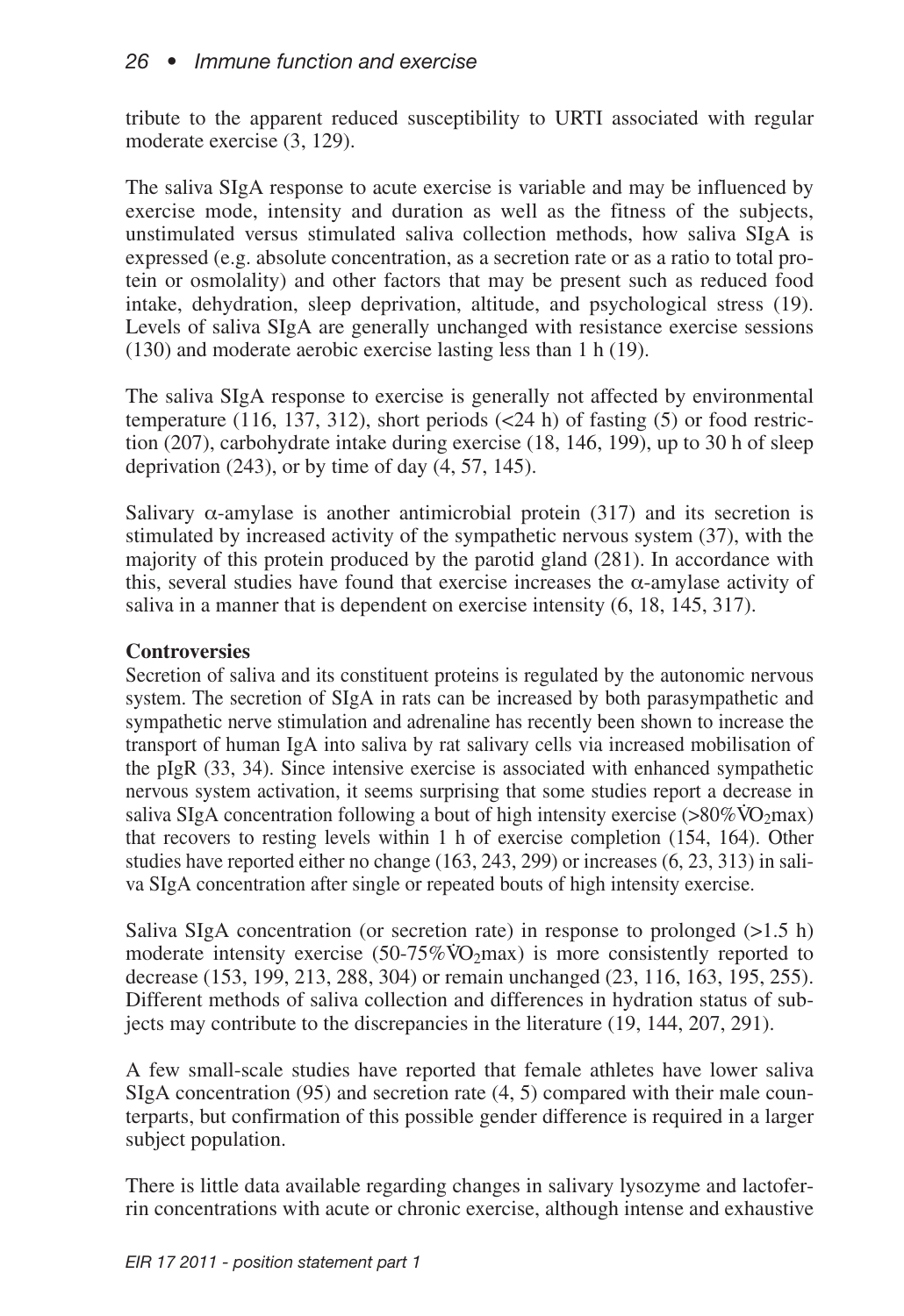exercise of both short and long duration is associated with increases in salivary lysozyme (6, 316, 317) and lactoferrin secretion (316). These effects also appear to be dependent on exercise intensity, since no change was seen following  $\sim 20$ to be dependent on exercise intensity, since no change was seen following  $\approx$  20 min of cycling at 50%VO<sub>2</sub>max (6). Prolonged cycle ergometer exercise at  $60\%$ VO<sub>2</sub>max caused a significant increase in salivary  $\alpha$ -defensin concentrations and secretion rates (53).

The mechanisms by which exercise influences salivary responses remain to be fully elucidated (Figure 3). The rate of secretion of saliva SIgA is dependent on the production of IgA by the plasma cells in the submucosa and/or the rate of IgA transcytosis across the epithelial cell which is determined by the availability of the pIgR (24). The time-course (minutes) of the alterations in saliva SIgA secretion that are observed in response to acute exercise suggest that this is the princi-



Figure 3. Effects of acute and chronic stress on receptor-mediated transport of locally produced dimeric IgA and paracellular transport of serum derived monomeric IgA into saliva.  $mSC$  = membrane secretory component;  $pIqR$  = polymeric Ig receptor; SNS = sympathetic nervous system; PSNS = parasympathetic nervous system.

pal mechanism by which acute intensive exercise influences saliva SIgA secretion. In anaesthetised rats, acute stimulation of β-adrenoreceptors above a certain threshold increases saliva SIgA secretion in a dose-independent manner via elevated transcytosis from the glandular pool (230) and this is associated with increased availability of the  $pIgR$  (34). Although such a mechanism has not yet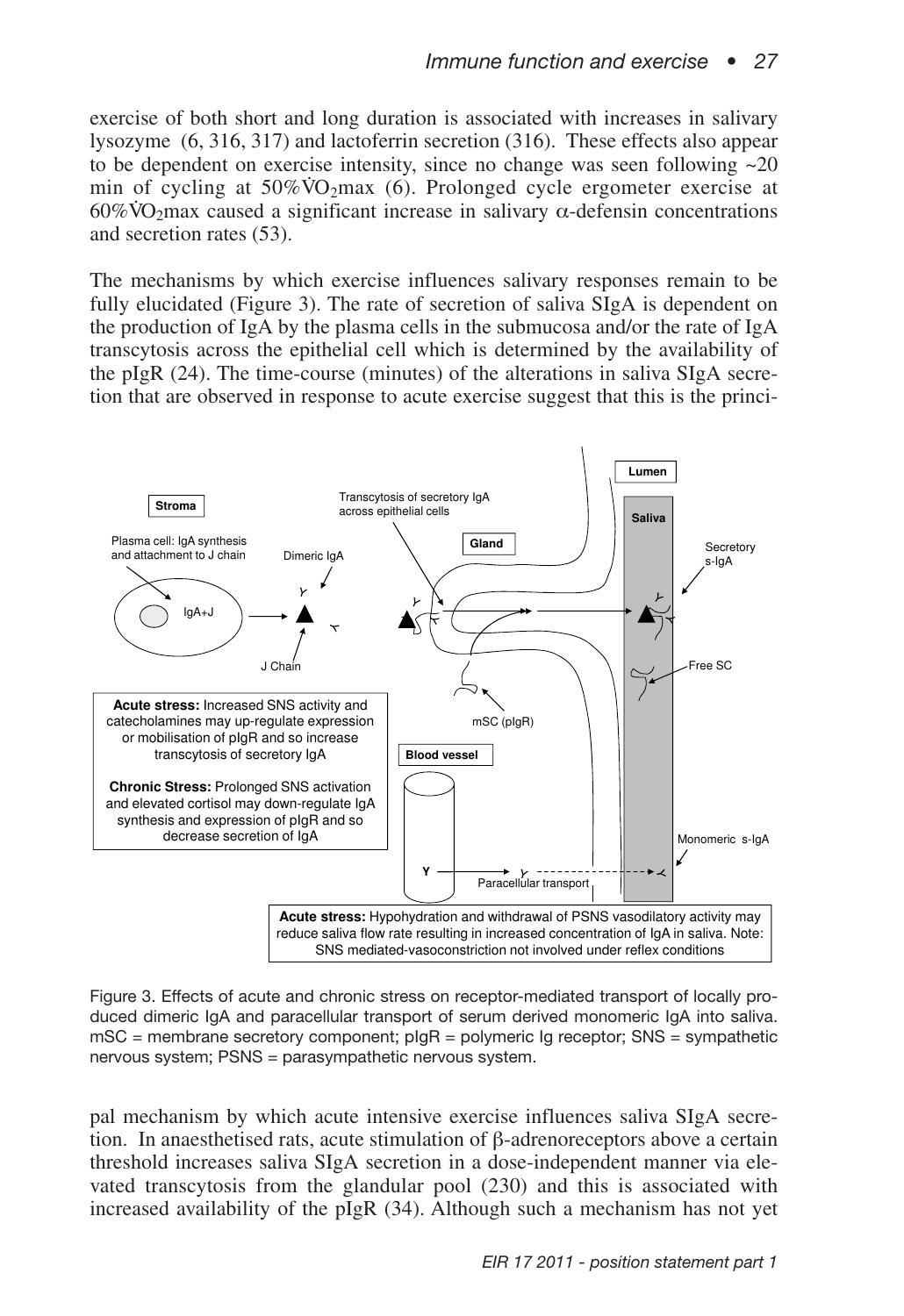been demonstrated in humans, the finding that increases in saliva SIgA secretion rate are associated with elevations in plasma adrenaline following caffeine ingestion lends some support to this suggestion (21).

Although enhanced IgA transcytosis probably accounts for elevations in saliva SIgA secretion observed after exercise, it cannot account for the findings of either no change or decreases in saliva SIgA secretion rate with intense physical activity. The observation that increased mobilisation of the pIgR only occurred above a certain threshold frequency of stimulation (230) could account for the finding of little change in saliva SIgA levels at more moderate intensities of exercise. However, the finding of decreased concentrations of saliva SIgA in response to acute exercise is harder to explain. Nevertheless, a study in rats demonstrated that following a prolonged treadmill run to exhaustion, decreases in saliva SIgA concentration were associated with a decline in pIgR mRNA expression (127). Although highly speculative, this might imply that there is a second critical threshold (or duration) of stimulation, above which pIgR expression becomes downregulated.

It is unlikely that cortisol plays a major role in the regulation of saliva SIgA secretion in response to acute exercise, because changes in both saliva SIgA concentration and secretion rate have been observed in the absence of any alterations in plasma or salivary cortisol (6, 145, 146, 256, 299) and there appears to be no correlation between saliva SIgA and cortisol responses to exercise (164).

Modification of IgA synthesis could play a major role in the changes in saliva SIgA secretion observed in response to long term intensive training and chronic psychological stress (19, 24, 226). In addition, it may be that repeated mobilisation of the pIgR could deplete the available formed IgA pool, leading to decreases in saliva SIgA output. However, to date there is scant research in either animals or humans to support these speculations.

## **Conclusions**

To date the majority of exercise studies have assessed saliva SIgA as a marker of mucosal immunity but more recently the importance of other antimicrobial proteins in saliva including α-amylase, lactoferrin and lysozyme has gained greater recognition. Acute bouts of moderate exercise have little impact on mucosal immunity, but very prolonged exercise and periods of intensified training can result in decreased saliva secretion of SIgA. Mechanisms underlying the alterations in markers of mucosal immunity with acute exercise are probably largely related to the activation of the sympathetic nervous system and its associated effects on salivary protein exocytosis and IgA transcytosis. Depressed secretion of SIgA into saliva during periods of intensified training and chronic stress are likely linked to altered activity of the hypothalamic-pituitary-adrenal axis, with inhibitory effects on IgA synthesis and/or transcytosis. There is reasonable evidence to indicate that reduced levels of saliva SIgA are associated with increased risk of URTI.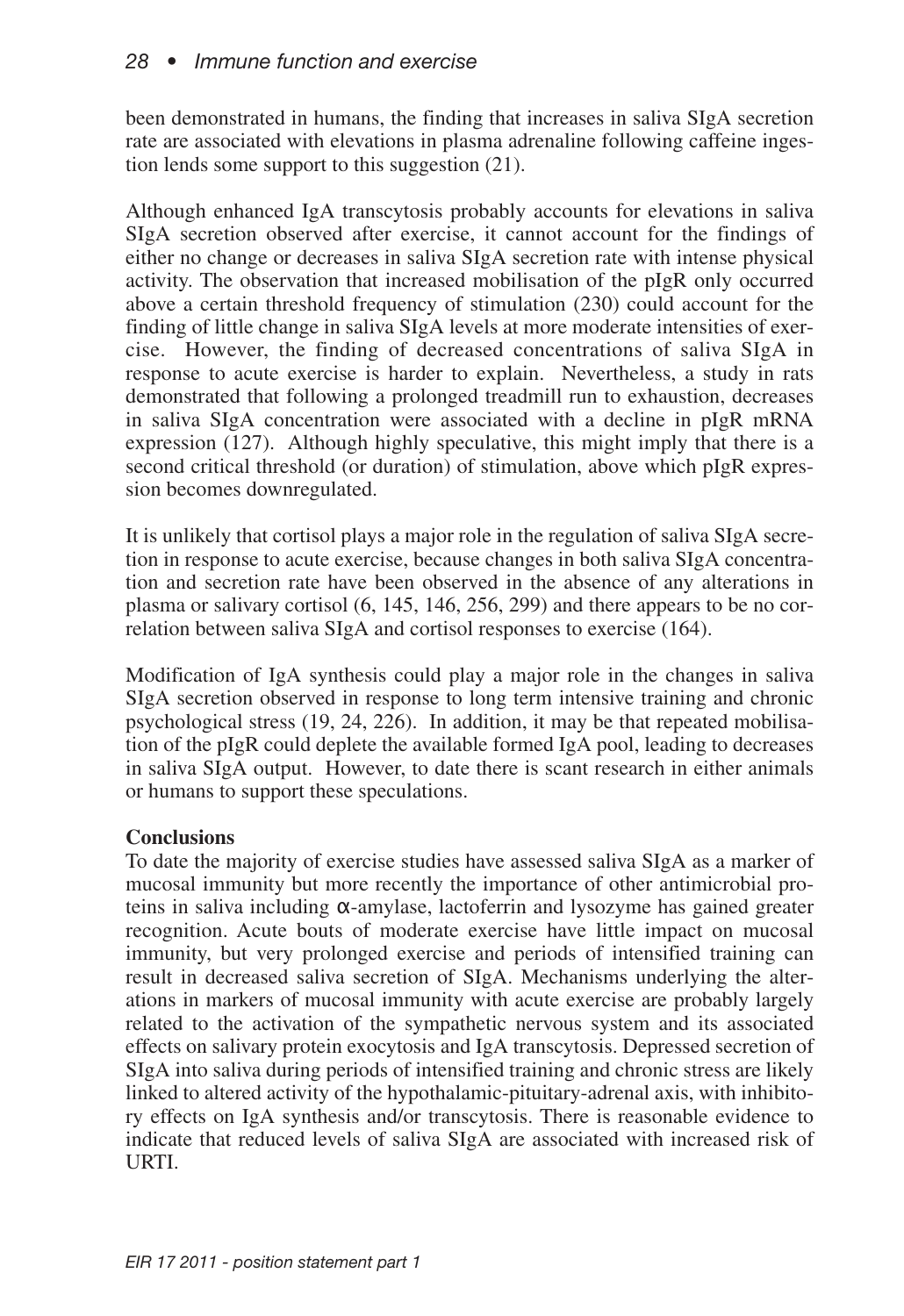## **IMMUNOLOGICAL METHODS IN EXERCISE IMMUNOLOGY**

### **Background**

There are many examples in the literature and reviewed in this consensus paper that acute exercise and exercise training can alter host defence, leading to changes in disease susceptibility and severity. One important mechanism for such changes is alterations in *immune function*. Herein lies a primary challenge for exercise immunologists; how does one measure immune function in a meaningful way? The immune system is comprised of a large variety of cells, occurs in diverse tissues (i.e., lymph node, Peyer's patches, spleen and liver), and involves the orchestration of hundreds of soluble and cell membrane associated proteins. Successful host defence is the end product of these responses.

### **Consensus**

Exercise immunology experiments test the impact of acute exercise and/or regular exercise training on a number of measures of the immune system. The types of immunological assessments most commonly reported, especially in the human exercise studies involve analyses of blood borne circulating immune proteins (e.g., interleukin (IL)-6, IL-1β, C-reactive protein, IL-8, tumour necrosis factor alpha (TNF $\alpha$ ) chemokines), circulating blood leukocytes (e.g., CD4+ T cells, CD8+ T cells, Th1, Th2, Th17, Treg, B cells, neutrophils, monocytes), and salivary/plasma antibody or immunoglobulin (Ig) concentrations. Some studies document dynamic changes in the composition of blood leukocyte populations (e.g., decreases in peripheral blood CD4+ T cells and increases in neutrophils), and some studies isolate the peripheral blood leukocytes and put them in culture with various exogenous stimuli, such as mitogens, that stimulate large populations of immune cells to produce immune products. Using these types of measures, there are many reported examples of robust dynamic changes produced both with acute exercise and after exercise training. As discussed in other sections of this position statement, the nature of the reported changes measured depends on a number of variables that include the training status of the individual, the intensity of the exercise bout, the nutritional status of the individual, the timing of the blood/saliva sample collection and the nature of the specific immunological measure. Due to the reported dynamic changes in such blood borne and salivary measures, it is essential that multiple samples are taken, including pre-, during-, and post- exercise timepoints. Non-exercised, time-matched controls must also be sampled to control for circadian, seasonal, and environmental changes in these dynamic measures. The majority of studies in exercise immunology are sensitive to these aspects of experimental design, making these methodological features strengths of the field.

Another approach to assessing immune function extends beyond blood or salivary soluble proteins, circulating cells, total Ig or *in vitro* stimulated responses. It involves challenging experimental subjects with antigenic (immune stimulating, not disease capable) or pathogenic (immune stimulating, possible disease producing) stimuli and assessing relevant antigen-driven responses including antigen specific cell-mediated delayed type hypersensitivity (DTH) responses or antibody responses and in some instances, changes in disease susceptibility, duration, and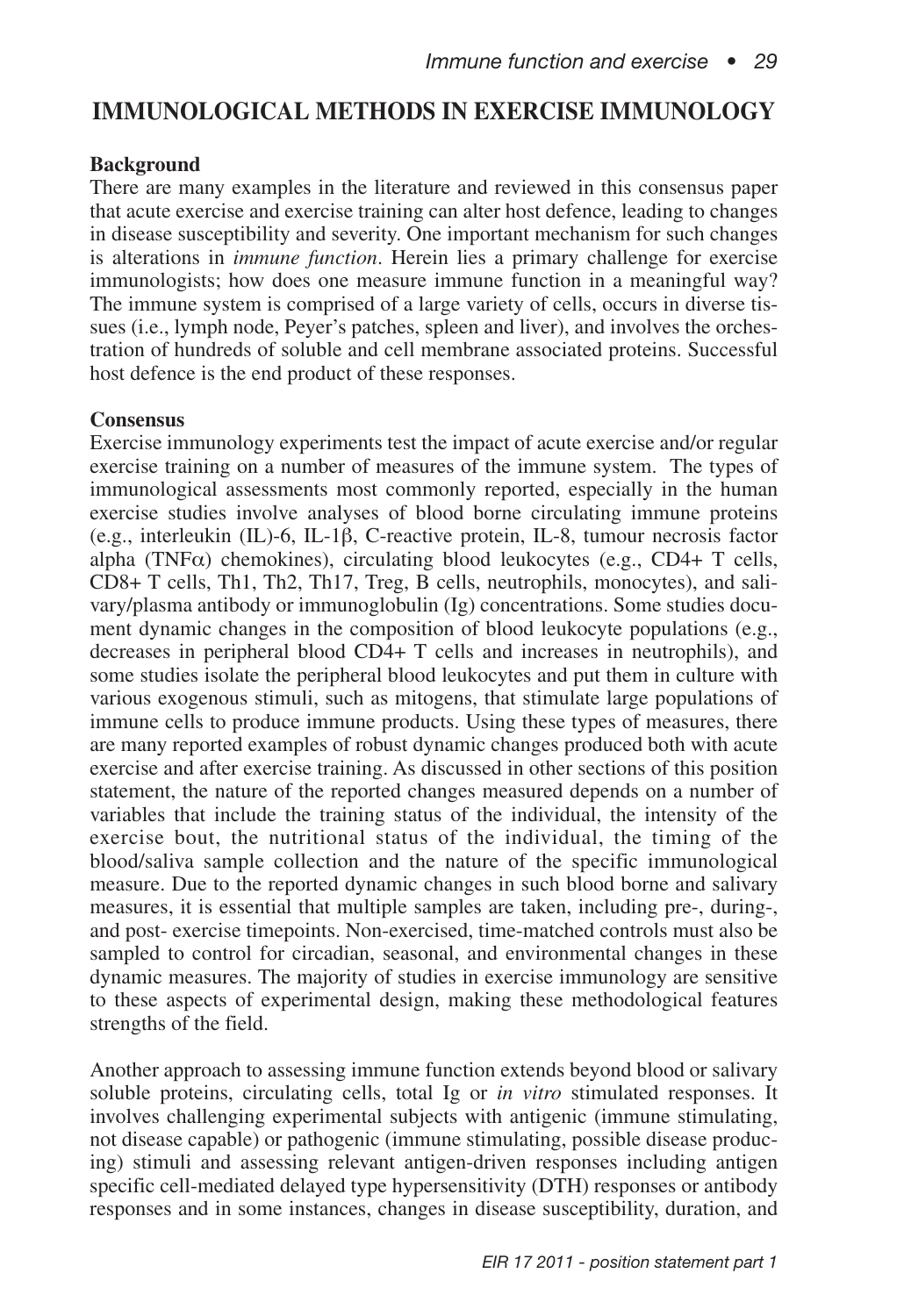severity. This approach allows assessment of *in vivo* immune function and has several advantages over the previously described measures. Firstly, the generation an antigen specific Ig response reflects a functionally important end product of a multicellular *in vivo* immunological response. For example, the generation of a primary antibody response to a novel antigen like keyhole limpet haemocyanin (KLH) requires antigen presentation (likely by a B cell given KLH is a low dose soluble protein) to CD4+ T cells. KLH specific T cells then provide T cell help in the form of both co-stimulation and cytokines to KLH specific B cells to stimulate the production of anti-KLH IgM and promote isotype switching to anti-KLH IgG1 (driven by Th2 cytokines) and IgG2a (driven by Th1 cytokines). If an acute exercise bout or exercise training impacts *in vivo* immune function, then changes in the generation of KLH specific Ig will be detected. In addition, if there are selective changes in isotype switching, for example an impact on anti-KLH IgG1 and not on anti-KLH IgG2a, or *vice versa*, this suggests selective effects on Th1 and Th2 responses (70, 88, 159, 177). This approach has been successfully used in both humans (274, 275, 278) and animals (55, 69, 71, 82, 179, 311).

The results of the exercise immunology studies that measure *in vivo* anti-KLH Ig responses support the general conclusion that an acute bout of intense exercise suppresses anti-KLH Ig production (178), however, moderate exercise training can restore optimal antibody in the face of stressors (69, 72) and ageing (99, 277). Interestingly, the majority of studies using this measure rarely demonstrate an *increase* in the anti-KLH Ig response with exercise training in **young healthy adults.** This is likely due to the fact that young healthy sedentary and physically active organisms already possess excellent immune responses, and elevating that response further is not necessarily a good thing. Too much immunity is just as detrimental as too little (Figure 4). In other words, the positive effects of exercise training on immune function and host defence may be most readily revealed when



Figure 4. Exercise associated changes in immune function have greatest effects on host defence and disease susceptibility/severity, if the individual has suboptimal immune function due to ageing, stress or other factors.

*in vivo* immune function is sub-optimal consequent to ageing, stress, or other factors. In fact there are several papers that demonstrate that regular physical activity reduces incidence of illness only if people report high levels of stress (26, 74).

A related approach that also measures *in vivo* immune function, and is reported in the exercise immunology literature is to inject **not a novel** antigen, such as KLH, but rather a mixture of anti-

gens using influenza vaccine or tetanus vaccine that usually contain a subset of repeated antigens that have been "seen" by people before (30, 60, 61). The advantage of this approach, especially when studying humans, is that people are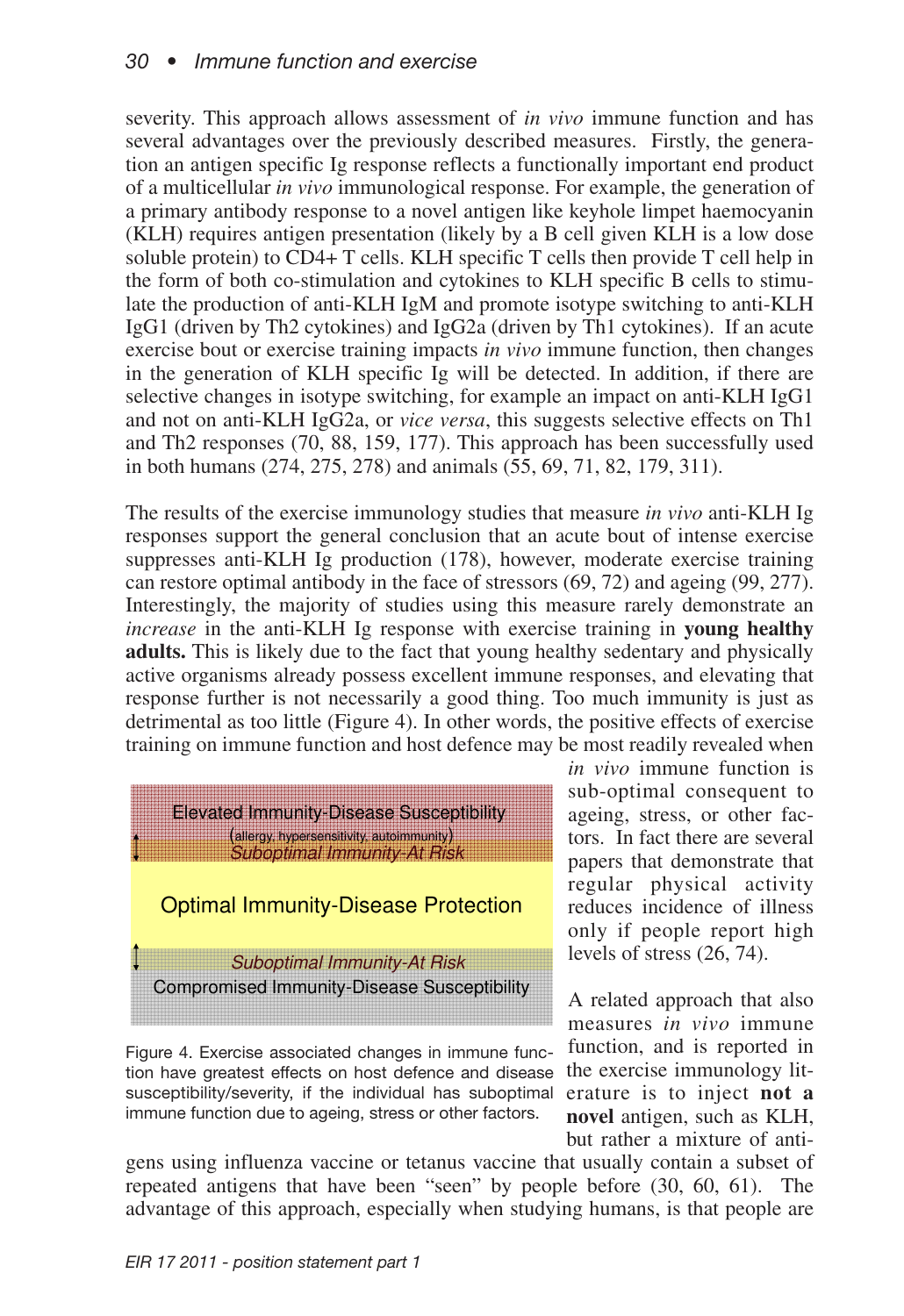willing to receive such injections because they produce useful immunity against influenza and/or tetanus. The disadvantage of this approach is that the subsequent antibody response is a mixture of primary, secondary and tertiary responses. This makes it difficult to accomplish the following: 1) measure group changes in isotypes (very little IgM is detectable in secondary and tertiary versus primary responses); 2) compare concentrations of antigen specific antibody (secondary and tertiary responses characteristically produce higher levels of IgG than primary responses); and 3) make inferences about cellular mechanisms for any detected changes (unique cellular and co-stimulatory signals are required for primary versus secondary and tertiary responses)(70). Thus the assessment of an antigen-specific immune response following vaccination yields important information about *in vivo* immune responses that are superior to measuring dynamic circulating protein or cell changes, but suffers some interpretive limitations not found after primary antigenic challenge.

An additional methodological and interpretation challenge when studying exercise-induced changes in immune responses is to determine if the measured changes in immunity are sufficient to alter host defence or disease susceptibility/severity. This is a complex challenge. It involves issues associated with immune safety net and redundancy (Figure 4) and immune response specificity relative to host disease defence. Because immune function is critical to host survival, the system has evolved a large safety net and redundancy such that it is difficult to determine how much immune function must be lost or gained to incur changes in host disease susceptibility. Studies on human immunodeficiency (HIV) patients offer insight into the issue. It is commonly reported that patients with HIV must lose at least  $\sim 50\text{-}60\%$  of their total circulating CD4+ T cells before an increase in the incidence of opportunistic infection occurs (182). There are numerous examples of exercise altering circulating cell numbers and other measures of immunity, often by 15-25%. Whether changes of this magnitude are sufficient to alter disease susceptibility or severity likely depends on the state of the host. If, for example, immune function was optimal or functioning at 100% then  $\pm$  15-25% change may not impact host defence in a clinically significant way, because the safety net for immune function is great. If instead immune function was suboptimal due to ageing, stress or other factors placing host immunity in the "at risk zone", then a 15-25% change in immune function could have significant consequences for host defence (Figure 4). A second issue to consider when interpreting the functional significance of changes in immune measures for host defence is response specificity. That is, what specific types of pathogens or disease states could be impacted by changes in the aspects of immunity measured? For example, how would transient changes in circulating T cell numbers influence anti-viral host defence? This issue is especially challenging for human research. There are, however, several rodent disease models that establish clear links between changes in specific immune responses and corresponding changes in host defence and disease severity. Work by Shamgar Ben-Eliyahu is one example (12). Although he is not specifically testing the impact of exercise, he is exploring the impact that other stressors (i.e., surgery, drugs etc.) have on immune function and host defence. A strength of his model is that he both demonstrates stress-associated suppression in NK cell tumour killing *ex vivo* and stress-associ-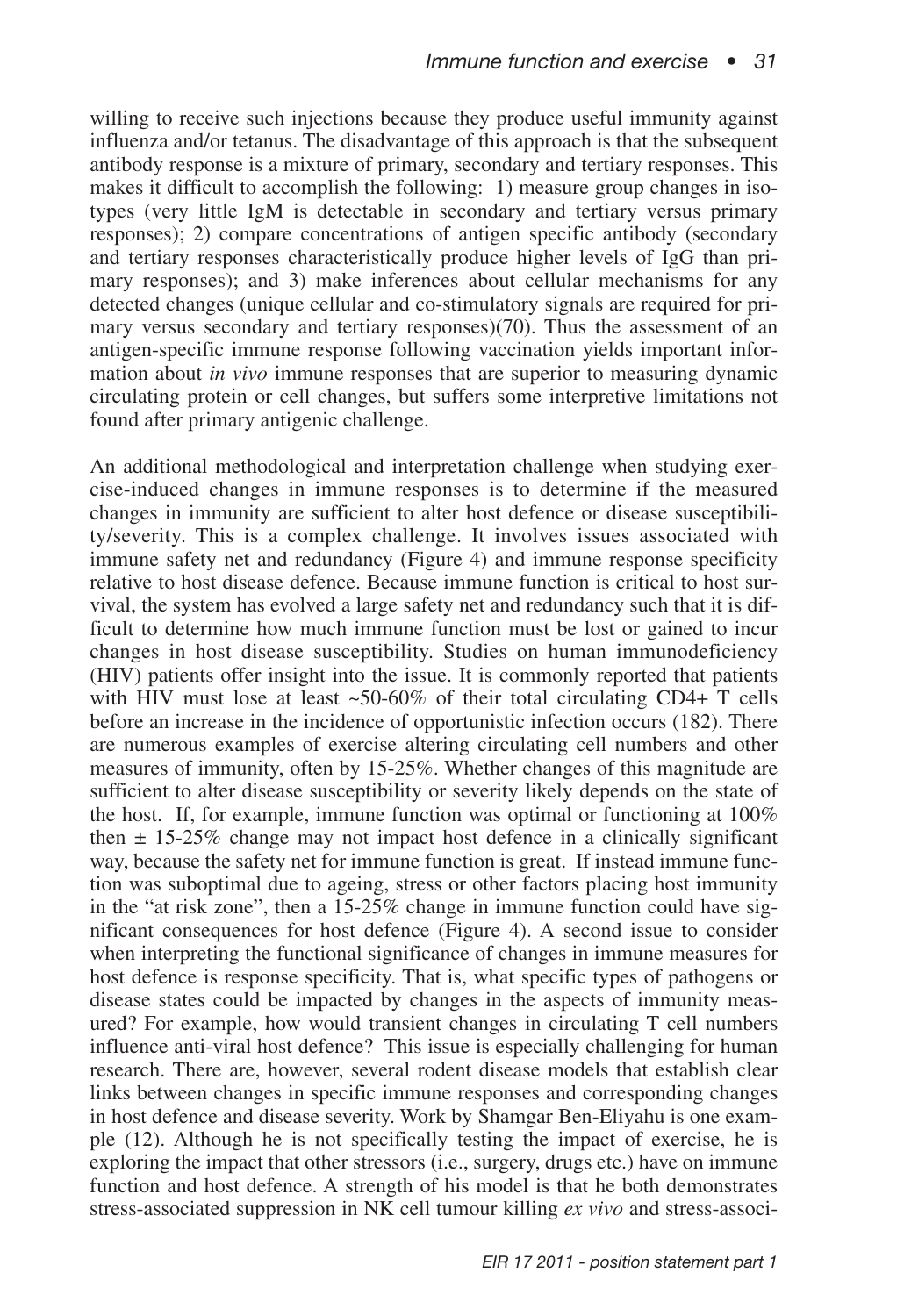ated increases in tumour load *in vivo* (14). Furthermore he has verified that the tumour tested in these studies is primarily killed by NK cells and **not** CD8+ T cells (13). Thus using this type of approach one can measure immune function and verify relevance for host defence and disease susceptibility/severity.

A second approach used in immunology research involves challenging animals with pathogens that require specific and well-characterized immunological responses for survival. *Leishmania major*, for example, requires a Th1 dominant response for effective host defence (43). If one blocks the development of Th1 responses, the animal will die. This is a useful experimental model, because one can link changes in specifically Th1 responses (cytokines, clonal expansion, Th1 differentiation or activation, etc.) with corresponding changes in *Leishmania* disease susceptibility, severity and host survival. This type of model could be implemented in exercise immunology studies.

## **Controversies and future directions**

Most studies in exercise immunology are conducted in humans and are usually limited to immune measures derived from the blood, such as soluble immune proteins, cell numbers, *in vitro* cellular responses to mitogen and total Ig concentrations. As previously discussed, it is difficult to determine how such changes could impact host defence, disease susceptibility or severity. Although persistent or chronic elevations in blood concentrations of inflammatory proteins may be reflective of changes in inflammatory processes, it is possible that dynamic, shortlived changes in blood borne immune factors offer little insight into how the *in vivo* immune function and/or host defence is altered. In addition, increases in concentrations of blood borne soluble proteins such as IL1β, IL8, and TNF- $\alpha$  that classically play a role during local tissue inflammation, likely are not related to tissue inflammation. There is no evidence that the acute increases in circulating concentrations of these proteins produced by stressors or exercise function to modulate any inflammatory process, especially in an otherwise healthy host. More likely, the acute elevations in IL-6 and IL1-β found after exercise may be more important for the *metabolic* rather than the *immunological*, responses to exercise.

Given the pleiotropic and context dependent nature of cytokines/chemokines, perhaps we should revise our thinking when trying to interpret acute and dynamic effects of exercise. Firstly, we need to consider any change in cytokine concentration within the context of the cytokine network (180). In other words, the contextual dependence of cytokines cannot be ignored. A nice immunological example of contextual dependence is the effect of transforming growth factor (TGF)- $\beta$  on CD4+ T cell differentiation. Based on the 3-signal model of T cell activation and differentiation (45), cytokines play a pivotal role in CD4+ T cell differentiation after activation from Th0 (non-polarized) to Th1, Th2, Treg etc. TGF-β plus IL6, for example, drives the differentiation of the Th0 toward a Th17 cell. In contrast, TGF- $\beta$  in the absence of IL-6 drives the differentiation of the Th0 toward a Treg cell. A second example of cytokine networks and context dependence can be found in the exercise immunology literature, where increases in circulating IL-6 in the presence of TNF- $\alpha$  is indicative of inflammation, whereas increases in cir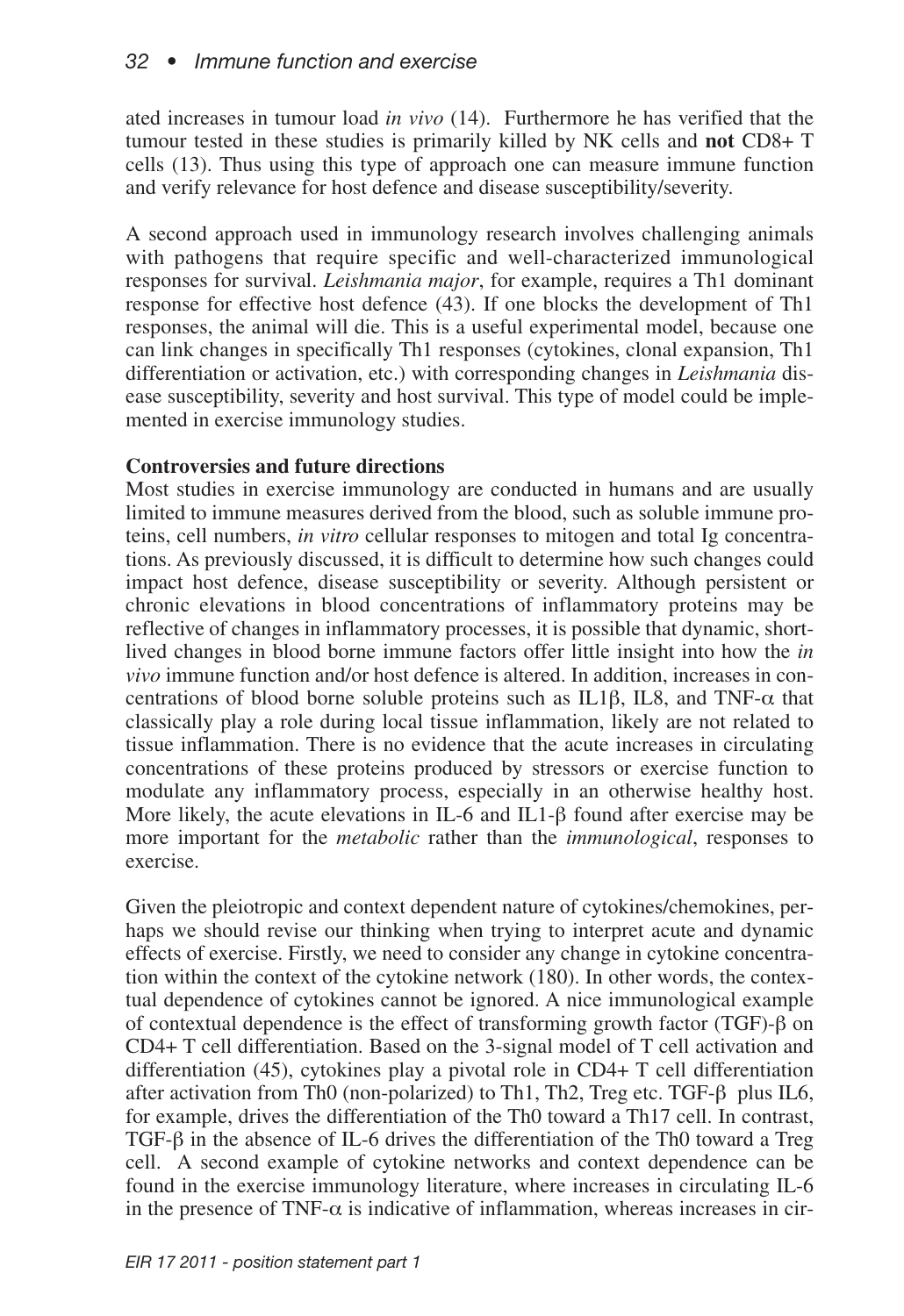culating IL-6 in the absence of TNF- $\alpha$  may be indicative of increased energy demand (217, 219)(Figure 6).

In conclusion, there are clear effects of both acute exercise and exercise training on measures of immune products and function. Exercise training effects on immune function and host defence are especially demonstrable when immune function is not optimal due to ageing, stress or other factors. Exercise immunology researchers are faced with challenges associated with both the immune measures and the interpretation of changes in such measures. *In vivo* antigen specific immune function can be measured by injecting subjects (both people and animals) with novel antigens and vaccination antigens; assessment of antigen specific immunoglobulin and T cell (by DTH tests) responses is a strong approach. The ability to predict if any change in antibody titre or T cell function is sufficient to alter host defence, specific disease susceptibility or disease severity however, remains debatable.

## **ANTI-INFLAMMATORY EFFECTS OF PHYSICAL ACTIVITY**

Chronic inflammation is involved in the pathogenesis of insulin resistance, atherosclerosis, neurodegeneration, and tumour growth. Evidence suggests that the protective effect of exercise may, to some extent, be ascribed to the anti-inflam-



Figure 5. Hypothesis: Physical inactivity leads to accumulation of visceral fat and consequently to the activation of a network of inflammatory pathways, which promotes development of insulin resistance, atherosclerosis, neurodegeneration, and tumour growth, leading to the development of "the diseasome of physical inactivity".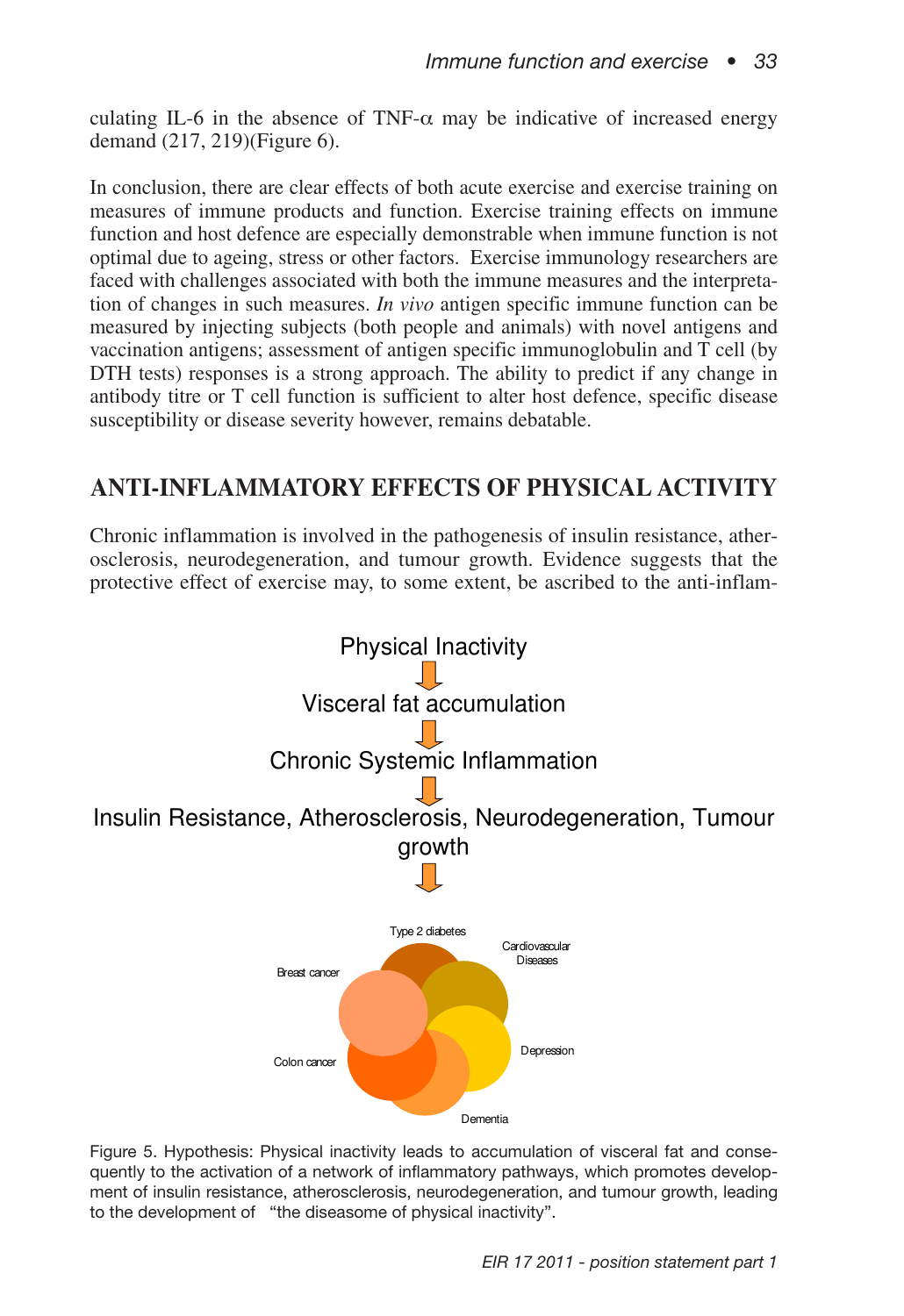matory effect of regular exercise, mediated via a reduction in visceral fat mass and/or by induction of an anti-inflammatory environment with each bout of exercise.

## **Background**

It is well-established that physical inactivity increases the risk of type 2 diabetes (305), cardiovascular diseases (204), colon cancer (322), breast cancer (175), dementia (253) and depression (211). Physical inactivity leads to the accumulation of visceral fat and consequently the activation of a network of inflammatory pathways. Chronic inflammation promotes the development of insulin resistance, atherosclerosis, neurodegeneration, and tumour growth (104), and subsequently the development of a number of diseases associated with physical inactivity (218) (Figure 5).

The protective effect of exercise against chronic inflammation associated diseases may, to some extent, be ascribed to an anti-inflammatory effect of regular exercise. Several studies show that markers of inflammation are reduced following longerterm behavioural changes involving reduced energy intake and increased physical activity (reviewed in (225)). We suggest that the long-term anti-inflammatory effects of exercise may be mediated both via a reduction in visceral fat mass and the establishment of an anti-inflammatory environment with each bout of exercise.

## **Consensus**

We have suggested that cytokines and other peptides that are produced, expressed, and released by muscle fibres and exert paracrine or endocrine effects should be classified as "myokines" (218). Such myokines may exert a direct effect on fat metabolism and thereby result in indirect anti-inflammatory effects. Moreover, myokines may exert direct anti-inflammatory effects or stimulate the production of anti-inflammatory components.

It is suggested that contracting skeletal muscles release myokines, which work in a hormone-like fashion, exerting specific endocrine effects on visceral fat and other ectopic fat deposits. Other myokines work locally within the muscle via paracrine mechanisms, exerting their effects on signalling pathways involved in fat oxidation.

The first identified and most studied myokine is the gp130 receptor cytokine, interleukin (IL)-6. A number of studies during the past decade have revealed that both type I and type II muscle fibres express the myokine IL-6 in response to muscle contractions. Subsequently IL-6 exerts its effects both locally within the muscle (e.g. through activation of 5' adenosine monophosphate activated protein kinase, AMPK) and, when released into the circulation, in a hormone-like fashion in a number of organs. Within skeletal muscle, IL-6 acts locally to signal through a gp130Rβ/IL-6Rα homodimer resulting in activation of AMPK and/or phosphatidylinositol-3-kinase (PI3K) to increase fat oxidation and glucose uptake (219). Although it has not been demonstrated that IL-6 has specific effects on visceral fat mass, it does appear to play an important role in lipid metabolism. IL-15 is expressed in human skeletal muscle and has been identified as an anabol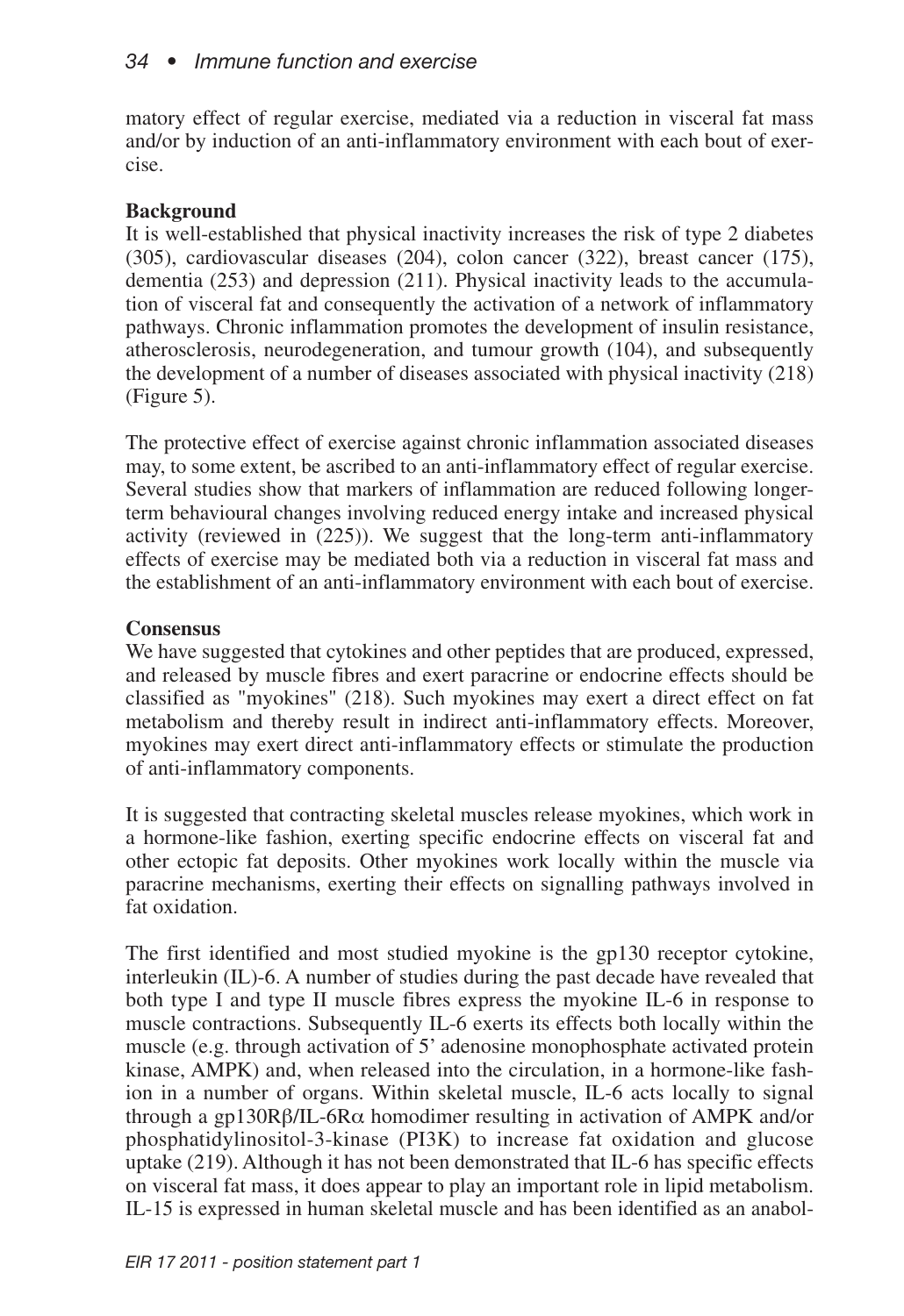ic factor in muscle growth. In addition to its anabolic effects on skeletal muscle *in vitro* and *in vivo*, IL-15 appears to play a role in lipid metabolism (191). Therefore, IL-15 has been suggested to be involved in muscle – fat cross talk. IL-15 mRNA levels are upregulated in human skeletal muscle following a bout of strength training (190), suggesting that regular training may lead to IL-15 accumulation within muscle. Interestingly, we demonstrated a decrease in visceral fat mass, but not subcutaneous fat mass, when IL-15 was overexpressed in murine muscle (189).

The cytokine response to exercise differs from that elicited by severe infections (Figure 6). Classical pro-inflammatory cytokines, tumour necrosis factor alpha (TNF- $\alpha$ ) and IL-1 $\beta$ , in general do not increase with exercise, indicating that the cytokine cascade induced by exercise is markedly different from the cytokine cascade induced by infections, (reviewed in (219)).

To study whether acute exercise induces an acute anti-inflammatory response, a model of "low grade inflammation" was established in which a low dose of *E.*



Figure 6. Comparison of sepsis-induced (A) versus exercise-induced (B) increases in circulating cytokines. During sepsis, there is a marked and rapid increase in circulating TNF- $\alpha$ , which is followed by an increase in IL-6. In contrast, during exercise the marked increase in IL-6 is not preceded by elevated TNF- $\alpha$  (220).

*coli* endotoxin was administered to healthy volunteers, randomised to either rest or exercise prior to endotoxin administration. In resting subjects, endotoxin induced a 2 to 3 fold increase in circulating levels of TNF-α. In contrast, when the subjects performed 3 h of ergometer cycling and received the endotoxin bolus at 2.5 h, the TNF- $\alpha$  response was totally blunted (284). This study provides some evidence that acute exercise may inhibit TNF- $\alpha$  production.

Typically, IL-6 is the first cytokine released into the circulation during exercise. The level of circulating IL-6 increases in an exponential fashion (up to 100 fold) in response to exercise and declines in the post-exercise period. The circulating levels of well-known anti-inflammatory cytokines such as, IL-1ra and IL-10, also increase after exercise. However, the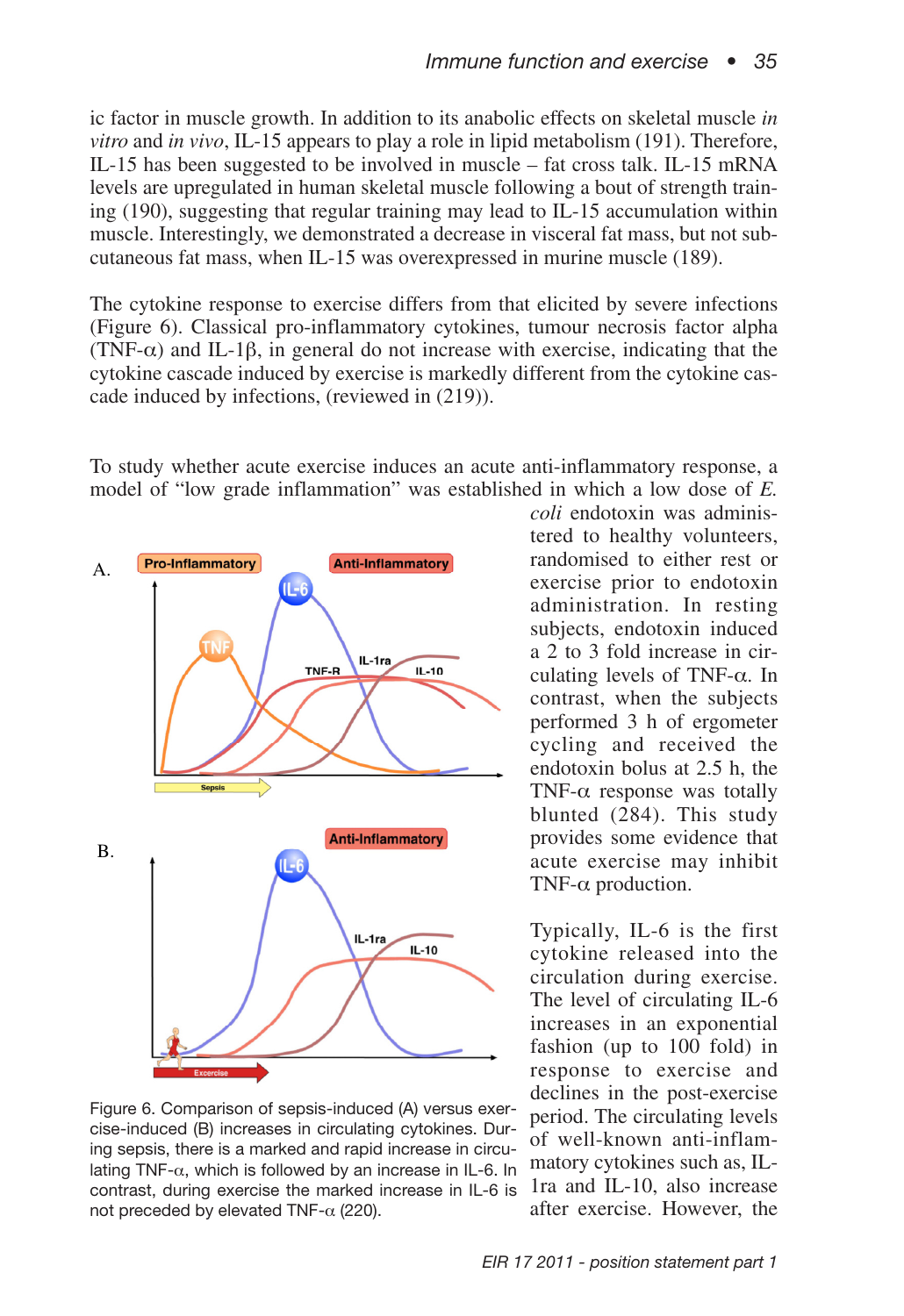appearance of IL-6 in the circulation is by far the most marked and its appearance precedes that of the other cytokines. A number of studies have demonstrated that contracting skeletal muscle fibres per se produce and release IL-6. Of note, IL-6 infusion totally mimics the acute anti-inflammatory effects of a bout of exercise both with regard to induction of IL-1ra and IL-10 and with regard to suppression of endotoxin-stimulated increases in TNF- $\alpha$  levels. During acute exercise there is also a marked increase in adrenaline (epinephrine), cortisol, growth hormone, prolactin, and other factors that have immunomodulatory effects (104, 193). Taken together, it appears that each bout of exercise induces an anti-inflammatory environment.

## **Controversies**

Patients with chronic inflammatory diseases such as type 2 diabetes are often prescribed exercise to improve quality of life; however, the use of exercise as a treatment for these diseases remains controversial. A systemic review has highlighted that acute and chronic exercise may elicit different responses in patients with chronic inflammatory disease when compared with healthy controls (227). For example, it has been reported that in patients with chronic obstructive pulmonary disease plasma TNF- $\alpha$  levels were abnormally increased compared with healthy controls following moderate-intensity exercise (236). Therefore, more needs to be understood about the nature of exercise that has anti-inflammatory effects in patients with chronic inflammatory diseases without increasing the underlying inflammatory pathology of the disease.

### **Future directions**

To understand the mechanism of the protective, anti-inflammatory effect of exercise fully, we need to focus on the nature of exercise that is most effective at allieviating the effects of chronic inflammation in disease. The beneficial effects of endurance exercise are well known; however, the anti-inflammatory role of strength training exercises is poorly defined and remains an area for future investigation. In addition, the independent contribution of an exercise-induced reduction in visceral fat versus other exercise-induced anti-inflammatory mechanisms needs to be better understood.

## **EXERCISE AND CANCER**

### **Background**

Exercise can have a beneficial role in cancer prevention and therapy. Determining if regular physical activity reduces cancer risk through immunological mechanisms is of public health relevance and could lead to tailored and novel exercise prescriptions.

## **Consensus**

The incidence of several types of cancer is reduced by regular physical activity. Comprehensive reviews by the International Agency for Research on Cancer (17) and the World Cancer Research Fund (330) identified an independent protective effect of physical activity on colon and postmenopausal breast cancer risk. Evi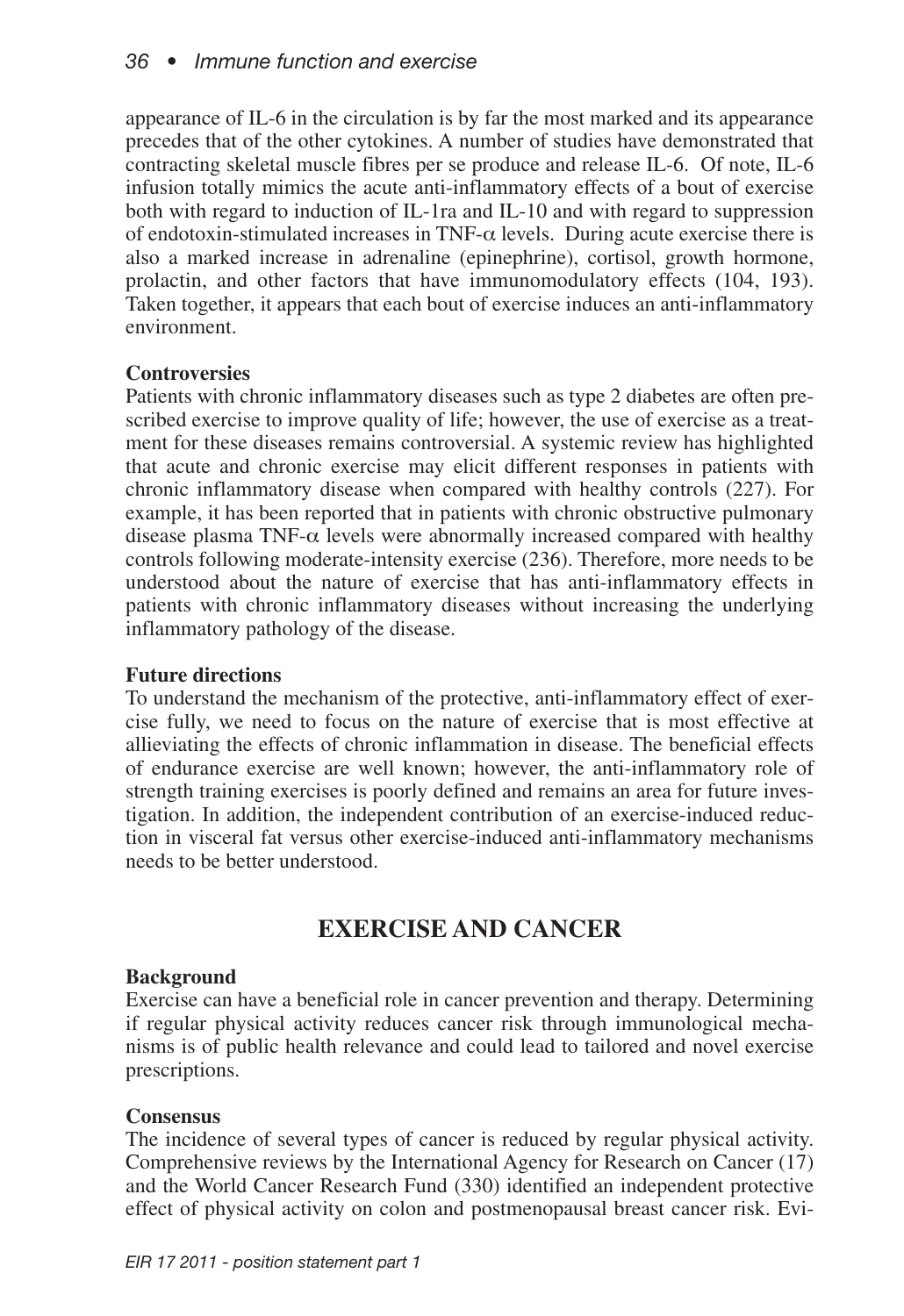dence is also mounting that physical activity reduces risks of endometrial, lung, and pancreatic cancers.

Physical activity has a therapeutic effect in cancer patients by reducing cancer recurrence, enhancing health outcomes, and increasing survival. Women who exercised moderately prior to (81), and after a breast cancer diagnosis, had significant improvements in overall and disease-specific survival and quality of life compared to sedentary counterparts (280, 318). Protective effects of physical activity have also been observed for colorectal cancer patients (169).

There are fewer reports on exercise and neoplasia in animals with chemicallyinduced, transplantable, or spontaneous tumours (111). These studies describe exercise protecting against intestinal tumour incidence or number, although results with Apcmin mice, which develop intestinal tumours spontaneously, have been less consistent (10). A beneficial effect of exercise on mammary tumour incidence, multiplicity, growth rate and/or survival has also been reported (249).

### **Controversies**

The biological mechanisms relating exercise and cancer are not well understood. Potential mediators include reductions in body mass and/or adiposity, decreases in reproductive hormone levels, altered growth factor milieu, enhanced antioxidant defence mechanisms, and changes in immune function, including reduced inflammation and enhanced anti-tumour immunity. Mechanisms studied in detail in humans have not been studied in animal models, and vice versa. Therefore, the relative contribution of these mechanisms in specific cancer types remains unknown. With respect to the hypothesis that exercise induces alterations in immune mediators, more is known about exercise-induced changes in inflammatory mediators than about changes in specific anti-tumour mechanisms; however, controversies exist for both hypotheses.

The association between chronic inflammation and cancer is well established (46). Human cross-sectional studies demonstrate an inverse relationship between regular physical activity and inflammatory biomarkers, including C-reactive protein (CRP), tumour necrosis factor-alpha (TNF- $\alpha$ ), and interleukin-6 (IL-6) (123, 225). Reductions in CRP levels with exercise training have also been reported (123). Although exercise may reduce inflammatory biomarkers, clinical trials indicate variable outcomes, with an effect of exercise on CRP in some but not all studies (231). Less work has been done with IL-6 in humans, but again there are conflicting results (319). Finally, a recent randomized trial on markers of inflammation following a 12-month exercise intervention reported no change in participant colonic prostaglandin levels (1).

Animal studies demonstrate an anti-inflammatory role of exercise via multiple pathways. Exercise normalized the elevated levels of  $TNF-\alpha$  in soluble TNFreceptor knock-out mice (126). Freewheel training lowered TNF- $\alpha$  expression and increased expression of antioxidant enzymes in mouse intestinal T lymphocytes (112, 113) and decreased prostaglandin  $E_2$  level in the serum and polyps from Apcmin mice (121). Treadmill exercise decreased the number of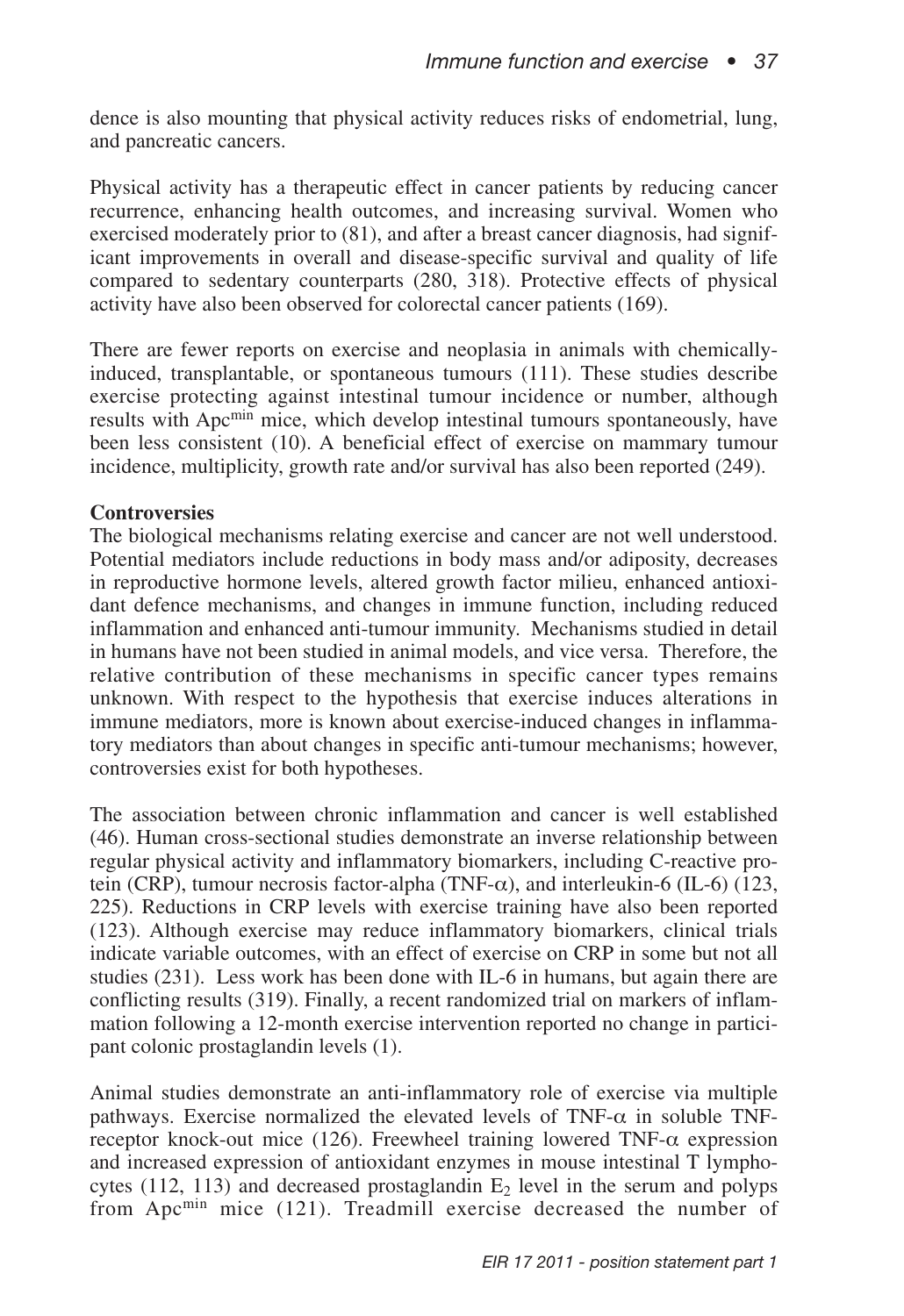macrophages in polyps from Apc<sup>min</sup> mice (8), and swimming exercise in rats reduced COX-2 positive cells in colonocytes (54). Taken together, several inflammatory pathways may be altered by exercise, but it is unclear to what extent and under what physiological conditions these changes occur.

Macrophages and natural killer (NK) cells have been studied in both tumour-bearing and healthy subjects following exercise. Collectively, animal model data show a positive effect of exercise on macrophage function, with enhanced clearance of lung metastases (324). Additionally, training results in greater *in vitro* NK cell cytotoxicity (221, 248), enhanced *in vivo* mechanisms of natural immunity and reduced pulmonary tumour metastases in mice (155, 221); however, these effects are small and modified by exercise intensity and timing. No change in NK cell cytotoxicity was observed following a 12-month walking intervention in healthy postmenopausal women (31). There are fewer studies on exercise and antigenspecific T cell functions. Moderately active older adults have higher influenzaspecific *in vitro* peripheral blood mononuclear cell proliferation (132) and greater *in vivo* delayed type hypersensitivity (DTH) responses (277) compared with sedentary individuals. Moderate exercise also enhances antigen-specific T-cell mediated cytokine production and proliferation following vaccination (131, 250). Exercise improves antigen-specific T cell function, which may translate into better protection from infectious agents and greater immunosurveillance. Clinical and epidemiological studies show that the incidence of upper respiratory tract infections is lower in moderately active individuals compared with their sedentary counterparts (42). Although no T cell responses were measured, adequate adaptive immune responses play a critical role in the clearance of viral infections of the respiratory tract (323). The potential importance of adaptive immune responses in relation to exercise and virally-induced cancers cannot be overstated. For example, cervical cancer of which nearly all cases are due to human papillomavirus (HPV) is one of the leading causes of cancer death among women worldwide. However, no studies have examined the effect of exercise on the generation of HPV-specific T cells or the role of exercise in minimizing the immunosuppressive environment created by the presence of the tumour.

If an exercise-induced enhancement of anti-tumour mechanisms occurs, protection should be evident for lymphomas, due to the greater role of immune mediation. Only three studies have examined the relationship between physical activity and Hodgkin's and non-Hodgkin's lymphomas (HL, NHL, respectively). Participation in collegiate sports was associated with a trend to reduced risk of HL, although this did not reach statistical significance (212). Women who participated in strenuous physical activity at various time points in adult life had a lower risk of HL (125). Yet, a case-control study on NHL and occupational physical activity (measured as energy expenditure or sitting time) found no significant association (333).

The hypothesis that exercise-mediated changes in immunity contribute to a reduction in cancer risk is prevalent. For example, women participating in a US national sample believed the causes of breast and colon cancers were due to changes in one's immune system (60% of the sample) and lack of exercise (35-45% of the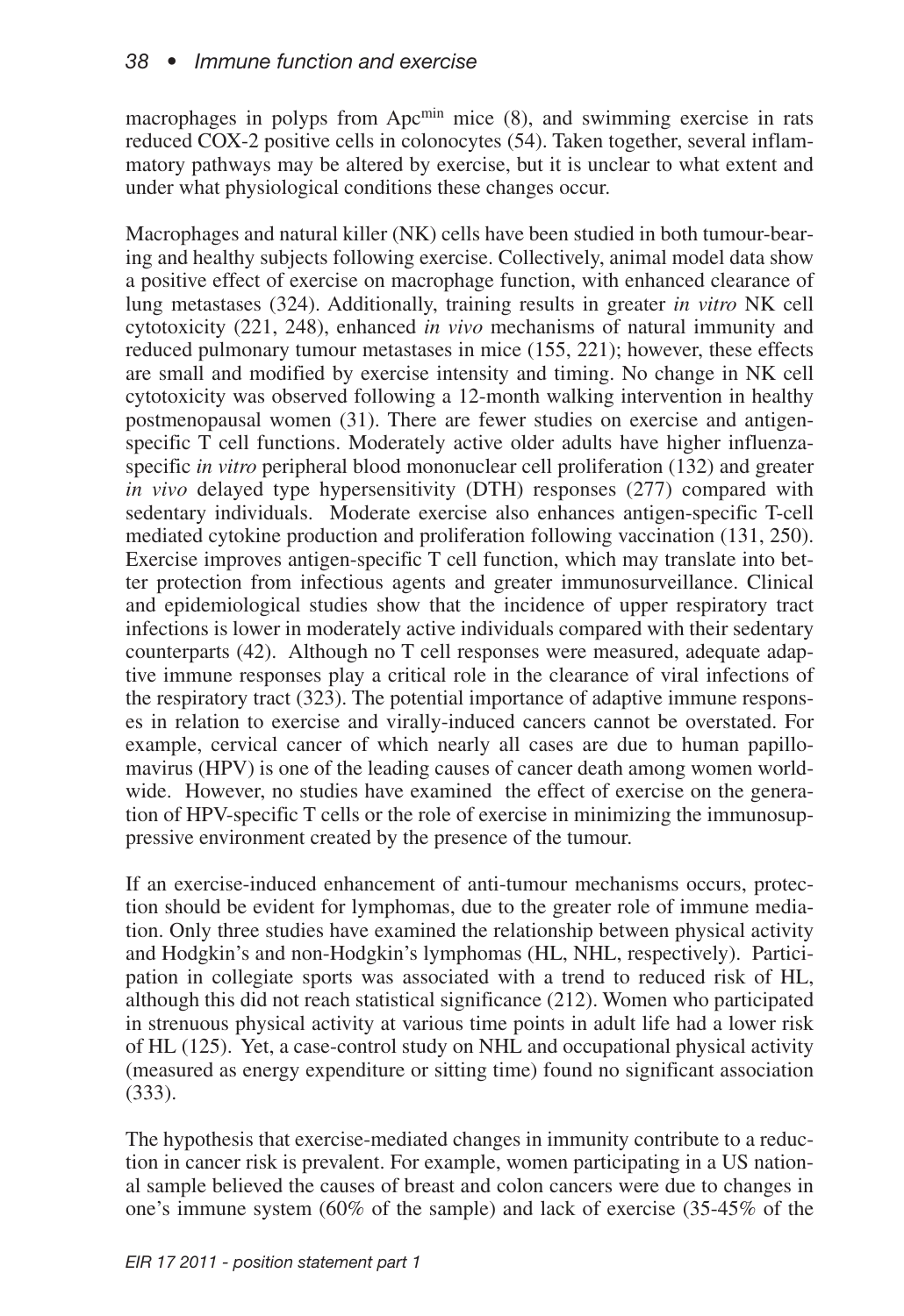sample) (314). Nevertheless this hypothesis is based on limited evidence (168) and many studies have significant methodological limitations (283).

### **Future directions**

Physical activity is beneficial in preventing some cancers, and in decreasing recurrence, increasing survival, and improving quality of life for cancer patients. Multiple biological pathways may be involved, including a reduction in inflammation and an enhancement of anti-tumour immunity. Neither of the aforementioned mechanisms has been studied in adequate detail to gain a full understanding of their role in cancer prevention and therapy with respect to exercise. Inflammatory mediators have many physiological, metabolic and immunological roles and are produced in many tissues. Numerous cell types of the innate and adaptive immune system work in partnership to generate anti-tumour host responses. Additional studies will be needed to determine a) which inflammatory mediators and anti-tumour immune mechanisms are most sensitive to exercise, b) the dose, duration and frequency of exercise needed to achieve anti-inflammatory or antitumour effects, and c) the timing of sample collection with respect to the exercise bout to adequately capture appropriate levels of anti-inflammatory mediators and anti-tumour immune mechanisms.

Several technical limitations also need to be addressed. We suggest that the development of more sophisticated animal models is required. Although carcinogeninduced tumours have provided valuable insights, they are limited in that these carcinogens induce mutations at multiple genetic loci (117) and trigger both inflammation and immunosuppression (296). In contrast, spontaneous tumour models which 'mimic' human cancers are often limited to single mutations/pathways (i.e., ras, p53, APC, Wnt) and do not reflect complex multi-gene-environment (exercise) interactions. Additionally, many functional immunoassays require fresh cells and hours of assay preparation. Such immune readouts are difficult in epidemiological studies; while cryoprotectants allow freezing of immune cells for later analysis, viability comparisons to fresh cells are often not performed. Functional immunoassays could be conducted using lymphoid tissue harvested from animals, but relevant preclinical immunogenic tumour models would be required.

### **Concluding position**

There is consensus that exercise training protects against some types of cancers. Training also enhances aspects of anti-tumour immunity and reduces inflammatory mediators. However, the data linking immunological and inflammatory mechanisms, physical activity, and cancer risk reduction remains tentative.

## **"OMICS" IN EXERCISE**

#### **Background and consensus**

"Omics" is the circumspanning word for technologies which try to analyze an entire biologic field or large parts of it, using high throughput laboratory methods and correspondingly complex, high end- statistics. Accordingly, analysis by the "Omics approach" is often hypothesis free (non-targeted), and provides extremely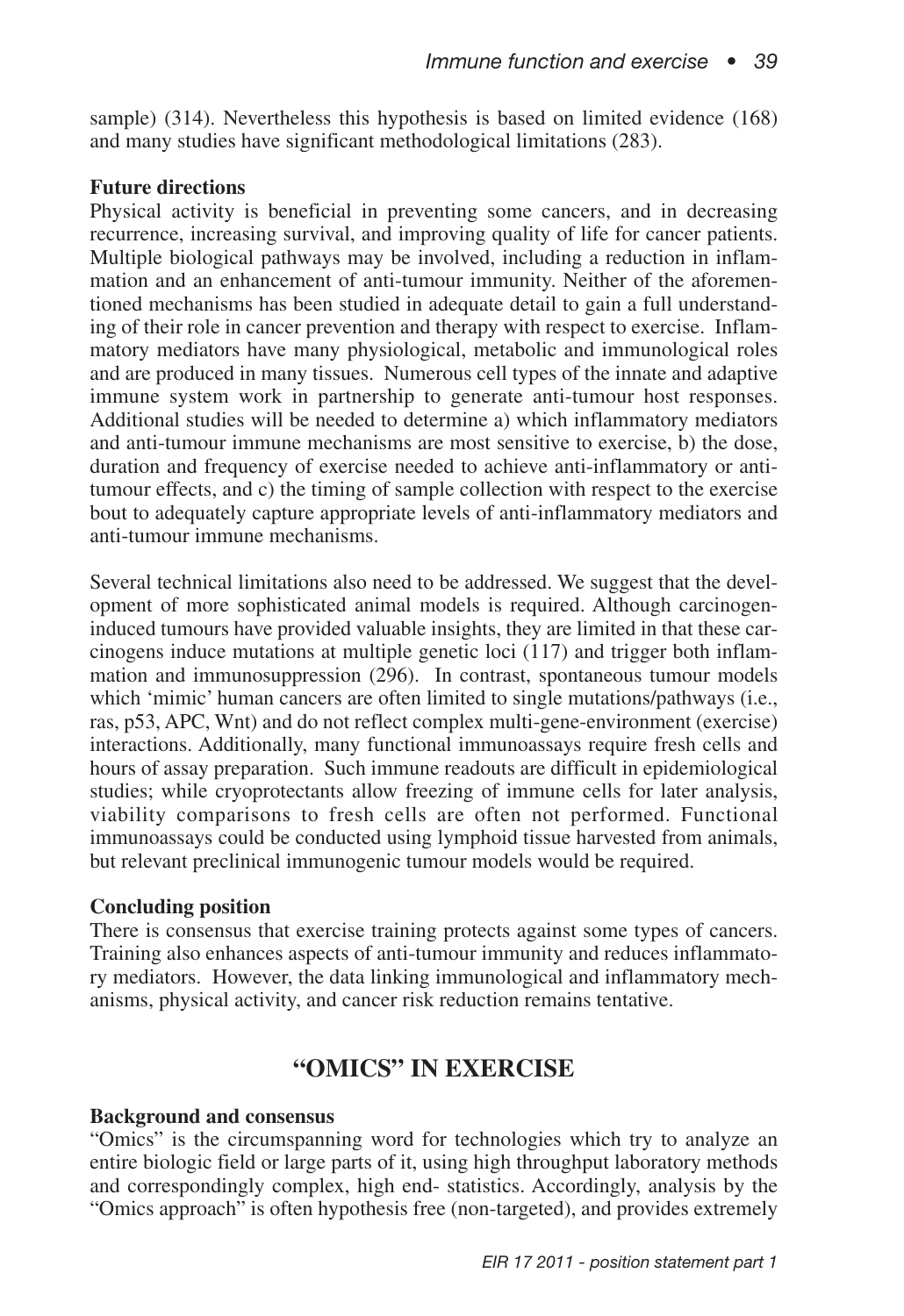detailed and dense information, with a good chance of detecting unexpected responses or biological pathways. Exercise immunologists hope that "omics" will help them to gain a better understanding of mechanisms related to talent identification, exercise-induced disorders, modulation of the immune system by exercise, and prevention of diseases by exercise training. They also hope that "omics" can be used as a tool for optimizing individual training programmes.

Genomics, proteomics, and metabolomics, the classical three, appeared in this order according to the availability of high-throughput/ high-sensitivity methods. There is also diversification and refocusing into transcriptomics, spliceomics, lipoproteomics, pharmacoproteomics, interactomics, and, notably, exerciseomics. Targets of analysis are the genome itself (alleles, single nucleotide polymorphisms, methylations), gene expression (transcription), post-transcriptional regulation (microRNAs), abundance of proteins or metabolites and isomeric shifts and post-translational modifications.

Results on genome-wide screening for allotypes and single nucleotide polymorphisms associated with performance, fitness, or proneness to disease cannot be considered extensively here. Of special interest for exercise immunology are results on diabetes type-2, where at least 11 genes have been associated with the condition, including peroxisome proliferator-activated receptor delta, which is responsive to types/levels of lipids, and the fat mass and obesity associated (FTO) risk allele, which may not be responsible for reduced physical activity, but effects of which can be attenuated by exercise (see reviews (67, 241)).

To our knowledge, gene expression profiling was applied to exercise first in 2002, with work on rat muscle (39), hippocampus (174), and heart (56). A number of genes related to cell growth, signal transduction, calcium-flux, synaptic trafficking, or myosin light chains were found to be altered, some were new, some corresponding to previous findings, some were contradictory.

In humans, Mahoney et al. (158) defined a row of genes associated with muscle growth, remodeling and stress management following eccentric exercise (sterol and lipid metabolism, insulin and calcineurin pathways, c-myc and jun-D). Thalacker-Mercer et al. (297) exposed young and old adults to moderate exerciseinduced muscle damage, and found vast differences in transcript activation, alluding to an undue inflammatory response in older subjects.

As first proposed by Fehrenbach et al. (66), many studies have now used peripheral blood gene expression fingerprinting/clustering for analysis of the effects of exercise. Types of exercise ranged from 30 min at  $80\%$  VO<sub>2</sub>max (44) to a halfmarathon (334, 335) and heat injury in exercising military recruits (279). Time points chosen and platforms used for analysis also varied widely.

Special questions addressed by intervention or design were the effects of different workloads (29, 124), cell fractionation (183, 239), gender and age (205, 237, 238), as well as comparisons of immune suppressed patients versus healthy individuals (135), with every paper using different challenges and time kinetics.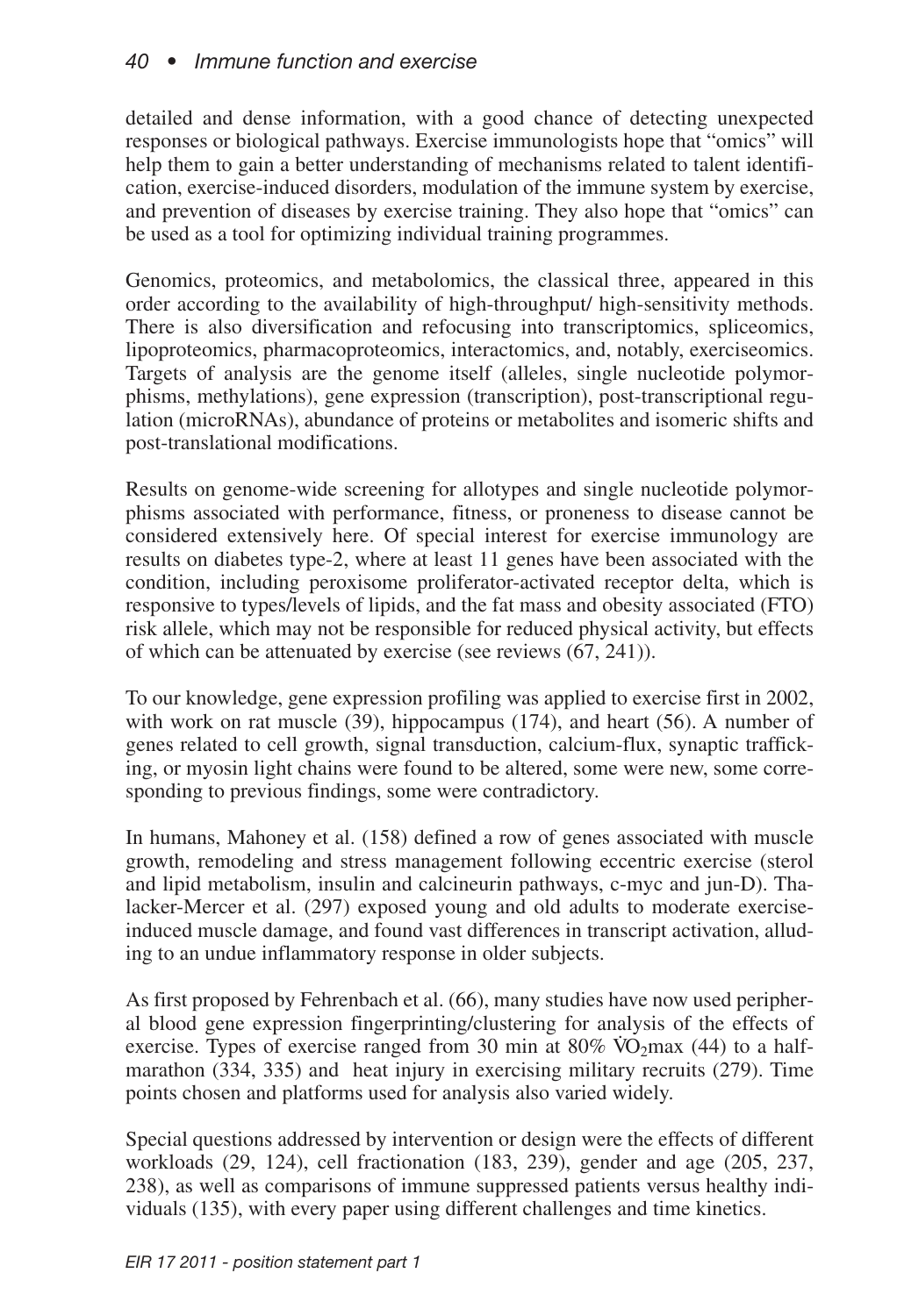Genes that were activated or suppressed showed remarkably little overlap between studies and between different times. Nevertheless, a number of pathways involved were identified albeit in different composition. They were related to stress genes and heat shock proteins (29, 44, 205, 279, 335), interferon (279), signal transduction (279, 334, 335), pro- and anti-inflammation (29, 44, 110, 135, 205, 237, 239, 279, 297, 334, 335), anti-oxidative system (334, 335), cell growth and wound healing (44, 237, 239, 297), apoptosis (29, 135, 237-239) and necrosis (297), neurotransmitters (124), immunity with natural killer cell activity (183, 237, 238), antigen processing and receptor signaling (239), asthma (107, 205, 237, 239) and arthritis (239).

MicroRNAs (miRNAs) are a large family of 21-22 nucleotide non-coding RNAs with presumed post-transcriptional regulatory activity. miRNA genes were formerly misperceived as junk-DNA, but are now recognized as important regulators of translation. Drummond et al. (58), Safdar et al. (254), and Radom-Aizik et al. (240) all found a number of miRNAs were increased following exercise and linked to adjustment of inflammation (240, 254). They also found dysregulation of exercise reactive miRNA (primary miRNA up, mature down) in aged subjects (58). An overview is given in Exercise Immunology Review, volume 16 (315).

Proteomics were applied to analyze the effects of exercise on rat heart (28), rat infarcted cerebellum (172), human muscle (108, 114), human plasma (332) and pig lipoproteins (244). Changes in expression of myofibrillar proteins, fatty acid metabolism, novel phosphorylation sites (28), and isoelectric species (114) were identified, shedding new light on the role of post-translational modification of proteins. Anti-inflammatory modification of serum complement through moderate exercise was shown (332), and a novel theory of lipoprotein structure including novel markers for vascular disease was proposed (244).

A rapidly increasing number of studies have analyzed the metabolome in relation to exercise - with circumstantial and limited relations to exercise immunology. Potential biomarkers of strenuous exercise and a strategy for analysis of complex data sets were proposed by Pohjanen et al. (228). Evaluating the effects of nutritive interventions in relation to exercise, subjects could be separated according to type of beverage, training, fitness stage and signs of insulin resistance (41, 142, 170, 331). Dampening of exercise-induced oxidative stress in human erythrocytes by administration of N-acetyl cysteine was shown (142). Finally, a role for endogenous medium chain acylcarnitines in lipid oxidation was proposed (143).

### **Consensus: "omics" in exercise**

- There is a rapid activation and deactivation of genes in peripheral blood even after a short bout of exercise (44).
- Clustering is possible and cellular shifts due to exercise are reflected by the changes in the gene expression profile when using whole blood or peripheral blood mononuclear cells (66, 135, 183, 334).
- Gene expression is workload dependent; a secondary response by different genes is detected up to 24 h following exhaustive exercise only (29, 124, 208).
- Expression is influenced by age, and menstrual cycle (205, 237, 238, 297).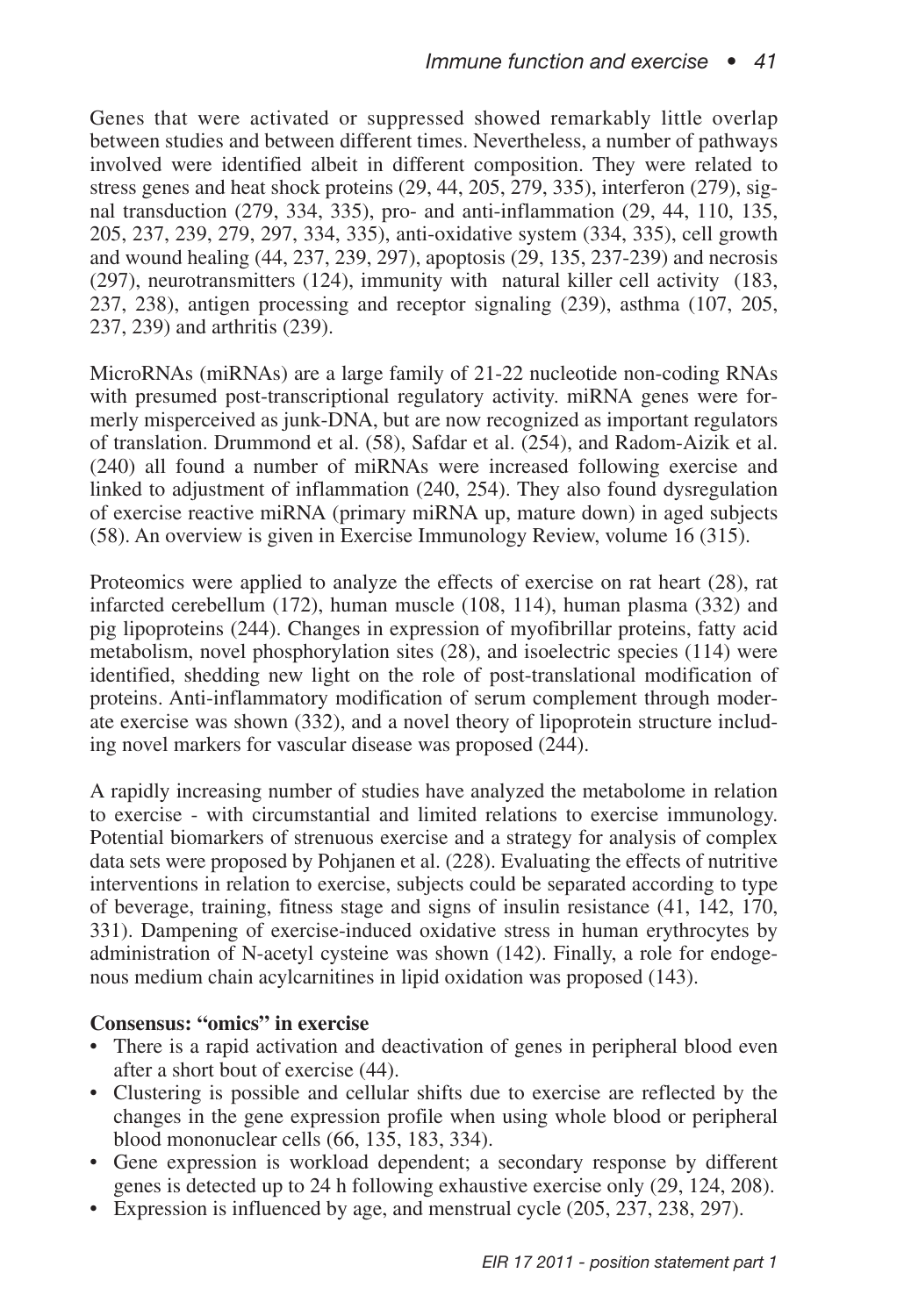## *42 • Immune function and exercise*

- Gene expression profile differences are in line with pathophysiological findings that could explain exercise-induced asthma (107).
- Immuno-suppressed (renal transplant recipient) patients can perform extensive, exhaustive exercise, showing very restricted gene expression changes (metabolism only), at the same time (135).
- Although gene expression profiling gives valuable information, the effects of miRNAs need to be evaluated (58, 315).
- Proteomics and metabolomics have started to shed new light on the role of isomeric forms and post-translational modification of proteins.
- Metabolomics can identify individuals at risk for diabetes, effects of nutrition and effects of exercise (38, 244, 331).

## **Controversies and future directions**

The "omics" approach so far has had a major impact on knowledge about physiological and pathological processes associated with exercise. An enormous amount of new data has been generated, many pathways involved have been identified, new isoforms detected, and multiple candidates for biomarkers found.

Considering the vast amount of data and the high complexity of analysis applied, it is astonishing and potentially disappointing how little- if any- practical application of "omics" technology exists. There is no doubt that "omics" is generating huge steps in scientific advancement (for example detection of new proteins and metabolites, including isoforms related to lipid metabolism, diabetes type-2, and lipoprotein structure, as well as new biological pathways and gender/menstrual phase dependent gene expression). Practical applications will arise from this, but direct application of "omics" technologies for routine practical purposes (e.g., optimization of individual training/treatment programmes) will require one or more further quantum leaps of technology and yet further increased complexity of analysis. These advances need to be such that they re-simplify proceedings, and analysis will have to integrate knowledge from different levels.

In terms of genome screening for talent and for susceptibility to injury, advances may result from technological developments that will allow easier methods of purification or whole genome sequencing. These technological advances will facilitate access to instructive and sensitive personal data. It is unclear so far how the enormous danger of misuse will be handled. Determination of single factors like alpha actinin (ACTN3) variants – even if used commercially – is largely inefficient. Interaction of many different genes in optimal composition is probably required to make an athletic talent, and at this point, research is only starting. So far, it seems highly unlikely that genomics alone will have the predictive power to screen for gifted athletes (321).

At the level of gene expression, an enormous amount of knowledge about new pathways and marker molecules involved in adaption to exercise has been generated – but as yet there is no assay to answer practical questions (concerning type, intensity and duration of activity for adaptation to specific exercise) during training. Although the technology of gene expression profiling is quite advanced and can be handled in many places, practical application of these technologies is not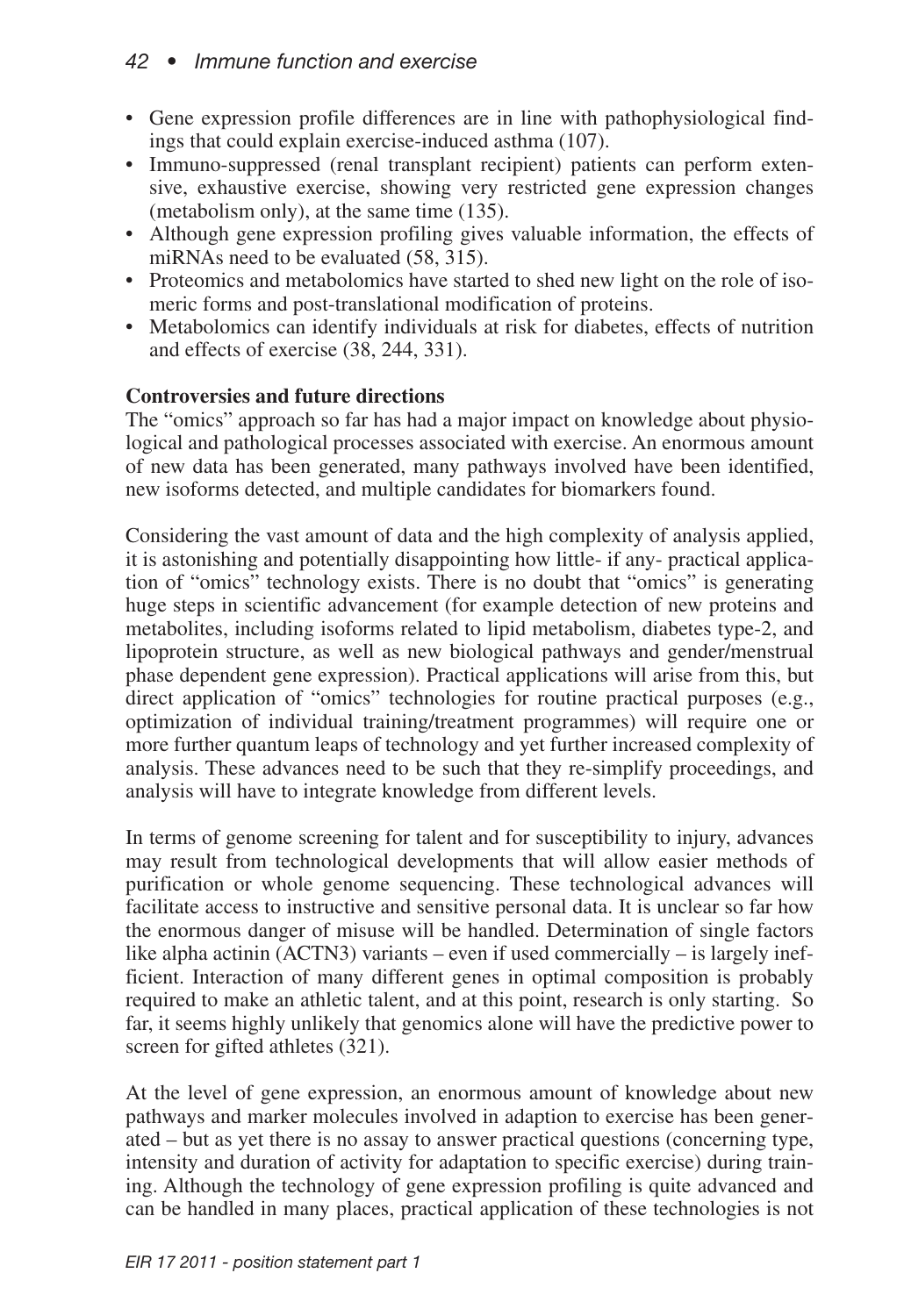thinkable without rigorous standardization procedures and further technological advances (e.g. isothermic amplification). The flow of up- and down-regulation of genes in relation to exercise is so dependent on type, intensity, and duration of exercise and nutritional and conditional factors including gender, that it is highly doubtful if any experiment can ever be repeated by a different lab with identical results – even when using the same platform. So, hotspots and time lines have to be identified in order to make reliable predictions from such data, including integration of, and validation by regulatory mechanisms (miRNA) and post-translational modification, thus requiring proteomics and metabolomics.

The latter two technologies, as powerful as they already seem to be, are only just now starting to explore the potential they really have. At present, exceptionally well-equipped laboratories and highly specialized and experienced experts must meet to enable meaningful proteomics and metabolomics studies. But as the power and potential of this approach emerges, advancements of technologies can be expected in the very near future. They will be combined with genomic and gene expression data and resulting networks will then open new levels of metaanalysis for interpretation. First steps are underway (108), although up to now, a handy little tool for talent search or for individually optimized forms of training, using "omics" type analysis, is not available.

Finally, the "omics" approach on all three classical levels will probably be helpful in identifying misuse of substances or genetic interventions for doping purposes, even though direct or specific detection procedures are often preferred in the fight against doping (11). Work paving the way for "dopeomics" is underway (83, 337).

## **REFERENCES**

- 1. Abrahamson PE, King IB, Ulrich CM, Rudolph RE, Irwin ML, Yasui Y, Surawicz C, Lampe JW, Lampe PD, Morgan A, Sorensen BE, Ayub K, Potter JD and McTiernan A. No effect of exercise on colon mucosal prostaglandin concentrations: a 12-month randomized controlled trial. Cancer Epidemiol Biomarkers Prev 16: 2351-2356, 2007.
- 2. Ahlborg B and Ahlborg G. Exercise leukocytosis with and without beta-adrenergic blockade. Acta Med Scand 187: 241-246, 1970.
- 3. Akimoto T, Kumai Y, Akama T, Hayashi E, Murakami H, Soma R, Kuno S and Kono I. Effects of 12 months of exercise training on salivary secretory IgA levels in elderly subjects. Br J Sports Med 37: 76-79, 2003.
- 4. Allgrove JE. Factors influencing the mucosal immune responses to exercise. PhD thesis, Loughborough University, 2007.
- 5. Allgrove JE, Geneen L, Latif S and Gleeson M. Influence of a fed or fasted state on the s-IgA response to prolonged cycling in active men and women. Int J Sport Nutr Exerc Metab 19: 209-221, 2009.
- 6. Allgrove JE, Gomes E, Hough J and Gleeson M. Effects of exercise intensity on salivary antimicrobial proteins and markers of stress in active men. J Sports Sci 26: 653- 661, 2008.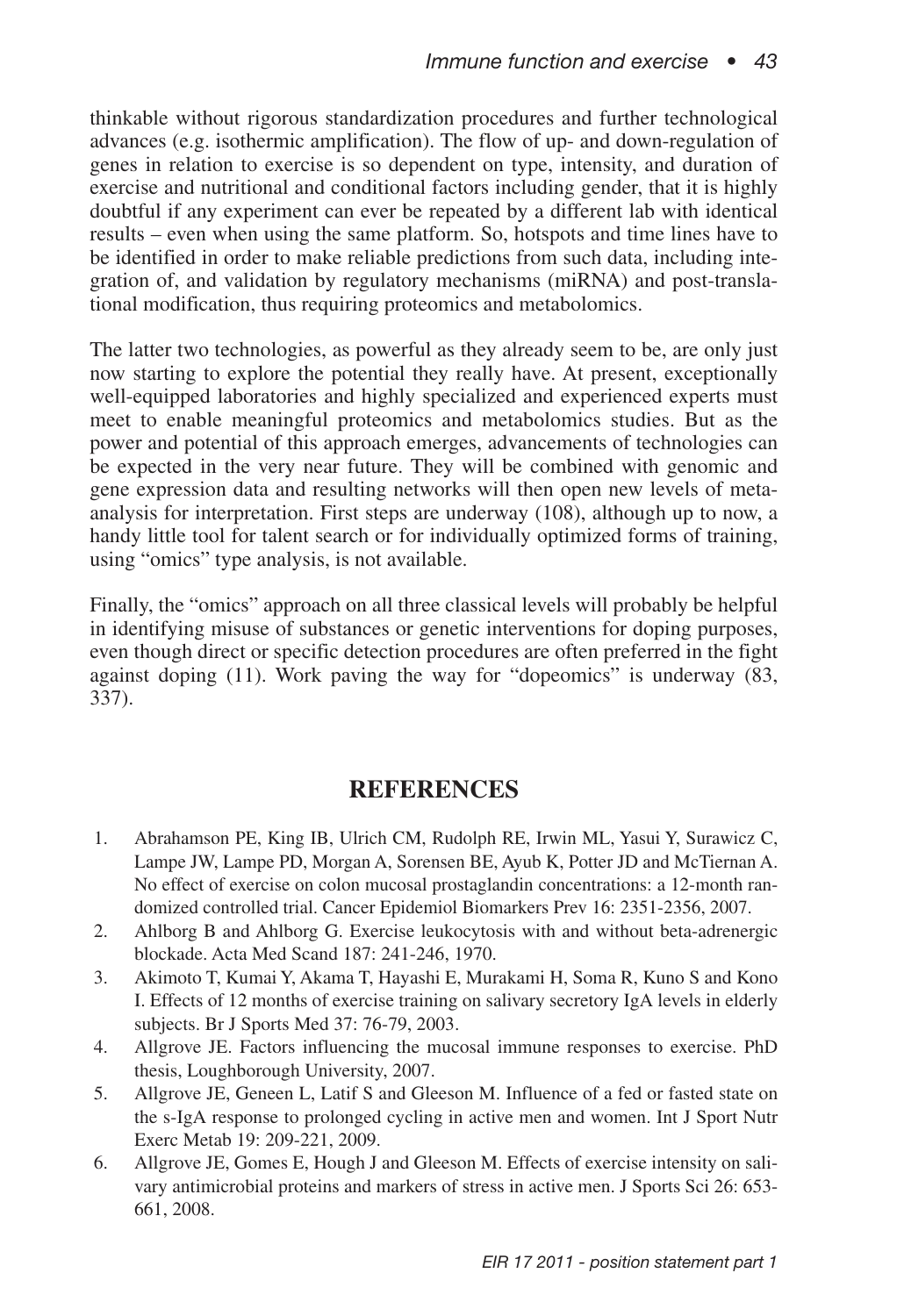## *44 • Immune function and exercise*

- 7. Baj Z, Kantorski J, Majewska E, Zeman K, Pokoca L, Fornalczyk E, Tchorzewski H, Sulowska Z and Lewicki R. Immunological status of competitive cyclists before and after the training season. Int J Sports Med 15: 319-324, 1994.
- 8. Baltgalvis KA, Berger FG, Pena MM, Davis JM and Carson JA. Effect of exercise on biological pathways in ApcMin/+ mouse intestinal polyps. J Appl Physiol 104: 1137- 1143, 2008.
- 9. Baslund B, Lyngberg K, Andersen V, Halkjaer KJ, Hansen M, Klokker M and Pedersen BK. Effect of 8 wk of bicycle training on the immune system of patients with rheumatoid arthritis. J Appl Physiol 75: 1691-1695, 1993.
- 10. Basterfield L, Reul JM and Mathers JC. Impact of physical activity on intestinal cancer development in mice. J Nutr 135: 3002S-3008S, 2005.
- 11. Beiter T, Zimmermann M, Fragasso A, Armeanu S, Lauer UM, Bitzer M, Su H, Young WL, Niess AM and Simon P. Establishing a novel single-copy primer-internal intron-spanning PCR (spiPCR) procedure for the direct detection of gene doping. Exerc Immunol Rev 14: 73-85, 2008.
- 12. Ben Eliyahu S, Page GG and Schleifer SJ. Stress, NK cells, and cancer: Still a promissory note. Brain Behav Immun 21: 881-887, 2007.
- 13. Ben Eliyahu S, Page GG, Yirmiya R and Shakhar G. Evidence that stress and surgical interventions promote tumor development by suppressing natural killer cell activity. Int J Cancer 80: 880-888, 1999.
- 14. Ben Eliyahu S, Yirmiya R, Liebeskind JC, Taylor AN and Gale RP. Stress increases metastatic spread of a mammary tumor in rats: evidence for mediation by the immune system. Brain Behav Immun 5: 193-205, 1991.
- 15. Benschop RJ, Oostveen FG, Heijnen CJ and Ballieux RE. Beta 2-adrenergic stimulation causes detachment of natural killer cells from cultured endothelium. Eur J Immunol 23: 3242-3247, 1993.
- 16. Bermon S. Airway inflammation and upper respiratory tract infection in athletes: is there a link? Exerc Immunol Rev 13: 6-14, 2007.
- 17. Bianchini F, Kaaks R and Vainio H. Weight control and physical activity in cancer prevention. Obes Rev 3: 5-8, 2002.
- 18. Bishop NC, Blannin AK, Armstrong E, Rickman M and Gleeson M. Carbohydrate and fluid intake affect the saliva flow rate and IgA response to cycling. Med Sci Sports Exerc 32: 2046-2051, 2000.
- 19. Bishop NC and Gleeson M. Acute and chronic effects of exercise on markers of mucosal immunity. Front Biosci 14: 4444-4456, 2009.
- 20. Bishop NC, Walker GJ, Bowley LA, Evans KF, Molyneux K, Wallace FA and Smith AC. Lymphocyte responses to influenza and tetanus toxoid in vitro following intensive exercise and carbohydrate ingestion on consecutive days. J Appl Physiol 99: 1327-1335, 2005.
- 21. Bishop NC, Walker GJ, Scanlon GA, Richards S and Rogers E. Salivary IgA responses to prolonged intensive exercise following caffeine ingestion. Med Sci Sports Exerc 38: 513-519, 2006.
- 22. Bjermer L and Anderson SD. Bronchial hyperresponsiveness in athletes: mechanisms for development. Eur Respir Mon 33: 19-34, 2005.
- 23. Blannin AK, Robson PJ, Walsh NP, Clark AM, Glennon L and Gleeson M. The effect of exercising to exhaustion at different intensities on saliva immunoglobulin A, protein and electrolyte secretion. Int J Sports Med 19: 547-552, 1998.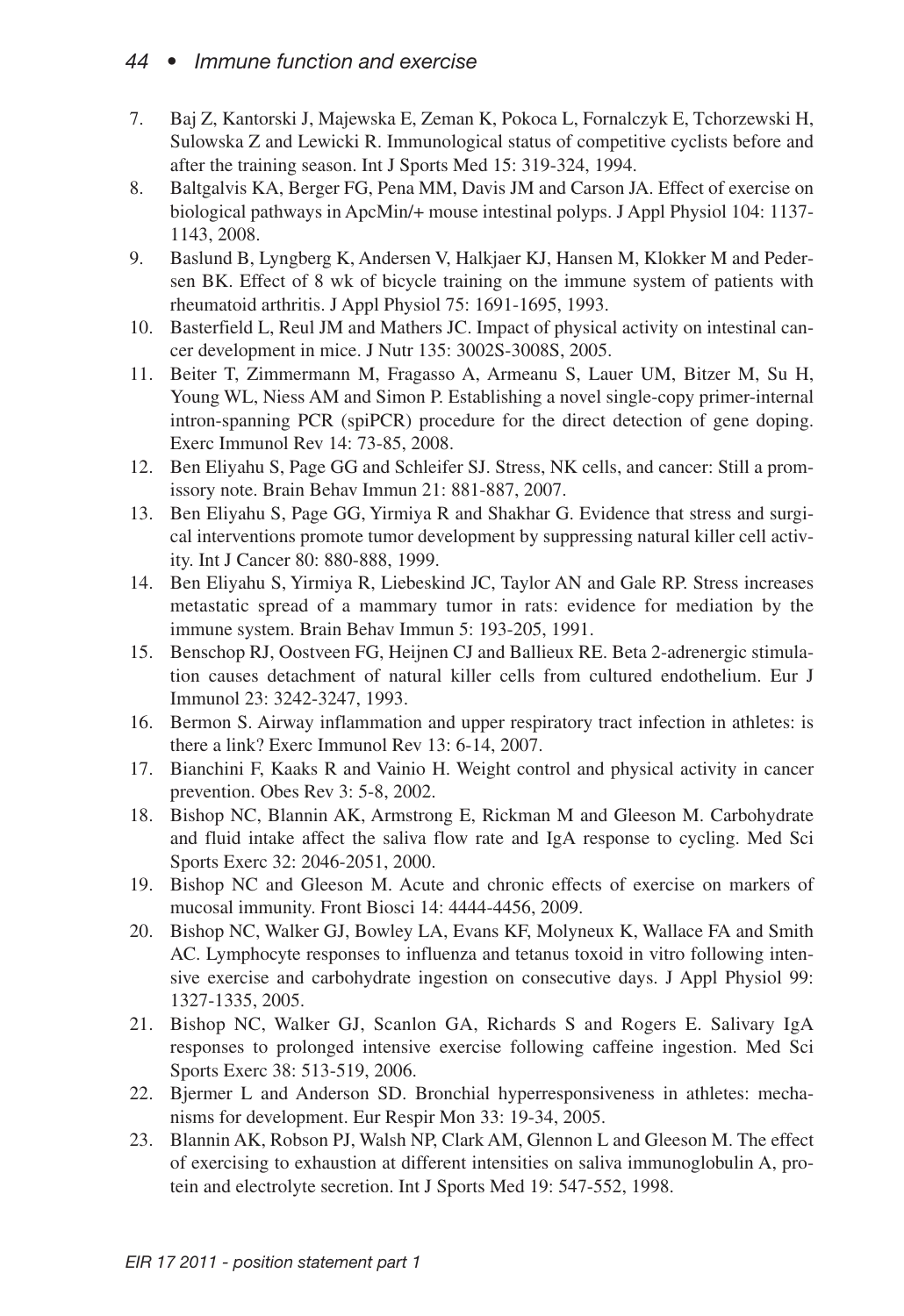- 24. Bosch JA, Ring C, de Geus EJ, Veerman EC and Amerongen AV. Stress and secretory immunity. Int Rev Neurobiol 52: 213-253, 2002.
- 25. Brenner IK, Shek PN and Shephard RJ. Infection in athletes. Sports Med 17: 86-107, 1994.
- 26. Brown JD and Siegel JM. Exercise as a buffer of life stress: a prospective study of adolescent health. Health Psychol 7: 341-353, 1988.
- 27. Bruunsgaard H, Galbo H, Halkjaer-Kristensen J, Johansen TL, MacLean DA and Pedersen BK. Exercise-induced increase in serum interleukin-6 in humans is related to muscle damage. J Physiol 499 ( Pt 3): 833-841, 1997.
- 28. Burniston JG. Adaptation of the rat cardiac proteome in response to intensity-controlled endurance exercise. Proteomics 9: 106-115, 2009.
- 29. Buettner P, Mosig S, Lechtermann A, Funke H and Mooren FC. Exercise affects the gene expression profiles of human white blood cells. J Appl Physiol 102: 26-36, 2007.
- 30. Campbell JP, Edwards KM, Ring C, Drayson MT, Bosch JA, Inskip A, Long JE, Pulsford D and Burns VE. The effects of vaccine timing on the efficacy of an acute eccentric exercise intervention on the immune response to an influenza vaccine in young adults. Brain Behav Immun 24: 236-242, 2010.
- 31. Campbell PT, Wener MH, Sorensen B, Wood B, Chen-Levy Z, Potter JD, McTiernan A and Ulrich CM. Effect of exercise on in vitro immune function: a 12-month randomized, controlled trial among postmenopausal women. J Appl Physiol 104: 1648- 1655, 2008.
- 32. Carins J and Booth C. Salivary immunoglobulin-A as a marker of stress during strenuous physical training. Aviat Space Environ Med 73: 1203-1207, 2002.
- 33. Carpenter GH, Proctor GB, Anderson LC, Zhang XS and Garrett JR. Immunoglobulin A secretion into saliva during dual sympathetic and parasympathetic nerve stimulation of rat submandibular glands. Exp Physiol 85: 281-286, 2000.
- 34. Carpenter GH, Proctor GB, Ebersole LE and Garrett JR. Secretion of IgA by rat parotid and submandibular cells in response to autonomimetic stimulation in vitro. Int Immunopharmacol 4: 1005-1014, 2004.
- 35. Ceddia MA, Voss EW, Jr. and Woods JA. Intracellular mechanisms responsible for exercise-induced suppression of macrophage antigen presentation. J Appl Physiol 88: 804-810, 2000.
- 36. Ceddia MA and Woods JA. Exercise suppresses macrophage antigen presentation. J Appl Physiol 87: 2253-2258, 1999.
- 37. Chatterton RT, Jr., Vogelsong KM, Lu YC, Ellman AB and Hudgens GA. Salivary alpha-amylase as a measure of endogenous adrenergic activity. Clin Physiol 16: 433- 448, 1996.
- 38. Chen J, Zhao X, Fritsche J, Yin P, Schmitt-Kopplin P, Wang W, Lu X, Haring HU, Schleicher ED, Lehmann R and Xu G. Practical approach for the identification and isomer elucidation of biomarkers detected in a metabonomic study for the discovery of individuals at risk for diabetes by integrating the chromatographic and mass spectrometric information. Anal Chem 80: 1280-1289, 2008.
- 39. Chen YW, Nader GA, Baar KR, Fedele MJ, Hoffman EP and Esser KA. Response of rat muscle to acute resistance exercise defined by transcriptional and translational profiling. J Physiol 545: 27-41, 2002.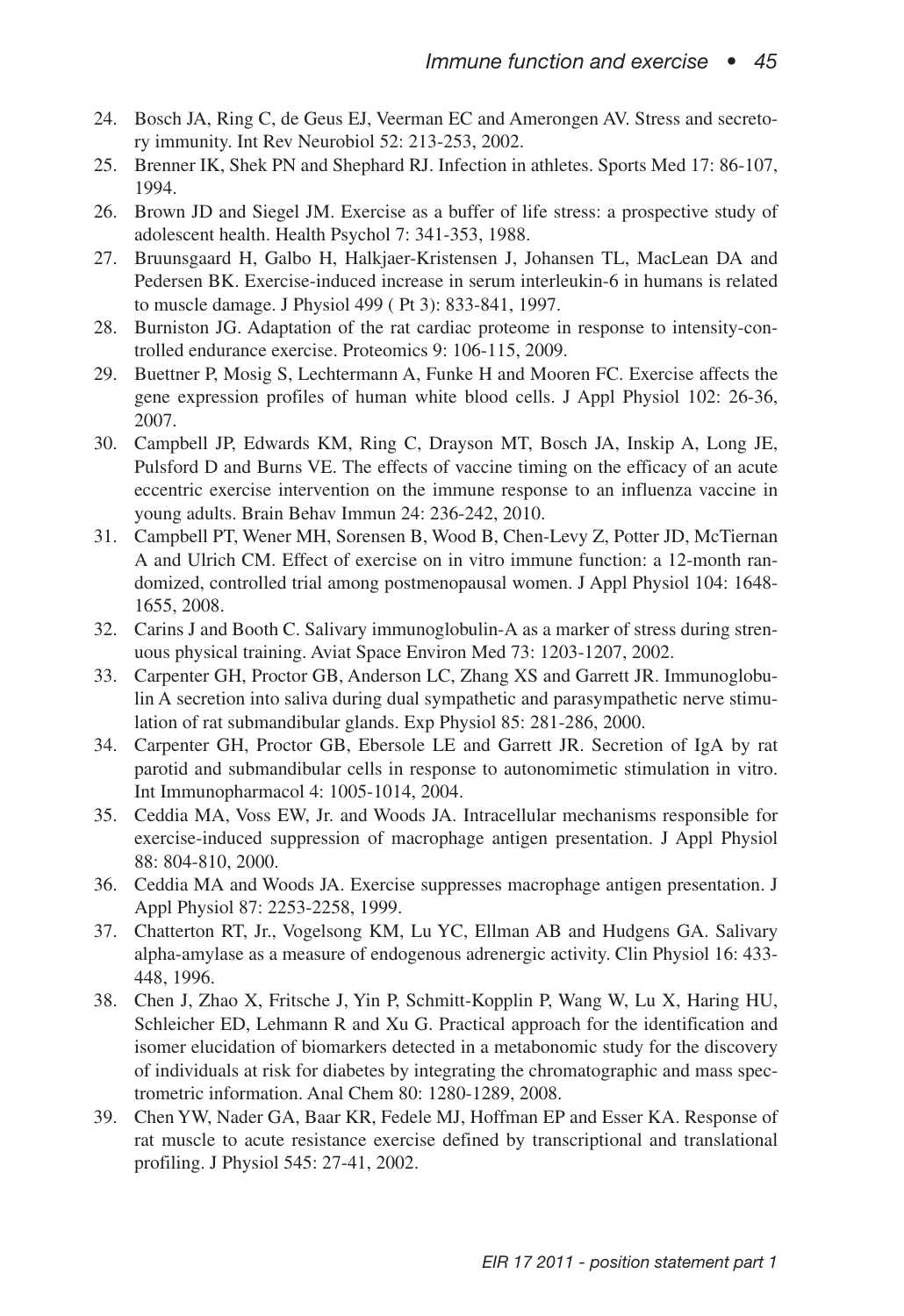- 40. Chiang LM, Chen YJ, Chiang J, Lai LY, Chen YY and Liao HF. Modulation of dendritic cells by endurance training. Int J Sports Med 28: 798-803, 2007.
- 41. Chorell E, Moritz T, Branth S, Antti H and Svensson MB. Predictive metabolomics evaluation of nutrition-modulated metabolic stress responses in human blood serum during the early recovery phase of strenuous physical exercise. J Proteome Res 8: 2966-2977, 2009.
- 42. Chubak J, McTiernan A, Sorensen B, Wener MH,YasuiY, Velasquez M, Wood B, Rajan KB, Wetmore CM, Potter JD and Ulrich CM. Moderate-intensity exercise reduces the incidence of colds among postmenopausal women. Am J Med 119: 937-942, 2006.
- 43. Coffman RL, Chatelain R, Leal LM and Varkila K. Leishmania major infection in mice: a model system for the study of CD4+ T-cell subset differentiation. Res Immunol 142: 36-40, 1991.
- 44. Connolly PH, Caiozzo VJ, Zaldivar F, Nemet D, Larson J, Hung SP, Heck JD, Hatfield GW and Cooper DM. Effects of exercise on gene expression in human peripheral blood mononuclear cells. J Appl Physiol 97: 1461-1469, 2004.
- 45. Corthay A. A three-cell model for activation of naive T helper cells. Scand J Immunol 64: 93-96, 2006.
- 46. Coussens LM and Werb Z. Inflammation and cancer. Nature 420: 860-867, 2002.
- 47. Cox AJ, Gleeson M, Pyne DB, Callister R, Fricker PA and Scott RJ. Cytokine gene polymorphisms and risk for upper respiratory symptoms in highly-trained athletes. Exerc Immunol Rev 16: 8-21, 2010.
- 48. Cox AJ, Gleeson M, Pyne DB, Callister R, Hopkins WG and Fricker PA. Clinical and laboratory evaluation of upper respiratory symptoms in elite athletes. Clin J Sport Med 18: 438-445, 2008.
- 49. Cox AJ, Gleeson M, Pyne DB, Saunders PU, Callister R and Fricker PA. Respiratory symptoms and inflammatory responses to Difflam throat-spray intervention in halfmarathon runners: a randomised controlled trial. Br J Sports Med 44: 127-133, 2010.
- 50. Cox AJ, Gleeson M, Pyne DB, Saunders PU, Clancy RL and Fricker PA. Valtrex therapy for Epstein-Barr virus reactivation and upper respiratory symptoms in elite runners. Med Sci Sports Exerc 36: 1104-1110, 2004.
- 51. Cox AJ, Pyne DB, Saunders PU, Callister R and Gleeson M. Cytokine responses to treadmill running in healthy and illness-prone athletes. Med Sci Sports Exerc 39: 1918-1926, 2007.
- 52. Davis JM, Kohut ML, Jackson DA, Colbert LH, Mayer EP and Ghaffar A. Exercise effects on lung tumor metastases and in vitro alveolar macrophage antitumor cytotoxicity. Am J Physiol 274: R1454-R1459, 1998.
- 53. Davison G, Allgrove J and Gleeson M. Salivary antimicrobial peptides (LL-37 and alpha-defensins HNP1-3), antimicrobial and IgA responses to prolonged exercise. Eur J Appl Physiol 106: 277-284, 2009.
- 54. Demarzo MM, Martins LV, Fernandes CR, Herrero FA, Perez SE, Turatti A and Garcia SB. Exercise reduces inflammation and cell proliferation in rat colon carcinogenesis. Med Sci Sports Exerc 40: 618-621, 2008.
- 55. Dhabhar FS and Viswanathan K. Short-term stress experienced at time of immunization induces a long-lasting increase in immunologic memory. Am J Physiol Regul Integr Comp Physiol 289: R738-R744, 2005.
- 56. Diffee GM, Seversen EA, Stein TD and Johnson JA. Microarray expression analysis of effects of exercise training: increase in atrial MLC-1 in rat ventricles. Am J Physiol Heart Circ Physiol 284: H830-H837, 2003.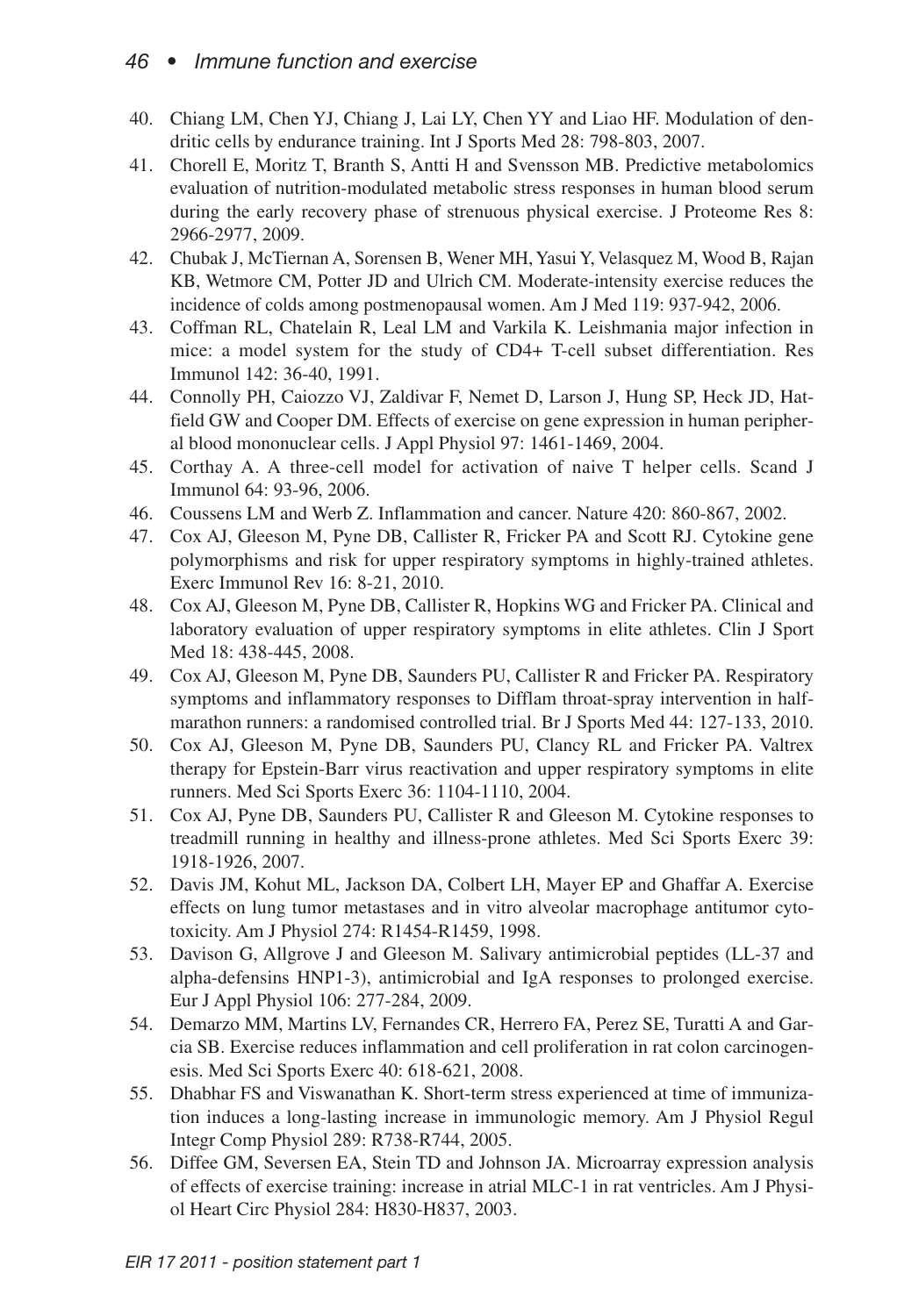- 57. Dimitriou L, Sharp NC and Doherty M. Circadian effects on the acute responses of salivary cortisol and IgA in well trained swimmers. Br J Sports Med 36: 260-264, 2002.
- 58. Drummond MJ, McCarthy JJ, Fry CS, Esser KA and Rasmussen BB. Aging differentially affects human skeletal muscle microRNA expression at rest and after an anabolic stimulus of resistance exercise and essential amino acids. Am J Physiol Endocrinol Metab 295: E1333-E1340, 2008.
- 59. Edwards AJ, Bacon TH, Elms CA, Verardi R, Felder M and Knight SC. Changes in the populations of lymphoid cells in human peripheral blood following physical exercise. Clin Exp Immunol 58: 420-427, 1984.
- 60. Edwards KM, Burns VE, Allen LM, McPhee JS, Bosch JA, Carroll D, Drayson M and Ring C. Eccentric exercise as an adjuvant to influenza vaccination in humans. Brain Behav Immun 21: 209-217, 2007.
- 61. Edwards KM, Campbell JP, Ring C, Drayson MT, Bosch JA, Downes C, Long JE, Lumb JA, Merry A, Paine NJ and Burns VE. Exercise intensity does not influence the efficacy of eccentric exercise as a behavioural adjuvant to vaccination. Brain Behav Immun 24: 623-630, 2010.
- 62. Engebretsen L, Steffen K, Alonso JM, Aubry M, Dvorak J, Junge A, Meeuwisse W, Mountjoy M, Renstrom P and Wilkinson M. Sports injuries and illnesses during the Winter Olympic Games 2010. Br J Sports Med 44: 772-780, 2010.
- 63. Fabbri M, Smart C and Pardi R. T lymphocytes. Int J Biochem Cell Biol 35: 1004- 1008, 2003.
- 64. Fahlman MM and Engels HJ. Mucosal IgA and URTI in American college football players: a year longitudinal study. Med Sci Sports Exerc 37: 374-380, 2005.
- 65. Fairey AS, Courneya KS, Field CJ, Bell GJ, Jones LW and Mackey JR. Randomized controlled trial of exercise and blood immune function in postmenopausal breast cancer survivors. J Appl Physiol 98: 1534-1540, 2005.
- 66. Fehrenbach E, Zieker D, Niess AM, Moeller E, Russwurm S and Northoff H. Microarray technology--the future analyses tool in exercise physiology? Exerc Immunol Rev 9: 58-69, 2003.
- 67. Ferguson LR. Dissecting the nutrigenomics, diabetes, and gastrointestinal disease interface: from risk assessment to health intervention. OMICS 12: 237-244, 2008.
- 68. Fiatarone MA, Morley JE, Bloom ET, Benton D, Solomon GF and Makinodan T. The effect of exercise on natural killer cell activity in young and old subjects. J Gerontol 44: M37-M45, 1989.
- 69. Fleshner M. Exercise and neuroendocrine regulation of antibody production: protective effect of physical activity on stress-induced suppression of the specific antibody response. Int J Sports Med 21 Suppl 1: S14-S19, 2000.
- 70. Fleshner M. Translational research using in vivo measures of primary antibody responses. Brain Behav Immun 19: 309-310, 2005.
- 71. Fleshner M, Deak T, Nguyen KT, Watkins LR and Maier SF. Endogenous glucocorticoids play a positive regulatory role in the anti-keyhole limpet hemocyanin in vivo antibody response. J Immunol 166: 3813-3819, 2001.
- 72. Fleshner M, Nguyen KT, Mazzeo RS and Roth DA. Voluntary exercise potentiates, whereas forced exercise suppresses anti-KLH responses. Soc Neurosci Abstr 23: 1997.
- 73. Flynn MG, McFarlin BK, Phillips MD, Stewart LK and Timmerman KL. Toll-like receptor 4 and CD14 mRNA expression are lower in resistive exercise-trained elderly women. J Appl Physiol 95: 1833-1842, 2003.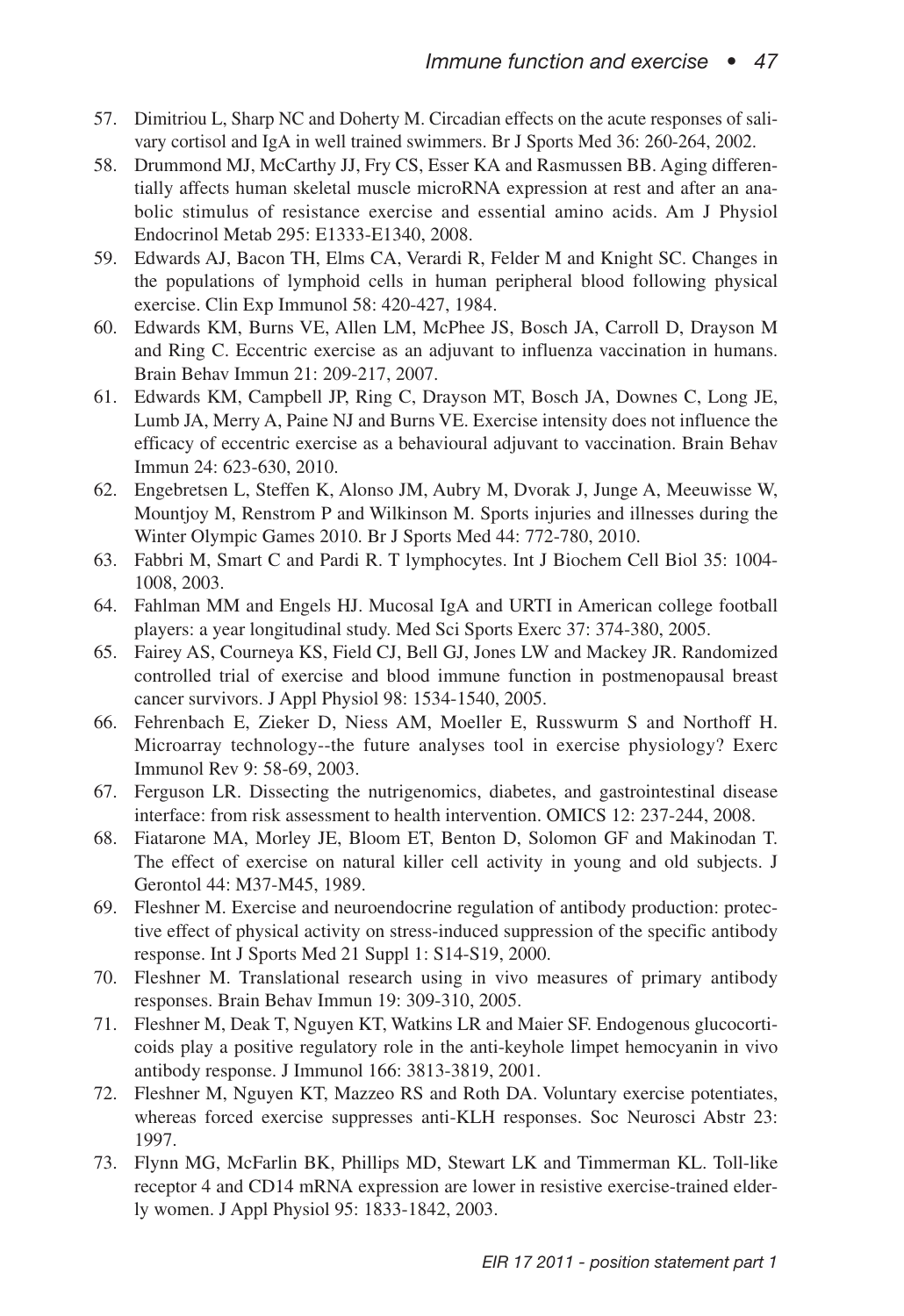- 74. Fondell E, Lagerros YT, Sundberg CJ, Lekander M, Balter O, Rothman KJ and Balter K. Physical activity, Stress, and Self-Reported Upper Respiratory Tract Infection. Med Sci Sports Exerc 2010. Doi: 10.1249/MSS.0b013e3181edf108.
- 75. Fox PC, van der Ven PF, Sonies BC, Weiffenbach JM and Baum BJ. Xerostomia: evaluation of a symptom with increasing significance. J Am Dent Assoc 110: 519- 525, 1985.
- 76. Francis JL, Gleeson M, Pyne DB, Callister R and Clancy RL. Variation of salivary immunoglobulins in exercising and sedentary populations. Med Sci Sports Exerc 37: 571-578, 2005.
- 77. Fricker PA. Infectious problems in athletes: an overview. In: Medical Problems in Athletes, edited by Fields KB and Fricker PA. Malden MA: Blackwell Sciences, 1997, p. 3-5.
- 78. Fricker PA, Gleeson M, Flanagan A, Pyne DB, McDonald WA and Clancy RL. A clinical snapshot: Do elite swimmers experience more upper respiratory illness than nonathletes? Clin Exerc Physiol 2: 155-158, 2000.
- 79. Fricker PA, McDonald WA, Gleeson M and Clancy RL. Exercise-associated hypogammaglobulinemia. Clin J Sport Med 9: 46-48, 1999.
- 80. Fricker PA and Pyne DB. Why do athletes seem prone to infection? Med Today 6: 66, 2005.
- 81. Friedenreich CM, Gregory J, Kopciuk KA, Mackey JR and Courneya KS. Prospective cohort study of lifetime physical activity and breast cancer survival. Int J Cancer 124: 1954-1962, 2009.
- 82. Friedman EM, Becker KA, Overstreet DH and Lawrence DA. Reduced primary antibody responses in a genetic animal model of depression. Psychosom Med 64: 267- 273, 2002.
- 83. Friedmann T, Rabin O and Frankel MS. Ethics. Gene doping and sport. Science 327: 647-648, 2010.
- 84. Fry RW, Morton AR, Crawford GP and Keast D. Cell numbers and in vitro responses of leucocytes and lymphocyte subpopulations following maximal exercise and interval training sessions of different intensities. Eur J Appl Physiol Occup Physiol 64: 218-227, 1992.
- 85. Gabriel H and Kindermann W. Flow cytometry. Principles and applications in exercise immunology. Sports Med 20: 302-320, 1995.
- 86. Gabriel H, Schmitt B, Urhausen A and Kindermann W. Increased CD45RA+CD45RO+ cells indicate activated T cells after endurance exercise. Med Sci Sports Exerc 25: 1352-1357, 1993.
- 87. Gannon G, Shek PN and Shephard RJ. Natural killer cells: modulation by intensity and duration of exercise. Exerc Immunol Rev 1: 26-48, 1995.
- 88. Gazda LS, Smith T, Watkins LR, Maier SF and Fleshner M. Stressor exposure produces long-term reductions in antigen-specific T and B cell responses. Stress 6: 259- 267, 2003.
- 89. Gleeson M. Mucosal immune responses and risk of respiratory illness in elite athletes. Exerc Immunol Rev 6: 5-42, 2000.
- 90. Gleeson M and Bishop NC. The T cell and NK cell immune response to exercise. Ann Transplant 10: 43-48, 2005.
- 91. Gleeson M, Ginn E and Francis JL. Salivary immunoglobulin monitoring in an elite kayaker. Clin J Sport Med 10: 206-208, 2000.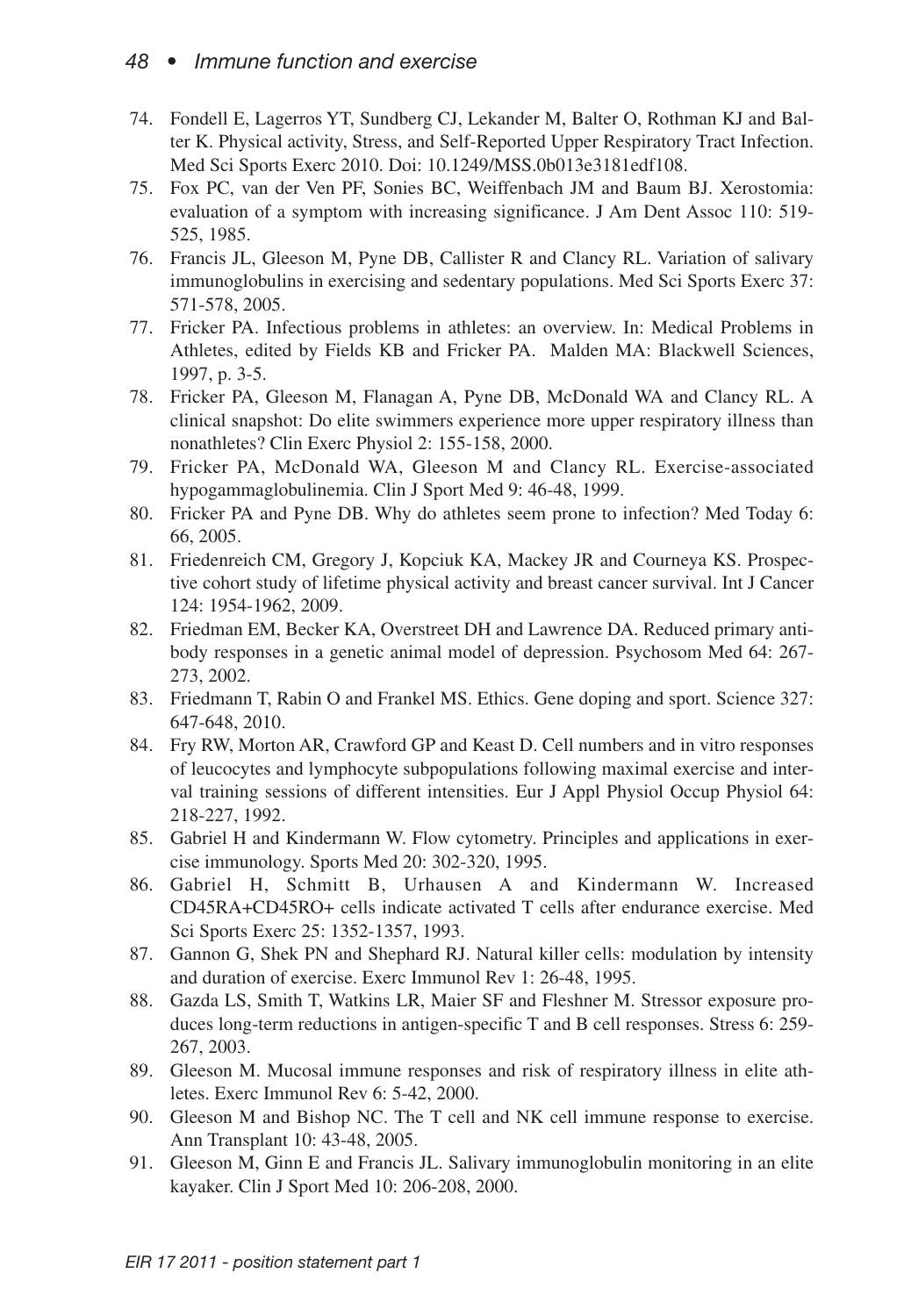- 92. Gleeson M, Hall ST, McDonald WA, Flanagan AJ and Clancy RL. Salivary IgA subclasses and infection risk in elite swimmers. Immunol Cell Biol 77: 351-355, 1999.
- 93. Gleeson M, McDonald WA, Cripps AW, Pyne DB, Clancy RL and Fricker PA. The effect on immunity of long-term intensive training in elite swimmers. Clin Exp Immunol 102: 210-216, 1995.
- 94. Gleeson M, McDonald WA, Cripps AW, Pyne DB, Clancy RL, Fricker PA and Wlodarczyk JH. Exercise, stress and mucosal immunity in elite swimmers. In: Advances in Mucosal Immunity, edited by Mestecky J. New York: Plenum Press, 1995, p. 571- 574.
- 95. Gleeson M, McDonald WA, Pyne DB, Cripps AW, Francis JL, Fricker PA and Clancy RL. Salivary IgA levels and infection risk in elite swimmers. Med Sci Sports Exerc 31: 67-73, 1999.
- 96. Gleeson M and Pyne DB. Special feature for the Olympics: effects of exercise on the immune system: exercise effects on mucosal immunity. Immunol Cell Biol 78: 536- 544, 2000.
- 97. Gleeson M, Pyne DB, Austin JP, Lynn FJ, Clancy RL, McDonald WA and Fricker PA. Epstein-Barr virus reactivation and upper-respiratory illness in elite swimmers. Med Sci Sports Exerc 34: 411-417, 2002.
- 98. Gleeson M, Pyne DB and Callister R. The missing links in exercise effects on mucosal immunity. Exerc Immunol Rev 10: 107-128, 2004.
- 99. Grant RW, Mariani RA, Vieira VJ, Fleshner M, Smith TP, Keylock KT, Lowder TW, McAuley E, Hu L, Chapman-Novakofski K and Woods JA. Cardiovascular exercise intervention improves the primary antibody response to keyhole limpet hemocyanin (KLH) in previously sedentary older adults. Brain Behav Immun 22: 923-932, 2008.
- 100. Gray AB, Telford RD, Collins M and Weidemann MJ. The response of leukocyte subsets and plasma hormones to interval exercise. Med Sci Sports Exerc 25: 1252- 1258, 1993.
- 101. Green KJ and Rowbottom DG. Exercise-induced changes to in vitro T-lymphocyte mitogen responses using CFSE. J Appl Physiol 95: 57-63, 2003.
- 102. Green KJ, Rowbottom DG and Mackinnon LT. Exercise and T-lymphocyte function: a comparison of proliferation in PBMC and NK cell-depleted PBMC culture. J Appl Physiol 92: 2390-2395, 2002.
- 103. Hack V, Strobel G, Weiss M and Weicker H. PMN cell counts and phagocytic activity of highly trained athletes depend on training period. J Appl Physiol 77: 1731- 1735, 1994.
- 104. Handschin C and Spiegelman BM. The role of exercise and PGC1alpha in inflammation and chronic disease. Nature 454: 463-469, 2008.
- 105. Hanson LA, Bjorkander J and Oxelius VA. Selective IgA Deficiency. In: Primary and secondary immunodeficiency disorders, edited by Chandra RK. Edinburgh: Churchill Livingstone, 1983, p. 62-64.
- 106. Helenius I, Lumme A and Haahtela T. Asthma, airway inflammation and treatment in elite athletes. Sports Med 35: 565-574, 2005.
- 107. Hilberg T, Deigner HP, Moeller E, Claus RA, Ruryk A, Glaser D, Landre J, Brunkhorst FM, Reinhart K, Gabriel HH and Russwurm S. Transcription in response to physical stress--clues to the molecular mechanisms of exercise-induced asthma. FASEB J 19: 1492-1494, 2005.
- 108. Hittel DS, Hathout Y and Hoffman EP. Proteomics and systems biology in exercise and sport sciences research. Exerc Sport Sci Rev 35: 5-11, 2007.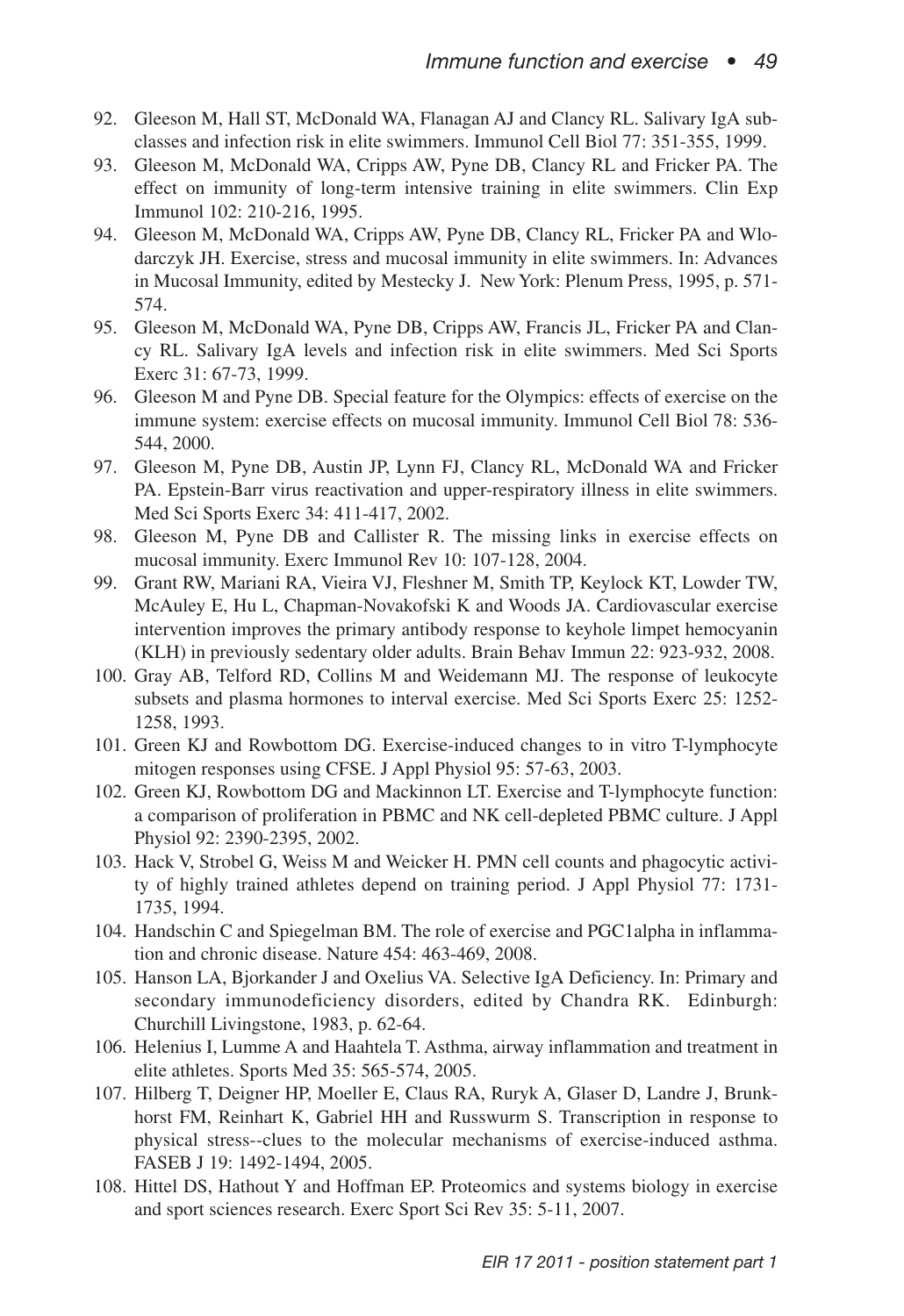- 109. Ho CS, Lopez JA, Vuckovic S, Pyke CM, Hockey RL and Hart DN. Surgical and physical stress increases circulating blood dendritic cell counts independently of monocyte counts. Blood 98: 140-145, 2001.
- 110. Hoene M and Weigert C. The stress response of the liver to physical exercise. Exerc Immunol Rev 16: 163-183, 2010.
- 111. Hoffman-Goetz L. Physical activity and cancer prevention: animal-tumor models. Med Sci Sports Exerc 35: 1828-1833, 2003.
- 112. Hoffman-Goetz L, Pervaiz N and Guan J. Voluntary exercise training in mice increases the expression of antioxidant enzymes and decreases the expression of TNF-alpha in intestinal lymphocytes. Brain Behav Immun 23: 498-506, 2009.
- 113. Hoffman-Goetz L, Pervaiz N, Packer N and Guan J. Freewheel training decreases pro- and increases anti-inflammatory cytokine expression in mouse intestinal lymphocytes. Brain Behav Immun 24: 1105-1115, 2010.
- 114. Holloway KV, O'Gorman M, Woods P, Morton JP, Evans L, Cable NT, Goldspink DF and Burniston JG. Proteomic investigation of changes in human vastus lateralis muscle in response to interval-exercise training. Proteomics 9: 5155-5174, 2009.
- 115. Hong S and Mills PJ. Effects of an exercise challenge on mobilization and surface marker expression of monocyte subsets in individuals with normal vs. elevated blood pressure. Brain Behav Immun 22: 590-599, 2008.
- 116. Housh TJ, Johnson GO, Housh DJ, Evans SL and Tharp GD. The effect of exercise at various temperatures on salivary levels of immunoglobulin A. Int J Sports Med 12: 498-500, 1991.
- 117. Huberman E and Sachs L. Mutability of different genetic loci in mammalian cells by metabolically activated carcinogenic polycyclic hydrocarbons. Proc Natl Acad Sci U S A 73: 188-192, 1976.
- 118. Ibfelt T, Petersen EW, Bruunsgaard H, Sandmand M and Pedersen BK. Exerciseinduced change in type 1 cytokine-producing CD8+ T cells is related to a decrease in memory T cells. J Appl Physiol 93: 645-648, 2002.
- 119. Jadeski L and Hoffman-Goetz L. Exercise and in vivo natural cytotoxicity against tumour cells of varying metastatic capacity. Clin Exp Metastasis 14: 138-144, 1996.
- 120. Jonsdottir IH, Hellstrand K, Thoren P and Hoffmann P. Enhancement of natural immunity seen after voluntary exercise in rats. Role of central opioid receptors. Life Sci 66: 1231-1239, 2000.
- 121. Ju J, Nolan B, Cheh M, Bose M, Lin Y, Wagner GC and Yang CS. Voluntary exercise inhibits intestinal tumorigenesis in Apc(Min/+) mice and azoxymethane/dextran sulfate sodium-treated mice. BMC Cancer 8: 316, 2008.
- 122. Kappel M, Tvede N, Galbo H, Haahr PM, Kjaer M, Linstow M, Klarlund K and Pedersen BK. Evidence that the effect of physical exercise on NK cell activity is mediated by epinephrine. J Appl Physiol 70: 2530-2534, 1991.
- 123. Kasapis C and Thompson PD. The effects of physical activity on serum C-reactive protein and inflammatory markers: a systematic review. J Am Coll Cardiol 45: 1563- 1569, 2005.
- 124. Kawai T, Morita K, Masuda K, Nishida K, Sekiyama A, Teshima-Kondo S, Nakaya Y, Ohta M, Saito T and Rokutan K. Physical exercise-associated gene expression signatures in peripheral blood. Clin J Sport Med 17: 375-383, 2007.
- 125. Keegan TH, Glaser SL, Clarke CA, Dorfman RF, Mann RB, DiGiuseppe JA, Chang ET and Ambinder RF. Body size, physical activity, and risk of Hodgkin's lymphoma in women. Cancer Epidemiol Biomarkers Prev 15: 1095-1101, 2006.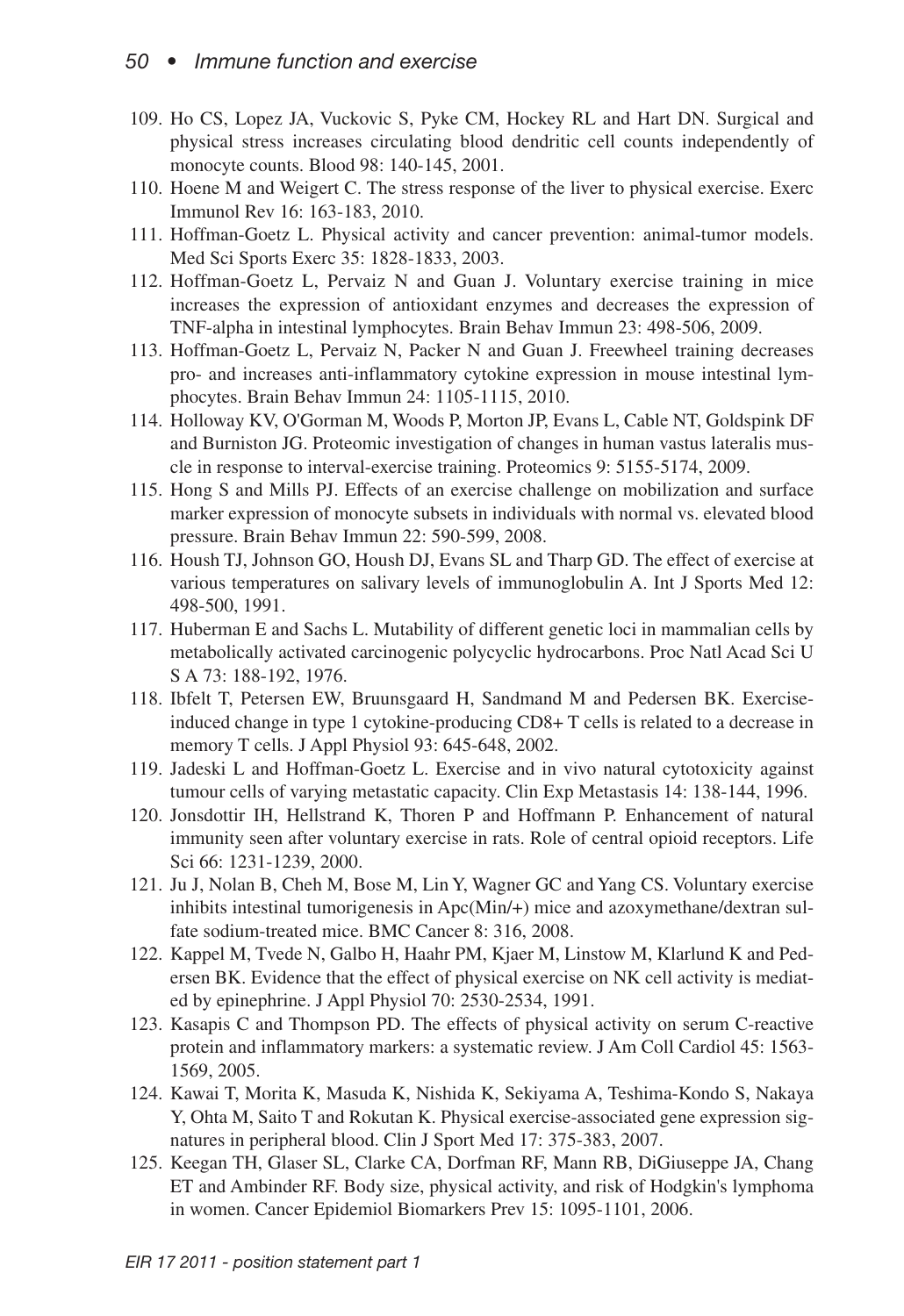- 126. Keller C, Keller P, Giralt M, Hidalgo J and Pedersen BK. Exercise normalises overexpression of TNF-alpha in knockout mice. Biochem Biophys Res Commun 321: 179-182, 2004.
- 127. Kimura F, Aizawa K, Tanabe K, Shimizu K, Kon M, Lee H, Akimoto T, Akama T and Kono I. A rat model of saliva secretory immunoglobulin: a suppression caused by intense exercise. Scand J Med Sci Sports 18: 367-372, 2008.
- 128. Kizaki T, Takemasa T, Sakurai T, Izawa T, Hanawa T, Kamiya S, Haga S, Imaizumi K and Ohno H. Adaptation of macrophages to exercise training improves innate immunity. Biochem Biophys Res Commun 372: 152-156, 2008.
- 129. Klentrou P, Cieslak T, MacNeil M, Vintinner A and Plyley M. Effect of moderate exercise on salivary immunoglobulin A and infection risk in humans. Eur J Appl Physiol 87: 153-158, 2002.
- 130. Koch A. Immune response to resistance exercise. Am J Lifestyle Med 4: 244-252, 2010.
- 131. Kohut ML, Boehm GW and Moynihan JA. Moderate exercise is associated with enhanced antigen-specific cytokine, but not IgM antibody production in aged mice. Mech Ageing Dev 122: 1135-1150, 2001.
- 132. Kohut ML, Cooper MM, Nickolaus MS, Russell DR and Cunnick JE. Exercise and psychosocial factors modulate immunity to influenza vaccine in elderly individuals. J Gerontol A Biol Sci Med Sci 57: M557-M562, 2002.
- 133. Kohut ML, Davis JM, Jackson DA, Colbert LH, Strasner A, Essig DA, Pate RR, Ghaffar A and Mayer EP. The role of stress hormones in exercise-induced suppression of alveolar macrophage antiviral function. J Neuroimmunol 81: 193-200, 1998.
- 134. Kohut ML, Davis JM, Jackson DA, Jani P, Ghaffar A, Mayer EP and Essig DA. Exercise effects on IFN-beta expression and viral replication in lung macrophages after HSV-1 infection. Am J Physiol 275: L1089-L1094, 1998.
- 135. Koenigsrainer I, Zieker D, Loeffler M, Buehler S, Walter M, Beckert S, Glatzle J, Northoff H, Nadalin S and Koenigsrainer A. Influence of exhaustive exercise on the immune system in solid organ transplant recipients. Exerc Immunol Rev 16: 184- 193, 2010.
- 136. Krueger K and Mooren FC. T cell homing and exercise. Exerc Immunol Rev 13: 37- 54, 2007.
- 137. Laing SJ, Gwynne D, Blackwell J, Williams M, Walters R and Walsh NP. Salivary IgA response to prolonged exercise in a hot environment in trained cyclists. Eur J Appl Physiol 93: 665-671, 2005.
- 138. Lamm ME. Current concepts in mucosal immunity. IV. How epithelial transport of IgA antibodies relates to host defense. Am J Physiol 274: G614-G617, 1998.
- 139. Lancaster GI, Halson SL, Khan Q, Drysdale P, Wallace F, Jeukendrup AE, Drayson MT and Gleeson M. Effects of acute exhaustive exercise and chronic exercise training on type 1 and type 2 T lymphocytes. Exerc Immunol Rev 10: 91-106, 2004.
- 140. Lancaster GI, Khan Q, Drysdale P, Wallace F, Jeukendrup AE, Drayson MT and Gleeson M. The physiological regulation of toll-like receptor expression and function in humans. J Physiol 563: 945-955, 2005.
- 141. LaPerriere A, Ironson G, Antoni MH, Schneiderman N, Klimas N and Fletcher MA. Exercise and psychoneuroimmunology. Med Sci Sports Exerc 26: 182-190, 1994.
- 142. Lee R, West D, Phillips SM and Britz-McKibbin P. Differential metabolomics for quantitative assessment of oxidative stress with strenuous exercise and nutritional intervention: thiol-specific regulation of cellular metabolism with N-acetyl-L-cysteine pretreatment. Anal Chem 82: 2959-2968, 2010.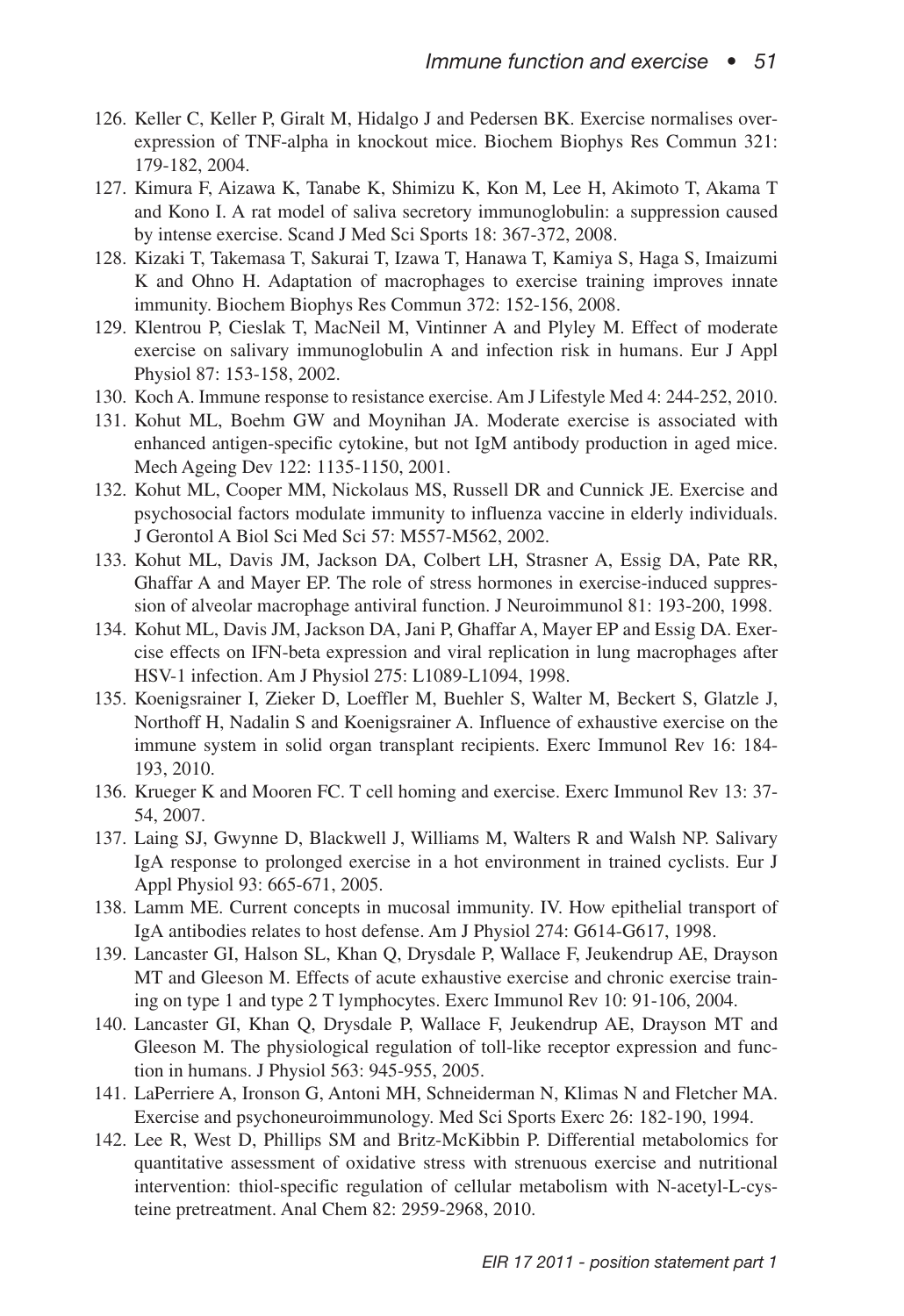- 143. Lehmann R, Zhao X, Weigert C, Simon P, Fehrenbach E, Fritsche J, Machann J, Schick F, Wang J, Hoene M, Schleicher ED, Haring HU, Xu G and Niess AM. Medium chain acylcarnitines dominate the metabolite pattern in humans under moderate intensity exercise and support lipid oxidation. PLoS One 5: e11519, 2010.
- 144. Li TL and Gleeson M. The effect of collection methods on unstimulated salivary immunoglobulin A, total protein, amylase and cortisol. Bull Phys Ed 36: 17-30, 2004.
- 145. Li TL and Gleeson M. The effect of single and repeated bouts of prolonged cycling and circadian variation on saliva flow rate, immunoglobulin A and alpha-amylase responses. J Sports Sci 22: 1015-1024, 2004.
- 146. Li TL and Gleeson M. The effects of carbohydrate supplementation during repeated bouts of prolonged exercise on saliva flow rate and immunoglobulin A. J Sports Sci 23: 713-722, 2005.
- 147. Liao HF, Chiang LM, Yen CC, Chen YY, Zhuang RR, Lai LY, Chiang J and Chen YJ. Effect of a periodized exercise training and active recovery program on antitumor activity and development of dendritic cells. J Sports Med Phys Fitness 46: 307-314, 2006.
- 148. Libicz S, Mercier B, Bigou N, Le Gallais D and Castex F. Salivary IgA response of triathletes participating in the French Iron Tour. Int J Sports Med 27: 389-394, 2006.
- 149. Lowder T, Padgett DA and Woods JA. Moderate exercise protects mice from death due to influenza virus. Brain Behav Immun 19: 377-380, 2005.
- 150. Lowder T, Padgett DA and Woods JA. Moderate exercise early after influenza virus infection reduces the Th1 inflammatory response in lungs of mice. Exerc Immunol Rev 12: 97-111, 2006.
- 151. Lu Q, Ceddia MA, Price EA, Ye SM and Woods JA. Chronic exercise increases macrophage-mediated tumor cytolysis in young and old mice. Am J Physiol 276: R482-R489, 1999.
- 152. Mackinnon LT. Immunoglobulin, antibody and exercise. Exerc Immunol Rev 2: 1- 34, 1996.
- 153. Mackinnon LT, Chick TW, Van As A and Tomasi TB. Decreased secretory immunoglobulins following intense endurance exercise. Sports Training Med Rehabil 1: 209-218, 1989.
- 154. Mackinnon LT and Jenkins DG. Decreased salivary immunoglobulins after intense interval exercise before and after training. Med Sci Sports Exerc 25: 678-683, 1993.
- 155. MacNeil B and Hoffman-Goetz L. Chronic exercise enhances in vivo and in vitro cytotoxic mechanisms of natural immunity in mice. J Appl Physiol 74: 388-395, 1993.
- 156. MacNeil B and Hoffman-Goetz L. Effect of exercise on natural cytotoxicity and pulmonary tumor metastases in mice. Med Sci Sports Exerc 25: 922-928, 1993.
- 157. Madden KS and Felten DL. Experimental basis for neural-immune interactions. Physiol Rev 75: 77-106, 1995.
- 158. Mahoney DJ, Safdar A, Parise G, Melov S, Fu M, MacNeil L, Kaczor J, Payne ET and Tarnopolsky MA. Gene expression profiling in human skeletal muscle during recovery from eccentric exercise. Am J Physiol Regul Integr Comp Physiol 294: R1901-R1910, 2008.
- 159. Maier SF, Nguyen KT, Deak T, Watkins LR and Fleshner M. Acute stress suppresses KLH-specific but not mitogenic (ConA) proliferative response: evidence for reduced T cell expansion. Soc Neurosci Abstr 23: 1997.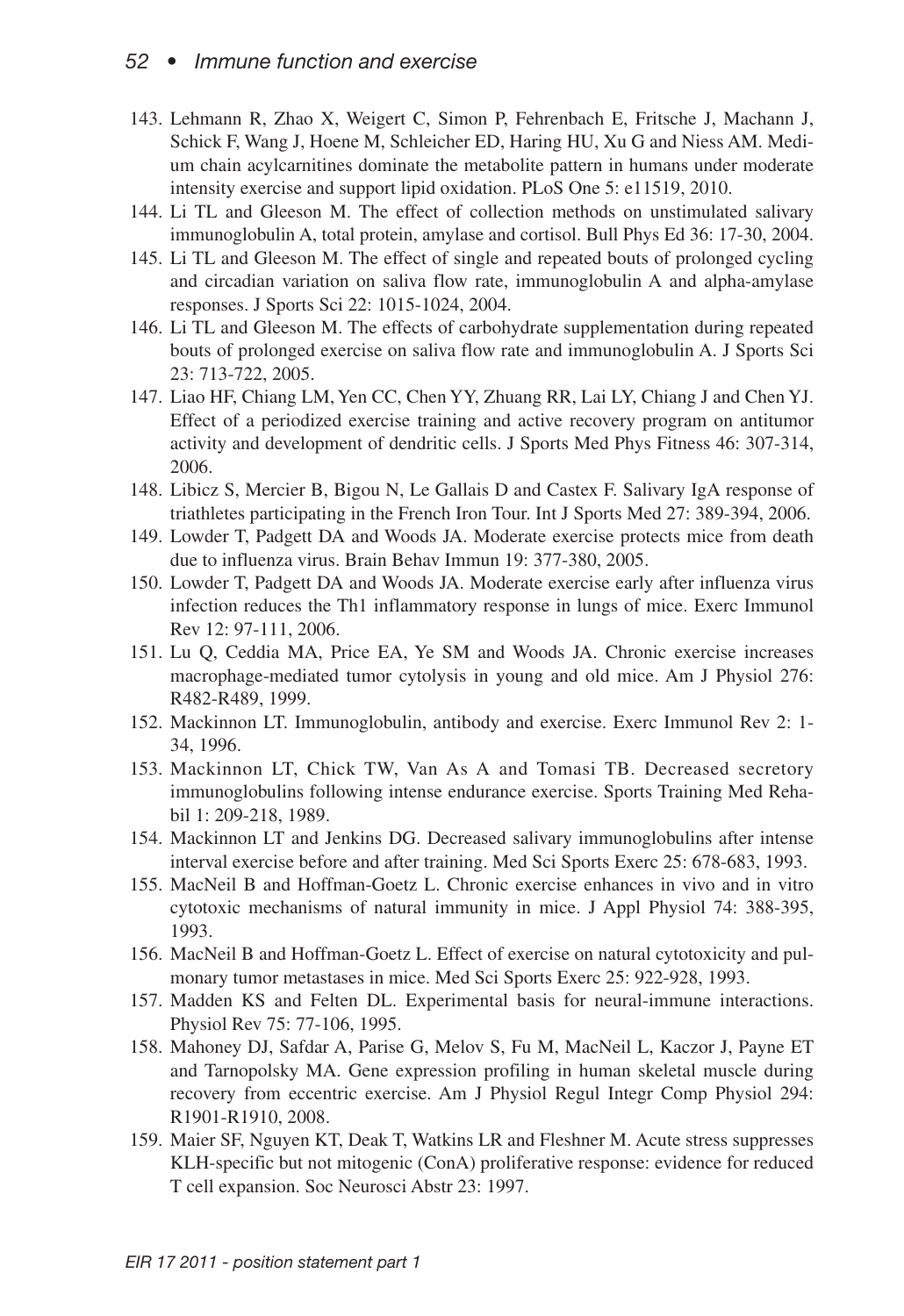- 160. Matthews CE, Ockene IS, Freedson PS, Rosal MC, Merriam PA and Hebert JR. Moderate to vigorous physical activity and risk of upper-respiratory tract infection. Med Sci Sports Exerc 34: 1242-1248, 2002.
- 161. McCarthy DA and Dale MM. The leucocytosis of exercise. A review and model. Sports Med 6: 333-363, 1988.
- 162. McCarthy DA, Macdonald I, Grant M, Marbut M, Watling M, Nicholson S, Deeks JJ, Wade AJ and Perry JD. Studies on the immediate and delayed leucocytosis elicited by brief (30-min) strenuous exercise. Eur J Appl Physiol Occup Physiol 64: 513- 517, 1992.
- 163. McDowell SL, Chaloa K, Housh TJ, Tharp GD and Johnson GO. The effect of exercise intensity and duration on salivary immunoglobulin A. Eur J Appl Physiol Occup Physiol 63: 108-111, 1991.
- 164. McDowell SL, Hughes RA, Hughes RJ, Housh TJ and Johnson GO. The effect of exercise training on salivary immunoglobulin A and cortisol responses to maximal exercise. Int J Sports Med 13: 577-580, 1992.
- 165. McFarlin BK, Flynn MG, Campbell WW, Craig BA, Robinson JP, Stewart LK, Timmerman KL and Coen PM. Physical activity status, but not age, influences inflammatory biomarkers and toll-like receptor 4. J Gerontol A Biol Sci Med Sci 61: 388- 393, 2006.
- 166. McFarlin BK, Flynn MG, Campbell WW, Stewart LK and Timmerman KL. TLR4 is lower in resistance-trained older women and related to inflammatory cytokines. Med Sci Sports Exerc 36: 1876-1883, 2004.
- 167. McFarlin BK, Flynn MG, Phillips MD, Stewart LK and Timmerman KL. Chronic resistance exercise training improves natural killer cell activity in older women. J Gerontol A Biol Sci Med Sci 60: 1315-1318, 2005.
- 168. McTiernan A. Mechanisms linking physical activity with cancer. Nat Rev Cancer 8: 205-211, 2008.
- 169. Meyerhardt JA, Heseltine D, Niedzwiecki D, Hollis D, Saltz LB, Mayer RJ, Thomas J, Nelson H, Whittom R, Hantel A, Schilsky RL and Fuchs CS. Impact of physical activity on cancer recurrence and survival in patients with stage III colon cancer: findings from CALGB 89803. J Clin Oncol 24: 3535-3541, 2006.
- 170. Miccheli A, Marini F, Capuani G, Miccheli AT, Delfini M, Di Cocco ME, Puccetti C, Paci M, Rizzo M and Spataro A. The influence of a sports drink on the postexercise metabolism of elite athletes as investigated by NMR-based metabolomics. J Am Coll Nutr 28: 553-564, 2009.
- 171. Michishita R, Shono N, Inoue T, Tsuruta T and Node K. Effect of exercise therapy on monocyte and neutrophil counts in overweight women. Am J Med Sci 339: 152-156, 2010.
- 172. Mizutani K, Sonoda S, Hayashi N, Takasaki A, Beppu H, Saitoh E and Shimpo K. Analysis of protein expression profile in the cerebellum of cerebral infarction rats after treadmill training. Am J Phys Med Rehabil 89: 107-114, 2010.
- 173. Moldoveanu AI, Shephard RJ and Shek PN. Exercise elevates plasma levels but not gene expression of IL-1beta, IL-6, and TNF-alpha in blood mononuclear cells. J Appl Physiol 89: 1499-1504, 2000.
- 174. Molteni R, Ying Z and Gomez-Pinilla F. Differential effects of acute and chronic exercise on plasticity-related genes in the rat hippocampus revealed by microarray. Eur J Neurosci 16: 1107-1116, 2002.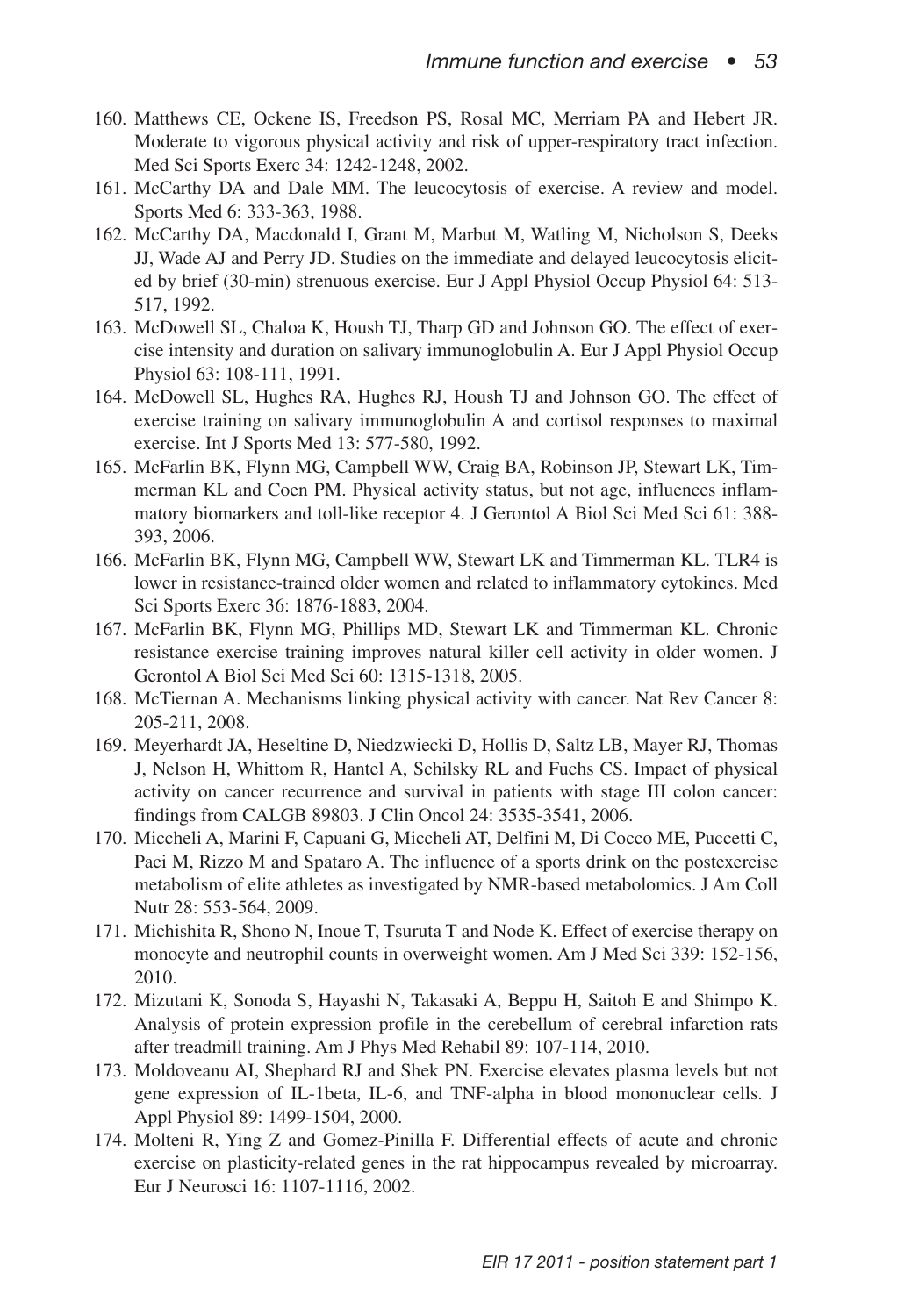- 175. Monninkhof EM, Elias SG, Vlems FA, van dT, I, Schuit AJ, Voskuil DW and van Leeuwen FE. Physical activity and breast cancer: a systematic review. Epidemiology 18: 137-157, 2007.
- 176. Mooren FC, Lechtermann A and Volker K. Exercise-induced apoptosis of lymphocytes depends on training status. Med Sci Sports Exerc 36: 1476-1483, 2004.
- 177. Moraska A, Campisi J, Nguyen KT, Maier SF, Watkins LR and Fleshner M. Elevated IL-1beta contributes to antibody suppression produced by stress. J Appl Physiol 93: 207-215, 2002.
- 178. Moraska A and Fleshner M. Voluntary physical activity prevents stress-induced behavioral depression and anti-KLH antibody suppression. Am J Physiol Regul Integr Comp Physiol 281: R484-R489, 2001.
- 179. Moynihan JA, Ader R, Grota LJ, Schachtman TR and Cohen N. The effects of stress on the development of immunological memory following low-dose antigen priming in mice. Brain Behav Immun 4: 1-12, 1990.
- 180. Muller W. Dissecting the cytokine network. Cell Immunol 244: 162-164, 2006.
- 181. Murphy EA, Davis JM, Brown AS, Carmichael MD, Van Rooijen N, Ghaffar A and Mayer EP. Role of lung macrophages on susceptibility to respiratory infection following short-term moderate exercise training. Am J Physiol Regul Integr Comp Physiol 287: R1354-R1358, 2004.
- 182. Murphy K, Travers P and Walport M. Janeway's Immunobiology. NY: Garland Science Publishing, 2008.
- 183. Nakamura S, Kobayashi M, Sugino T, Kajimoto O, Matoba R and Matsubara K. Effect of exercise on gene expression profile in unfractionated peripheral blood leukocytes. Biochem Biophys Res Commun 391: 846-851, 2010.
- 184. Nehlsen-Cannarella SL, Nieman DC, Jessen J, Chang L, Gusewitch G, Blix GG and Ashley E. The effects of acute moderate exercise on lymphocyte function and serum immunoglobulin levels. Int J Sports Med 12: 391-398, 1991.
- 185. Nelson M, Popp H, Sharpe K and Ashenden M. Proof of homologous blood transfusion through quantification of blood group antigens. Haematologica 88: 1284-1295, 2003.
- 186. Neubauer O, Reichhold S, Nersesyan A, Koenig D and Wagner KH. Exerciseinduced DNA damage: is there a relationship with inflammatory responses? Exerc Immunol Rev 14: 51-72, 2008.
- 187. Neville V, Gleeson M and Folland JP. Salivary IgA as a risk factor for upper respiratory infections in elite professional athletes. Med Sci Sports Exerc 40: 1228-1236, 2008.
- 188. Nichol KE, Poon WW, Parachikova AI, Cribbs DH, Glabe CG and Cotman CW. Exercise alters the immune profile in Tg2576 Alzheimer mice toward a response coincident with improved cognitive performance and decreased amyloid. J Neuroinflammation 5: 13, 2008.
- 189. Nielsen AR, Hojman P, Erikstrup C, Fischer CP, Plomgaard P, Mounier R, Mortensen OH, Broholm C, Taudorf S, Krogh-Madsen R, Lindegaard B, Petersen AM, Gehl J and Pedersen BK. Association between interleukin-15 and obesity: interleukin-15 as a potential regulator of fat mass. J Clin Endocrinol Metab 93: 4486-4493, 2008.
- 190. Nielsen AR, Mounier R, Plomgaard P, Mortensen OH, Penkowa M, Speerschneider T, Pilegaard H and Pedersen BK. Expression of interleukin-15 in human skeletal muscle effect of exercise and muscle fibre type composition. J Physiol 584: 305-312, 2007.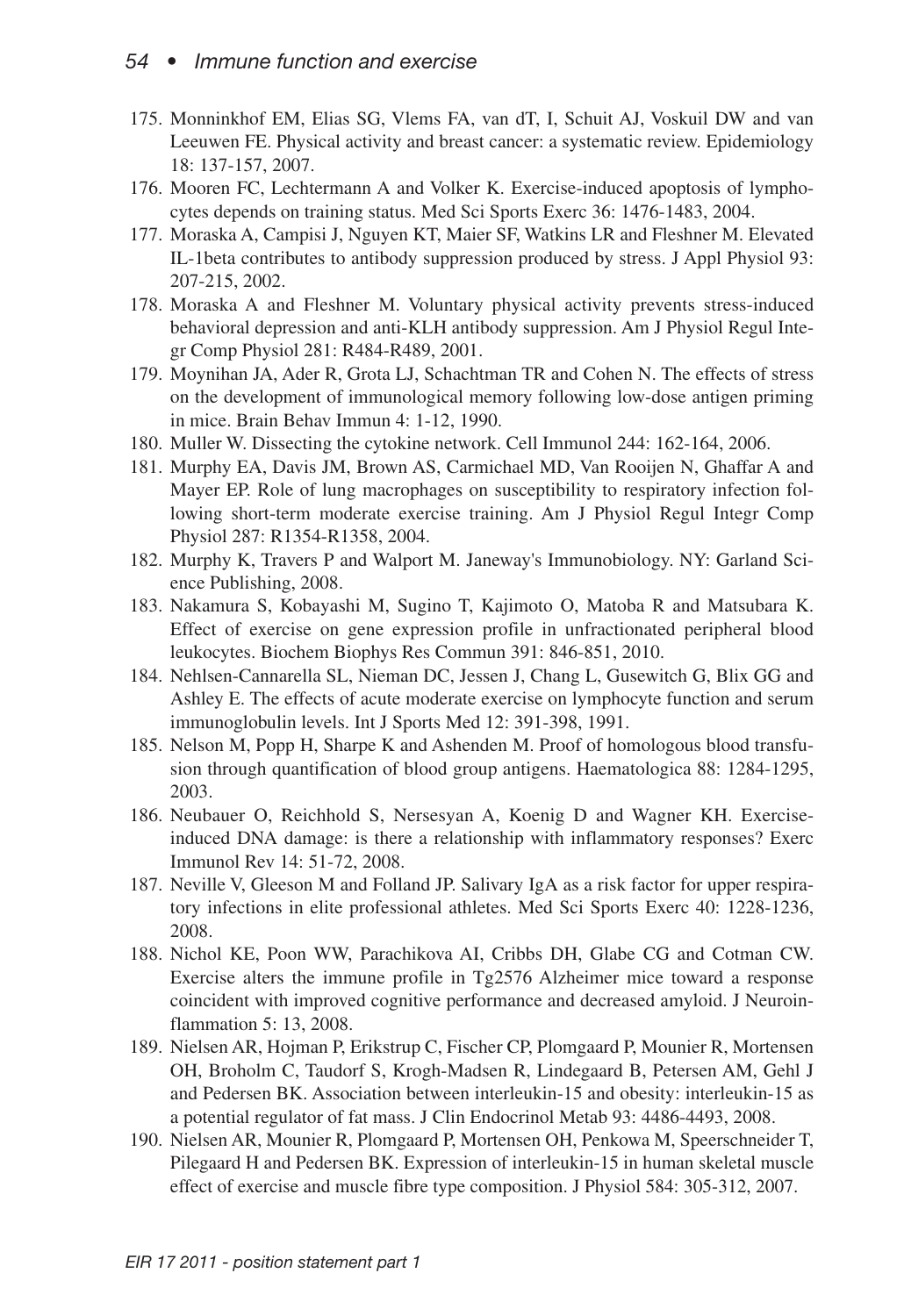- 191. Nielsen AR and Pedersen BK. The biological roles of exercise-induced cytokines: IL-6, IL-8, and IL-15. Appl Physiol Nutr Metab 32: 833-839, 2007.
- 192. Nieman DC. Is infection risk linked to exercise workload? Med Sci Sports Exerc 32: S406-S411, 2000.
- 193. Nieman DC. Current perspective on exercise immunology. Curr Sports Med Rep 2: 239-242, 2003.
- 194. Nieman DC, Buckley KS, Henson DA, Warren BJ, Suttles J, Ahle JC, Simandle S, Fagoaga OR and Nehlsen-Cannarella SL. Immune function in marathon runners versus sedentary controls. Med Sci Sports Exerc 27: 986-992, 1995.
- 195. Nieman DC, Dumke CI, Henson DA, McAnulty SR, McAnulty LS, Lind RH and Morrow JD. Immune and oxidative changes during and following the Western States Endurance Run. Int J Sports Med 24: 541-547, 2003.
- 196. Nieman DC, Dumke CL, Henson DA, McAnulty SR, Gross SJ and Lind RH. Muscle damage is linked to cytokine changes following a 160-km race. Brain Behav Immun 19: 398-403, 2005.
- 197. Nieman DC, Henson DA, Austin MD and Brown VA. Immune response to a 30 minute walk. Med Sci Sports Exerc 37: 57-62, 2005.
- 198. Nieman DC, Henson DA, Dumke CL, Lind RH, Shooter LR and Gross SJ. Relationship between salivary IgA secretion and upper respiratory tract infection following a 160-km race. J Sports Med Phys Fitness 46: 158-162, 2006.
- 199. Nieman DC, Henson DA, Fagoaga OR, Utter AC, Vinci DM, Davis JM and Nehlsen-Cannarella SL. Change in salivary IgA following a competitive marathon race. Int J Sports Med 23: 69-75, 2002.
- 200. Nieman DC, Johanssen LM, Lee JW and Arabatzis K. Infectious episodes in runners before and after the Los Angeles Marathon. J Sports Med Phys Fitness 30: 316-328, 1990.
- 201. Nieman DC and Nehlsen-Cannarella SL. Exercise and Infection. In: Exercise and Disease, edited by Watson RR and Eisinger M. Boca Raton, LA: CRC Publishers, 1992, p. 121-148.
- 202. Nieman DC, Nehlsen-Cannarella SL, Markoff PA, Balk-Lamberton AJ, Yang H, Chritton DB, Lee JW and Arabatzis K. The effects of moderate exercise training on natural killer cells and acute upper respiratory tract infections. Int J Sports Med 11: 467-473, 1990.
- 203. Nieman DC, Tan SA, Lee JW and Berk LS. Complement and immunoglobulin levels in athletes and sedentary controls. Int J Sports Med 10: 124-128, 1989.
- 204. Nocon M, Hiemann T, Muller-Riemenschneider F, Thalau F, Roll S and Willich SN. Association of physical activity with all-cause and cardiovascular mortality: a systematic review and meta-analysis. Eur J Cardiovasc Prev Rehabil 15: 239-246, 2008.
- 205. Northoff H, Symons S, Zieker D, Schaible EV, Schaefer K, Thoma S, Loeffler M, Abbasi A, Simon P, Niess AM and Fehrenbach E. Gender- and menstrual phase dependent regulation of inflammatory gene expression in response to aerobic exercise. Exerc Immunol Rev 14: 86-103, 2008.
- 206. Okutsu M, Suzuki K, Ishijima T, Peake J and Higuchi M. The effects of acute exercise-induced cortisol on CCR2 expression on human monocytes. Brain Behav Immun 22: 1066-1071, 2008.
- 207. Oliver SJ, Laing SJ, Wilson S, Bilzon JL, Walters R and Walsh NP. Salivary immunoglobulin A response at rest and after exercise following a 48 h period of fluid and/or energy restriction. Br J Nutr 97: 1109-1116, 2007.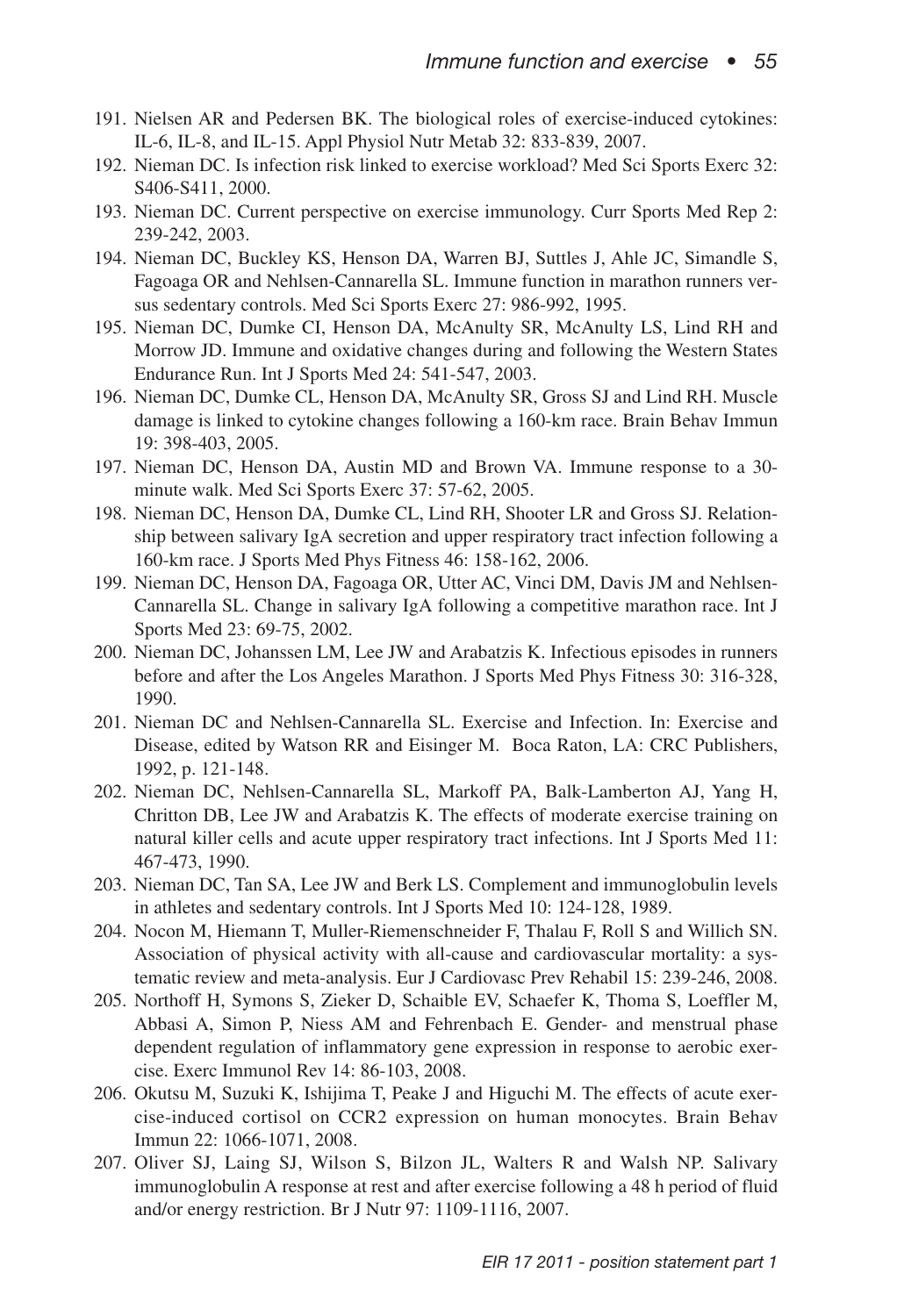- 208. Ornish D, Magbanua MJ, Weidner G, Weinberg V, Kemp C, Green C, Mattie MD, Marlin R, Simko J, Shinohara K, Haqq CM and Carroll PR. Changes in prostate gene expression in men undergoing an intensive nutrition and lifestyle intervention. Proc Natl Acad Sci U S A 105: 8369-8374, 2008.
- 209. Ortega E, Forner MA and Barriga C. Exercise-induced stimulation of murine macrophage chemotaxis: role of corticosterone and prolactin as mediators. J Physiol 498 (Pt 3): 729-734, 1997.
- 210. Ortega E, Rodriguez MJ, Barriga C and Forner MA. Corticosterone, prolactin and thyroid hormones as hormonal mediators of the stimulated phagocytic capacity of peritoneal macrophages after high-intensity exercise. Int J Sports Med 17: 149-155, 1996.
- 211. Paffenbarger RS, Jr., Lee IM and Leung R. Physical activity and personal characteristics associated with depression and suicide in American college men. Acta Psychiatr Scand Suppl 377: 16-22, 1994.
- 212. Paffenbarger RS, Jr., Lee IM and Wing AL. The influence of physical activity on the incidence of site-specific cancers in college alumni. Adv Exp Med Biol 322: 7-15, 1992.
- 213. Palmer FM, Nieman DC, Henson DA, McAnulty SR, McAnulty L, Swick NS, Utter AC, Vinci DM and Morrow JD. Influence of vitamin C supplementation on oxidative and salivary IgA changes following an ultramarathon. Eur J Appl Physiol 89: 100- 107, 2003.
- 214. Peake J, Nosaka K and Suzuki K. Characterization of inflammatory responses to eccentric exercise in humans. Exerc Immunol Rev 11: 64-85, 2005.
- 215. Peake J and Suzuki K. Neutrophil activation, antioxidant supplements and exerciseinduced oxidative stress. Exerc Immunol Rev 10: 129-141, 2004.
- 216. Peake JM. Exercise-induced alterations in neutrophil degranulation and respiratory burst activity: possible mechanisms of action. Exerc Immunol Rev 8: 49-100, 2002.
- 217. Pedersen BK. Edward F. Adolph distinguished lecture: muscle as an endocrine organ: IL-6 and other myokines. J Appl Physiol 107: 1006-1014, 2009.
- 218. Pedersen BK. The diseasome of physical inactivity--and the role of myokines in muscle--fat cross talk. J Physiol 587: 5559-5568, 2009.
- 219. Pedersen BK and Febbraio MA. Muscle as an endocrine organ: focus on musclederived interleukin-6. Physiol Rev 88: 1379-1406, 2008.
- 220. Pedersen BK and Fischer CP. Beneficial health effects of exercise--the role of IL-6 as a myokine. Trends Pharmacol Sci 28: 152-156, 2007.
- 221. Pedersen BK and Hoffman-Goetz L. Exercise and the immune system: regulation, integration, and adaptation. Physiol Rev 80: 1055-1081, 2000.
- 222. Pedersen BK, Steensberg A, Fischer C, Keller C, Ostrowski K and Schjerling P. Exercise and cytokines with particular focus on muscle-derived IL-6. Exerc Immunol Rev 7: 18-31, 2001.
- 223. Peters C, Loetzerich H, Niemeier B, Schule K and Uhlenbruck G. Influence of a moderate exercise training on natural killer cytotoxicity and personality traits in cancer patients. Anticancer Res 14: 1033-1036, 1994.
- 224. Peters EM and Bateman ED. Ultramarathon running and upper respiratory tract infections. An epidemiological survey. S Afr Med J 64: 582-584, 1983.
- 225. Petersen AM and Pedersen BK. The anti-inflammatory effect of exercise. J Appl Physiol 98: 1154-1162, 2005.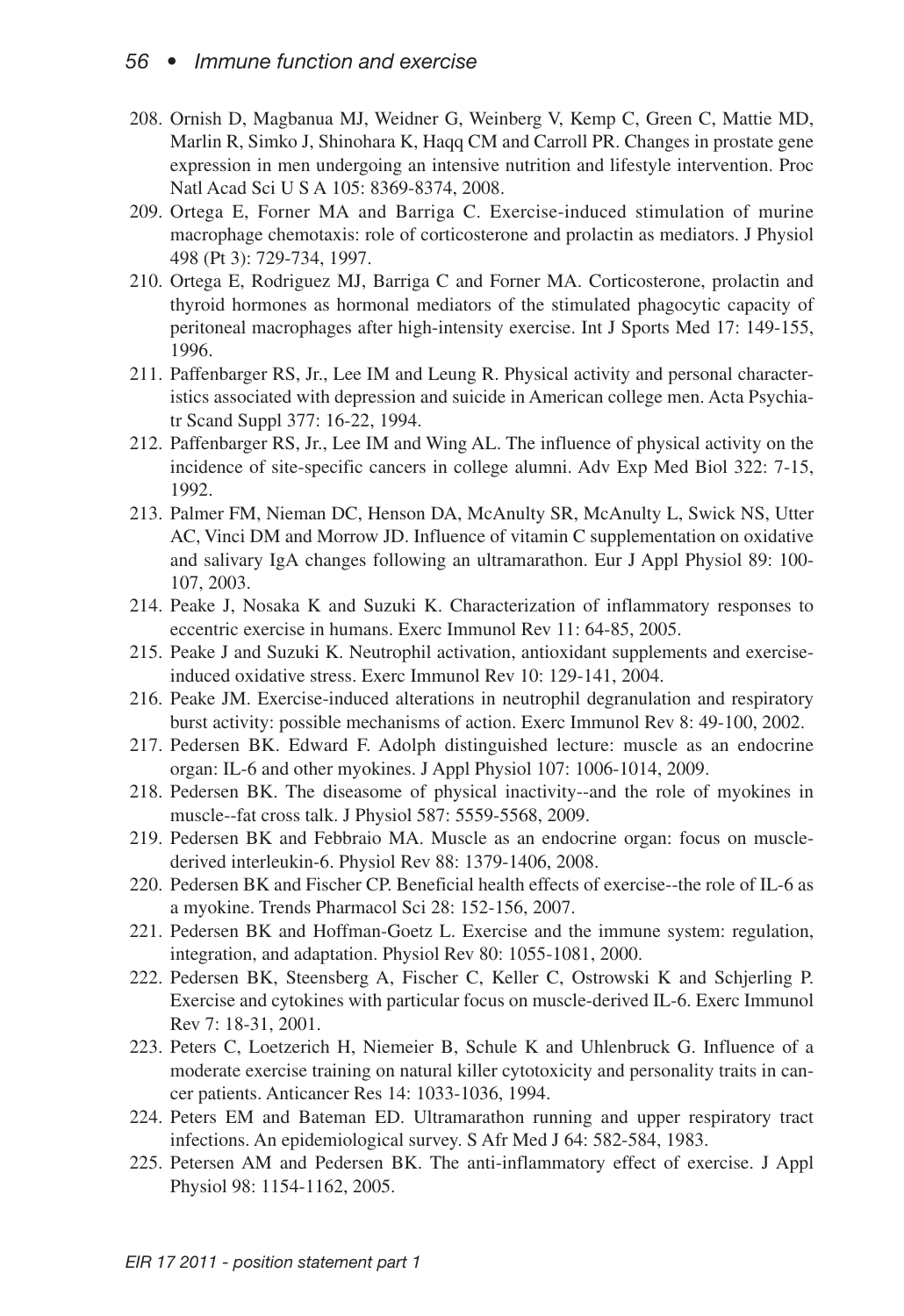- 226. Phillips AC, Carroll D, Evans P, Bosch JA, Clow A, Hucklebridge F and Der G. Stressful life events are associated with low secretion rates of immunoglobulin A in saliva in the middle aged and elderly. Brain Behav Immun 20: 191-197, 2006.
- 227. Ploeger HE, Takken T, de Greef MH and Timmons BW. The effects of acute and chronic exercise on inflammatory markers in children and adults with a chronic inflammatory disease: a systematic review. Exerc Immunol Rev 15: 6-41, 2009.
- 228. Pohjanen E, Thysell E, Jonsson P, Eklund C, Silfver A, Carlsson IB, Lundgren K, Moritz T, Svensson MB and Antti H. A multivariate screening strategy for investigating metabolic effects of strenuous physical exercise in human serum. J Proteome Res 6: 2113-2120, 2007.
- 229. Potteiger JA, Chan MA, Haff GG, Mathew S, Schroeder CA, Haub MD, Chirathaworn C, Tibbetts SA, Mcdonald J, Omoike O and Benedict SH. Training status influences T-cell responses in women following acute resistance exercise. J Strength Cond Res 15: 185-191, 2001.
- 230. Proctor GB, Garrett JR, Carpenter GH and Ebersole LE. Salivary secretion of immunoglobulin A by submandibular glands in response to autonomimetic infusions in anaesthetised rats. J Neuroimmunol 136: 17-24, 2003.
- 231. Puglisi MJ and Fernandez ML. Modulation of C-reactive protein, tumor necrosis factoralpha, and adiponectin by diet, exercise, and weight loss. J Nutr 138: 2293-2296, 2008.
- 232. Putlur P, Foster C, Miskowski JA, Kane MK, Burton SE, Scheett TP and McGuigan MR. Alteration of immune function in women collegiate soccer players and college students. J Sports Sci Med 3: 234-243, 2004.
- 233. Pyne DB, Baker MS, Fricker PA, McDonald WA, Telford RD and Weidemann MJ. Effects of an intensive 12-wk training program by elite swimmers on neutrophil oxidative activity. Med Sci Sports Exerc 27: 536-542, 1995.
- 234. Pyne DB and Gleeson M. Effects of intensive exercise training on immunity in athletes. Int J Sports Med 19 Suppl 3: S183-S191, 1998.
- 235. Pyne DB, McDonald WA, Gleeson M, Flanagan A, Clancy RL and Fricker PA. Mucosal immunity, respiratory illness, and competitive performance in elite swimmers. Med Sci Sports Exerc 33: 348-353, 2001.
- 236. Rabinovich RA, Figueras M, Ardite E, Carbo N, Troosters T, Filella X, Barbera JA, Fernandez-Checa JC, Argiles JM and Roca J. Increased tumour necrosis factor-alpha plasma levels during moderate-intensity exercise in COPD patients. Eur Respir J 21: 789-794, 2003.
- 237. Radom-Aizik S, Zaldivar F, Jr., Leu SY and Cooper DM. A brief bout of exercise alters gene expression and distinct gene pathways in peripheral blood mononuclear cells of early- and late-pubertal females. J Appl Physiol 107: 168-175, 2009.
- 238. Radom-Aizik S, Zaldivar F, Jr., Leu SY and Cooper DM. Brief bout of exercise alters gene expression in peripheral blood mononuclear cells of early- and late-pubertal males. Pediatr Res 65: 447-452, 2009.
- 239. Radom-Aizik S, Zaldivar F, Jr., Leu SY, Galassetti P and Cooper DM. Effects of 30 min of aerobic exercise on gene expression in human neutrophils. J Appl Physiol 104: 236-243, 2008.
- 240. Radom-Aizik S, Zaldivar F, Jr., Oliver S, Galassetti P and Cooper DM. Evidence for microRNA involvement in exercise-associated neutrophil gene expression changes. J Appl Physiol 109: 252-261, 2010.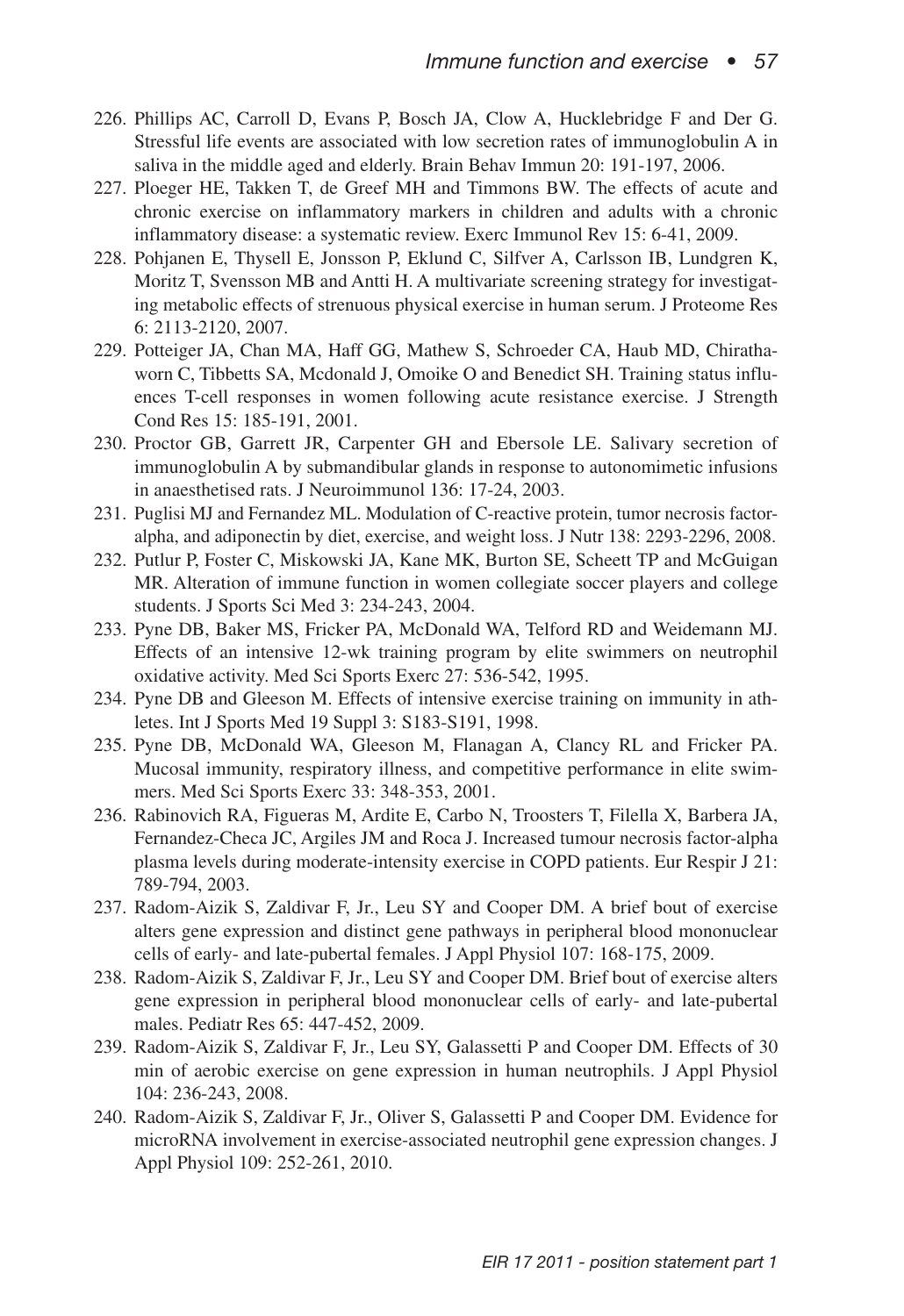- 241. Rankinen T, Roth SM, Bray MS, Loos R, Perusse L, Wolfarth B, Hagberg JM and Bouchard C. Advances in exercise, fitness, and performance genomics. Med Sci Sports Exerc 42: 835-846, 2010.
- 242. Reid VL, Gleeson M, Williams N and Clancy RL. Clinical investigation of athletes with persistent fatigue and/or recurrent infections. Br J Sports Med 38: 42-45, 2004.
- 243. Ricardo JS, Cartner L, Oliver SJ, Laing SJ, Walters R, Bilzon JL and Walsh NP. No effect of a 30-h period of sleep deprivation on leukocyte trafficking, neutrophil degranulation and saliva IgA responses to exercise. Eur J Appl Physiol 105: 499-504, 2009.
- 244. Richardson MR, Lai X, Dixon JL, Sturek M and Witzmann FA. Diabetic dyslipidemia and exercise alter the plasma low-density lipoproteome in Yucatan pigs. Proteomics 9: 2468-2483, 2009.
- 245. Rivier A, Pene J, Chanez P, Anselme F, Caillaud C, Prefaut C, Godard P and Bousquet J. Release of cytokines by blood monocytes during strenuous exercise. Int J Sports Med 15: 192-198, 1994.
- 246. Roberts JA. Viral illnesses and sports performance. Sports Med 3: 298-303, 1986.
- 247. Robson PJ, Blannin AK, Walsh NP, Castell LM and Gleeson M. Effects of exercise intensity, duration and recovery on in vitro neutrophil function in male athletes. Int J Sports Med 20: 128-135, 1999.
- 248. Rogers CJ, Berrigan D, Zaharoff DA, Hance KW, Patel AC, Perkins SN, Schlom J, Greiner JW and Hursting SD. Energy restriction and exercise differentially enhance components of systemic and mucosal immunity in mice. J Nutr 138: 115-122, 2008.
- 249. Rogers CJ, Colbert LH, Greiner JW, Perkins SN and Hursting SD. Physical activity and cancer prevention: pathways and targets for intervention. Sports Med 38: 271- 296, 2008.
- 250. Rogers CJ, Zaharoff DA, Hance KW, Perkins SN, Hursting SD, Schlom J and Greiner JW. Exercise enhances vaccine-induced antigen-specific T cell responses. Vaccine 26: 5407-5415, 2008.
- 251. Ronsen O, Pedersen BK, Oritsland TR, Bahr R and Kjeldsen-Kragh J. Leukocyte counts and lymphocyte responsiveness associated with repeated bouts of strenuous endurance exercise. J Appl Physiol 91: 425-434, 2001.
- 252. Rossen RD, Butler WT, Waldman RH, Alford RH, Hornick RB, Togo Y and Kasel JA. The proteins in nasal secretion. II. A longitudinal study of IgA and neutralizing antibody levels in nasal washings from men infected with influenza virus. JAMA 211: 1157-1161, 1970.
- 253. Rovio S, Kareholt I, Helkala EL, Viitanen M, Winblad B, Tuomilehto J, Soininen H, Nissinen A and Kivipelto M. Leisure-time physical activity at midlife and the risk of dementia and Alzheimer's disease. Lancet Neurol 4: 705-711, 2005.
- 254. Safdar A, Abadi A, Akhtar M, Hettinga BP and Tarnopolsky MA. miRNA in the regulation of skeletal muscle adaptation to acute endurance exercise in C57Bl/6J male mice. PLoS One 4: e5610, 2009.
- 255. Sari-Sarraf V, Reilly T and Doran DA. Salivary IgA response to intermittent and continuous exercise. Int J Sports Med 27: 849-855, 2006.
- 256. Sari-Sarraf V, Reilly T, Doran DA and Atkinson G. The effects of single and repeated bouts of soccer-specific exercise on salivary IgA. Arch Oral Biol 52: 526-532, 2007.
- 257. Schwellnus MP, Kiessig M, Derman W and Noakes T. Fusafungine reduces symptoms of upper respiratory tract infections (URTI) in runners after a 56km race. Med Sci Sports Exerc S396: 1997.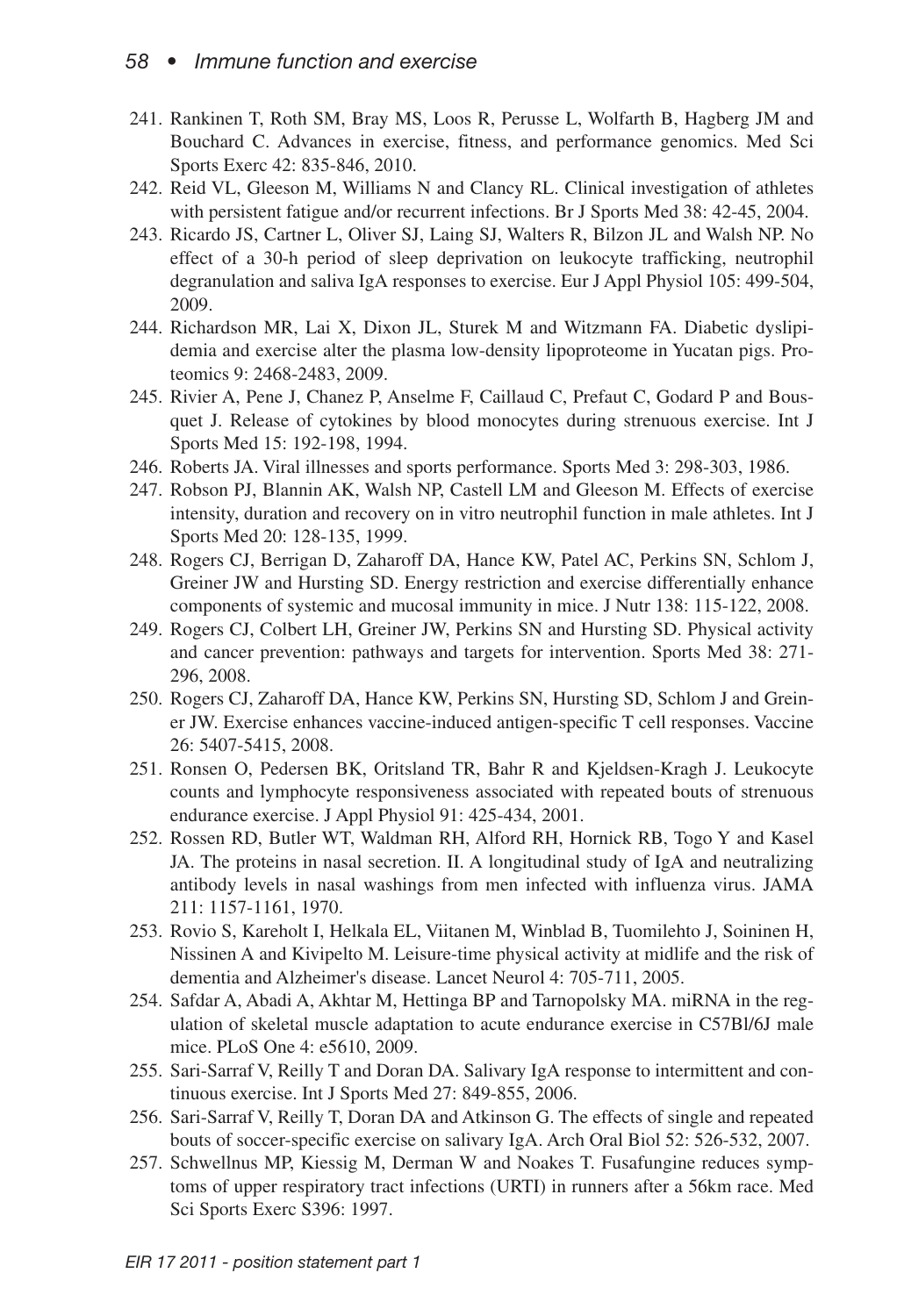- 258. Shek PN, Sabiston BH, Buguet A and Radomski MW. Strenuous exercise and immunological changes: a multiple-time-point analysis of leukocyte subsets, CD4/CD8 ratio, immunoglobulin production and NK cell response. Int J Sports Med 16: 466-474, 1995.
- 259. Shek PN, Sabiston BH, Paucod JC and Vidal D. Strenuous exercise and immune changes. In: Accord Franco-Canadien, Vol. 3. Physical exercise, hyperthermia, immune system and recovery sleep in man, edited by Buguet A and Radomski MW. La Tronche, France: Centre de recherches du Service de Sante des Armees, 1994, p. 121-137.
- 260. Shek PN and Shephard RJ. Physical exercise as a human model of limited inflammatory response. Can J Physiol Pharmacol 76: 589-597, 1998.
- 261. Shephard RJ. Physical activity, training and the immune response. Carmel, IN: Cooper Publishing Group, 1997.
- 262. Shephard RJ. Adhesion molecules, catecholamines and leucocyte redistribution during and following exercise. Sports Med 33: 261-284, 2003.
- 263. Shephard RJ. Development of the discipline of exercise immunology. Exerc Immunol Rev 16: 194-222, 2010.
- 264. Shephard RJ. The history of exercise immunology. In: The history of exercise physiology, edited by Tipton C. Champaign, IL: Human Kinetics, 2010.
- 265. Shephard RJ and Futcher R. Physical activity and cancer: how may protection be maximized? Crit Rev Oncog 8: 219-272, 1997.
- 266. Shephard RJ, Gannon G, Hay JB and Shek PN. Adhesion molecule expression in acute and chronic exercise. Crit Rev Immunol 20: 245-266, 2000.
- 267. Shephard RJ, Kavanagh T, Mertens DJ, Qureshi S and Clark M. Personal health benefits of Masters athletics competition. Br J Sports Med 29: 35-40, 1995.
- 268. Shephard RJ and Shek PN. Associations between physical activity and susceptibility to cancer: possible mechanisms. Sports Med 26: 293-315, 1998.
- 269. Shephard RJ and Shek PN. Effects of exercise and training on natural killer cell counts and cytolytic activity: a meta-analysis. Sports Med 28: 177-195, 1999.
- 270. Shinkai S, Shore S, Shek PN and Shephard RJ. Acute exercise and immune function. Relationship between lymphocyte activity and changes in subset counts. Int J Sports Med 13: 452-461, 1992.
- 271. Sim YJ, Yu S, Yoon KJ, Loiacono CM and Kohut ML. Chronic exercise reduces illness severity, decreases viral load, and results in greater anti-inflammatory effects than acute exercise during influenza infection. J Infect Dis 200: 1434-1442, 2009.
- 272. Simpson RJ, McFarlin BK, McSporran C, Spielmann G, Hartaigh B and Guy K. Toll-like receptor expression on classic and pro-inflammatory blood monocytes after acute exercise in humans. Brain Behav Immun 23: 232-239, 2009.
- 273. Sloan RP, Shapiro PA, Demeersman RE, McKinley PS, Tracey KJ, Slavov I, Fang Y and Flood PD. Aerobic exercise attenuates inducible TNF production in humans. J Appl Physiol 103: 1007-1011, 2007.
- 274. Smith A, Vollmer-Conna U, Bennett B, Wakefield D, Hickie I and Lloyd A. The relationship between distress and the development of a primary immune response to a novel antigen. Brain Behav Immun 18: 65-75, 2004.
- 275. Smith AJ, Vollmer-Conna U, Bennett B, Hickie IB and Lloyd AR. Influences of distress and alcohol consumption on the development of a delayed-type hypersensitivity skin test response. Psychosom Med 66: 614-619, 2004.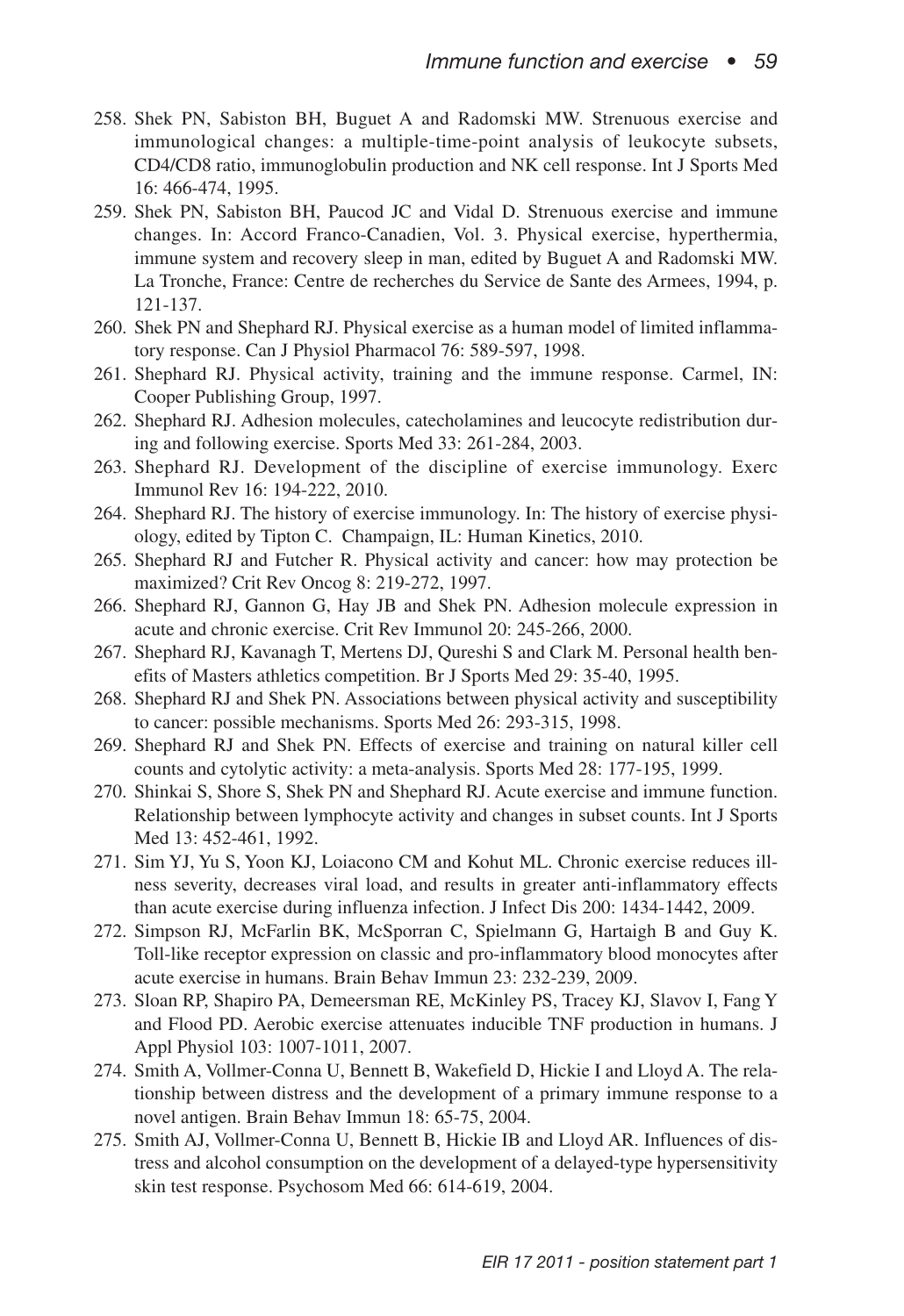- 276. Smith JA, Gray AB, Pyne DB, Baker MS, Telford RD and Weidemann MJ. Moderate exercise triggers both priming and activation of neutrophil subpopulations. Am J Physiol 270: R838-R845, 1996.
- 277. Smith TP, Kennedy SL and Fleshner M. Influence of age and physical activity on the primary in vivo antibody and T cell-mediated responses in men. J Appl Physiol 97: 491-498, 2004.
- 278. Snyder BK, Roghmann KJ and Sigal LH. Effect of stress and other biopsychosocial factors on primary antibody response. J Adolesc Health Care 11: 472-479, 1990.
- 279. Sonna LA, Wenger CB, Flinn S, Sheldon HK, Sawka MN and Lilly CM. Exertional heat injury and gene expression changes: a DNA microarray analysis study. J Appl Physiol 96: 1943-1953, 2004.
- 280. Speck RM, Courneya KS, Masse LC, Duval S and Schmitz KH. An update of controlled physical activity trials in cancer survivors: a systematic review and metaanalysis. J Cancer Surviv 4: 87-100, 2010.
- 281. Speirs RL, Herring J, Cooper WD, Hardy CC and Hind CR. The influence of sympathetic activity and isoprenaline on the secretion of amylase from the human parotid gland. Arch Oral Biol 19: 747-752, 1974.
- 282. Spence L, Brown WJ, Pyne DB, Nissen MD, Sloots TP, McCormack JG, Locke AS and Fricker PA. Incidence, etiology, and symptomatology of upper respiratory illness in elite athletes. Med Sci Sports Exerc 39: 577-586, 2007.
- 283. Spence RR, Heesch KC and Brown WJ. Exercise and cancer rehabilitation: a systematic review. Cancer Treat Rev 36: 185-194, 2010.
- 284. Starkie R, Ostrowski SR, Jauffred S, Febbraio M and Pedersen BK. Exercise and IL-6 infusion inhibit endotoxin-induced TNF-alpha production in humans. FASEB J 17: 884-886, 2003.
- 285. Starkie RL, Angus DJ, Rolland J, Hargreaves M and Febbraio MA. Effect of prolonged, submaximal exercise and carbohydrate ingestion on monocyte intracellular cytokine production in humans. J Physiol 528: 647-655, 2000.
- 286. Starkie RL, Rolland J, Angus DJ, Anderson MJ and Febbraio MA. Circulating monocytes are not the source of elevations in plasma IL-6 and TNF-alpha levels after prolonged running. Am J Physiol Cell Physiol 280: C769-C774, 2001.
- 287. Steensberg A, Toft AD, Bruunsgaard H, Sandmand M, Halkjaer-Kristensen J and Pedersen BK. Strenuous exercise decreases the percentage of type 1 T cells in the circulation. J Appl Physiol 91: 1708-1712, 2001.
- 288. Steerenberg PA, van Asperen IA, van Nieuw AA, Biewenga A, Mol D and Medema GJ. Salivary levels of immunoglobulin A in triathletes. Eur J Oral Sci 105: 305-309, 1997.
- 289. Steppich B, Dayyani F, Gruber R, Lorenz R, Mack M and Ziegler-Heitbrock HW. Selective mobilization of  $CD14(+)CD16(+)$  monocytes by exercise. Am J Physiol Cell Physiol 279: C578-C586, 2000.
- 290. Stewart LK, Flynn MG, Campbell WW, Craig BA, Robinson JP, McFarlin BK, Timmerman KL, Coen PM, Felker J and Talbert E. Influence of exercise training and age on CD14+ cell-surface expression of toll-like receptor 2 and 4. Brain Behav Immun 19: 389-397, 2005.
- 291. Strazdins L, Meyerkort S, Brent V, D'Souza RM, Broom DH and Kyd JM. Impact of saliva collection methods on sIgA and cortisol assays and acceptability to participants. J Immunol Methods 307: 167-171, 2005.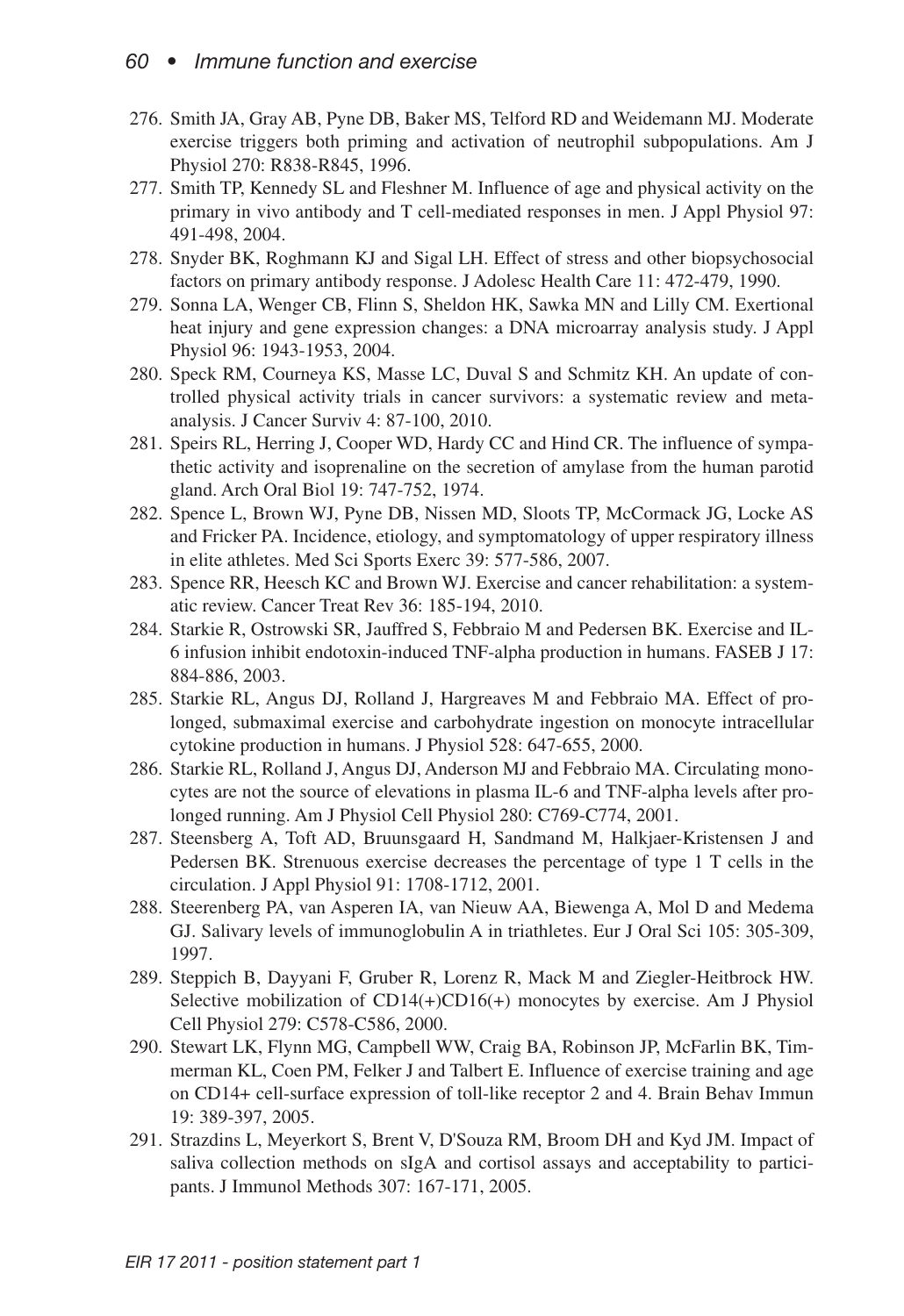- 292. Sugiura H, Nishida H, Sugiura H and Mirbod SM. Immunomodulatory action of chronic exercise on macrophage and lymphocyte cytokine production in mice. Acta Physiol Scand 174: 247-256, 2002.
- 293. Suzui M, Kawai T, Kimura H, Takeda K, Yagita H, Okumura K, Shek PN and Shephard RJ. Natural killer cell lytic activity and CD56(dim) and CD56(bright) cell distributions during and after intensive training. J Appl Physiol 96: 2167-2173, 2004.
- 294. Suzuki K, Nakaji S, Yamada M, Totsuka M, Sato K and Sugawara K. Systemic inflammatory response to exhaustive exercise. Cytokine kinetics. Exerc Immunol Rev 8: 6-48, 2002.
- 295. Suzuki K, Totsuka M, Nakaji S,Yamada M, Kudoh S, Liu Q, Sugawara K,Yamaya K and Sato K. Endurance exercise causes interaction among stress hormones, cytokines, neutrophil dynamics, and muscle damage. J Appl Physiol 87: 1360-1367, 1999.
- 296. Swann JB, Vesely MD, Silva A, Sharkey J, Akira S, Schreiber RD and Smyth MJ. Demonstration of inflammation-induced cancer and cancer immunoediting during primary tumorigenesis. Proc Natl Acad Sci U S A 105: 652-656, 2008.
- 297. Thalacker-Mercer AE, Dell'Italia LJ, Cui X, Cross JM and Bamman MM. Differential genomic responses in old vs. young humans despite similar levels of modest muscle damage after resistance loading. Physiol Genomics 40: 141-149, 2010.
- 298. Tharp GD and Barnes MW. Reduction of saliva immunoglobulin levels by swim training. Eur J Appl Physiol Occup Physiol 60: 61-64, 1990.
- 299. Thomas NE, Leyshon A, Hughes MG, Davies B, Graham M and Baker JS. The effect of anaerobic exercise on salivary cortisol, testosterone and immunoglobulin (A) in boys aged 15-16 years. Eur J Appl Physiol 107: 455-461, 2009.
- 300. Timmerman KL, Flynn MG, Coen PM, Markofski MM and Pence BD. Exercise training-induced lowering of inflammatory (CD14+CD16+) monocytes: a role in the anti-inflammatory influence of exercise? J Leukoc Biol 84: 1271-1278, 2008.
- 301. Timmons BW and Cieslak T. Human natural killer cell subsets and acute exercise: a brief review. Exerc Immunol Rev 14: 8-23, 2008.
- 302. Timmons BW, Tarnopolsky MA and Bar-Or O. Sex-based effects on the distribution of NK cell subsets in response to exercise and carbohydrate intake in adolescents. J Appl Physiol 100: 1513-1519, 2006.
- 303. Tiollier E, Gomez-Merino D, Burnat P, Jouanin JC, Bourrilhon C, Filaire E, Guezennec CY and Chennaoui M. Intense training: mucosal immunity and incidence of respiratory infections. Eur J Appl Physiol 93: 421-428, 2005.
- 304. Tomasi TB, Trudeau FB, Czerwinski D and Erredge S. Immune parameters in athletes before and after strenuous exercise. J Clin Immunol 2: 173-178, 1982.
- 305. Tuomilehto J, Lindstrom J, Eriksson JG, Valle TT, Hamalainen H, Ilanne-Parikka P, Keinanen-Kiukaanniemi S, Laakso M, Louheranta A, Rastas M, Salminen V and Uusitupa M. Prevention of type 2 diabetes mellitus by changes in lifestyle among subjects with impaired glucose tolerance. N Engl J Med 344: 1343-1350, 2001.
- 306. Tvede N, Heilmann C, Halkjaer-Kristensen J and Pedersen BK. Mechanisms of Blymphocyte suppression induced by acute physical exercise. J Clin Lab Immunol 30: 169-173, 1989.
- 307. Tvede N, Kappel M, Klarlund K, Duhn S, Halkjaer-Kristensen J, Kjaer M, Galbo H and Pedersen BK. Evidence that the effect of bicycle exercise on blood mononuclear cell proliferative responses and subsets is mediated by epinephrine. Int J Sports Med 15: 100-104, 1994.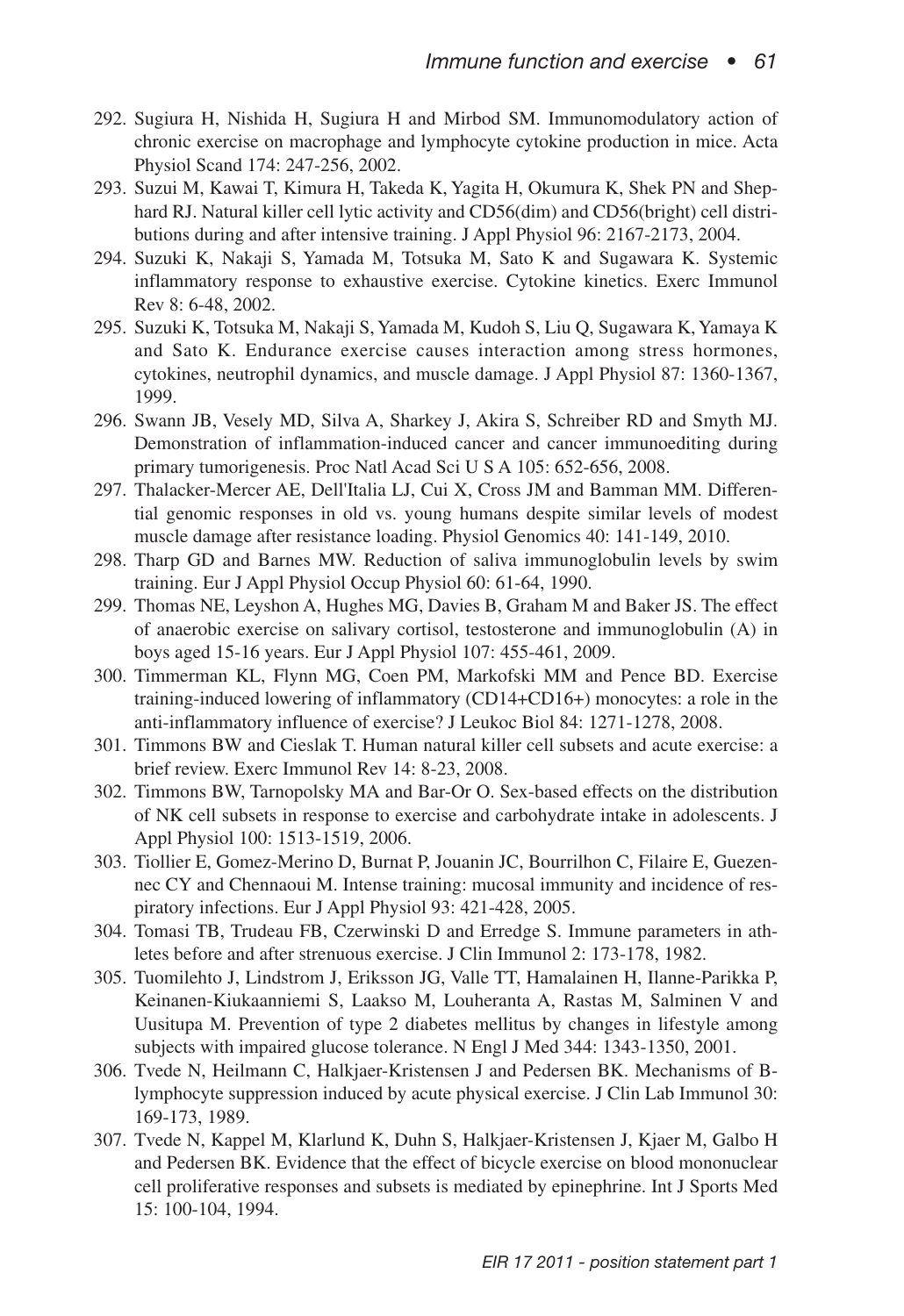### *62 • Immune function and exercise*

- 308. Verde T, Thomas S and Shephard RJ. Potential markers of heavy training in highly trained distance runners. Br J Sports Med 26: 167-175, 1992.
- 309. Vieira VJ, Valentine RJ, Wilund KR, Antao N, Baynard T and Woods JA. Effects of exercise and low-fat diet on adipose tissue inflammation and metabolic complications in obese mice. Am J Physiol Endocrinol Metab 296: E1164-E1171, 2009.
- 310. Vieira VJ, Valentine RJ, Wilund KR and Woods JA. Effects of diet and exercise on metabolic disturbances in high-fat diet-fed mice. Cytokine 46: 339-345, 2009.
- 311. Walker FR, Hodyl NA and Hodgson DM. Neonatal bacterial endotoxin challenge interacts with stress in the adult male rat to modify KLH specific antibody production but not KLH stimulated ex vivo cytokine release. J Neuroimmunol 207: 57-65, 2009.
- 312. Walsh NP, Bishop NC, Blackwell J, Wierzbicki SG and Montague JC. Salivary IgA response to prolonged exercise in a cold environment in trained cyclists. Med Sci Sports Exerc 34: 1632-1637, 2002.
- 313. Walsh NP, Blannin AK, Clark AM, Cook L, Robson PJ and Gleeson M. The effects of high-intensity intermittent exercise on saliva IgA, total protein and alpha-amylase. J Sports Sci 17: 129-134, 1999.
- 314. Wang C, Miller SM, Egleston BL, Hay JL and Weinberg DS. Beliefs about the causes of breast and colorectal cancer among women in the general population. Cancer Causes Control 21: 99-107, 2010.
- 315. Wessner B, Gryadunov-Masutti L, Tschan H, Bachl N and Roth E. Is there a role for microRNAs in exercise immunology? A synopsis of current literature and future developments. Exerc Immunol Rev 16: 22-39, 2010.
- 316. West NP, Pyne DB, Kyd JM, Renshaw GM, Fricker PA and Cripps AW. The effect of exercise on innate mucosal immunity. Br J Sports Med 44: 227-231, 2010.
- 317. West NP, Pyne DB, Renshaw G and Cripps AW. Antimicrobial peptides and proteins, exercise and innate mucosal immunity. FEMS Immunol Med Microbiol 48: 293-304, 2006.
- 318. West-Wright CN, Henderson KD, Sullivan-Halley J, Ursin G, Deapen D, Neuhausen S, Reynolds P, Chang E, Ma H and Bernstein L. Long-term and recent recreational physical activity and survival after breast cancer: the California Teachers Study. Cancer Epidemiol Biomarkers Prev 18: 2851-2859, 2009.
- 319. Wetmore CM and Ulrich CM. Mechanisms associating physical activity with cancer incidence: exercise and immune function in: Cancer Prevention and Management through Exercise and Weight Control, edited by McTiernan. Boca Raton: CRC Taylor and Francis, 2005, p. 157-176.
- 320. Whitham M, Laing SJ, Dorrington M, Walters R, Dunklin S, Bland D, Bilzon JL and Walsh NP. The influence of an arduous military training program on immune function and upper respiratory tract infection incidence. Mil Med 171: 703-709, 2006.
- 321. Williams AG and Folland JP. Similarity of polygenic profiles limits the potential for elite human physical performance. J Physiol 586: 113-121, 2008.
- 322. Wolin KY,YanY, Colditz GA and Lee IM. Physical activity and colon cancer prevention: a meta-analysis. Br J Cancer 100: 611-616, 2009.
- 323. Woodland DL, Hogan RJ and Zhong W. Cellular immunity and memory to respiratory virus infections. Immunol Res 24: 53-67, 2001.
- 324. Woods JA. Exercise and resistance to neoplasia. Can J Physiol Pharmacol 76: 581- 588, 1998.